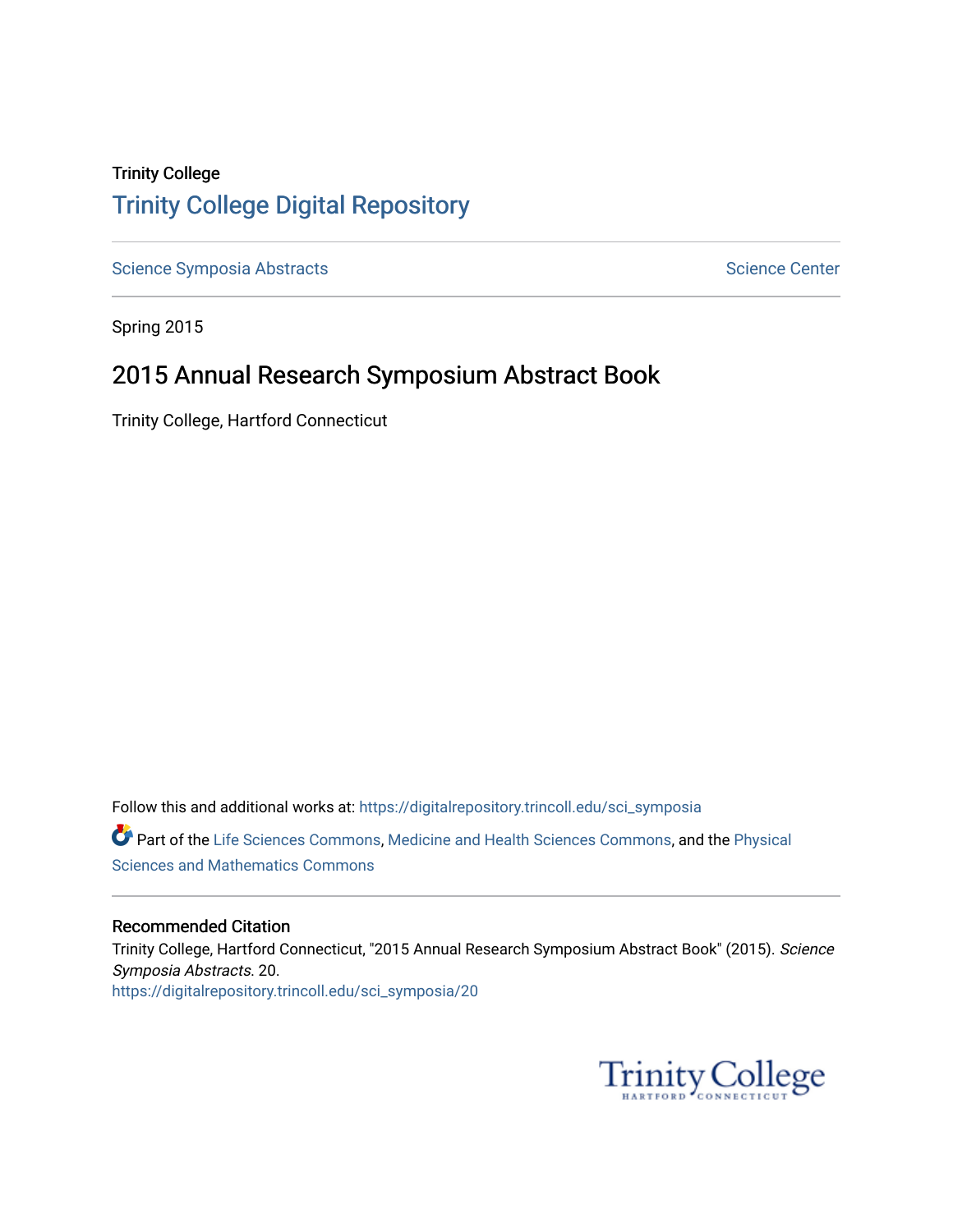# **TWENTY-EIGHTH ANNUAL SYMPOSIUM OF TRINITY COLLEGE UNDERGRADUATE RESEARCH**

### **TABLE OF CONTENTS**

Poster # Title

# **BIOLOGY**

- **1. THE EFFECT OF ESTRADIOL** β**-17 ON THE GROWTH RATE OF**  *SYNECHOCOCCUS* **SP.** *IN VITRO*  Elizabeth Adrian '16, Maura Griffith '17
- **2. EFFECTS OF pH ON THE GROWTH OF THE CYANOBACTERIUM,**  *ANABAENA*  Justin Beslity '15, Michael McQuiston '16
- **3. CHANGING THE ORDER OF THE EGF-LIKE REPEATS IN THE SERRATE LIGAND TO INVESTIGATE POSITIVE AND NEGATIVE NOTCH SIGNALING**  Scott J. Buchanan '17
- **4. THE EFFECTS OF HUMAN SCENT ON THE FORAGING BEHAVIORS OF THE EASTERN GRAY SQUIRREL**  Jared S.M. Cotton '15, Lisley C. DaSilva '16
- **5. EFFECT OF GASOLINE ON THE GROWTH RATE OF THE CYANOBACTERIUM,** *ANABAENA* Jared S.M. Cotton '15, Luke H. Maynard '17
- **6. THE EFFECT OF** *SERRATE* **TRANSMEMBRANE DOMAIN SUBSTITUTION ON** *NOTCH* **SIGNALING**  James Curlin '15
- **7. CODON USAGE BIAS IN A4 SUBCLUSTER BACTERIOPHAGES,** *M. SMEGMATIS***, AND THE** *TUBERCULOSIS* **GROUP**  Joseph W. DiProperzio '18, Thomas J. Musselwhite '18
- **8. EXAMINING THE IMPACT OF NICOTINE ON THE GROWTH OF THE CYANOBACTERIUM SYNCHOCYSTIS SP. IN VITRO** Cameron Driscoll '18
- **9. HOST SPECIFICITY REGARDING** *MYCOBACTERIUM TUBERCULOSIS* **FOR THE MYCOBACTERIOPHAGE SKIPITT** Khaoula Ben Haj Frej '18, Fabiola Yun '18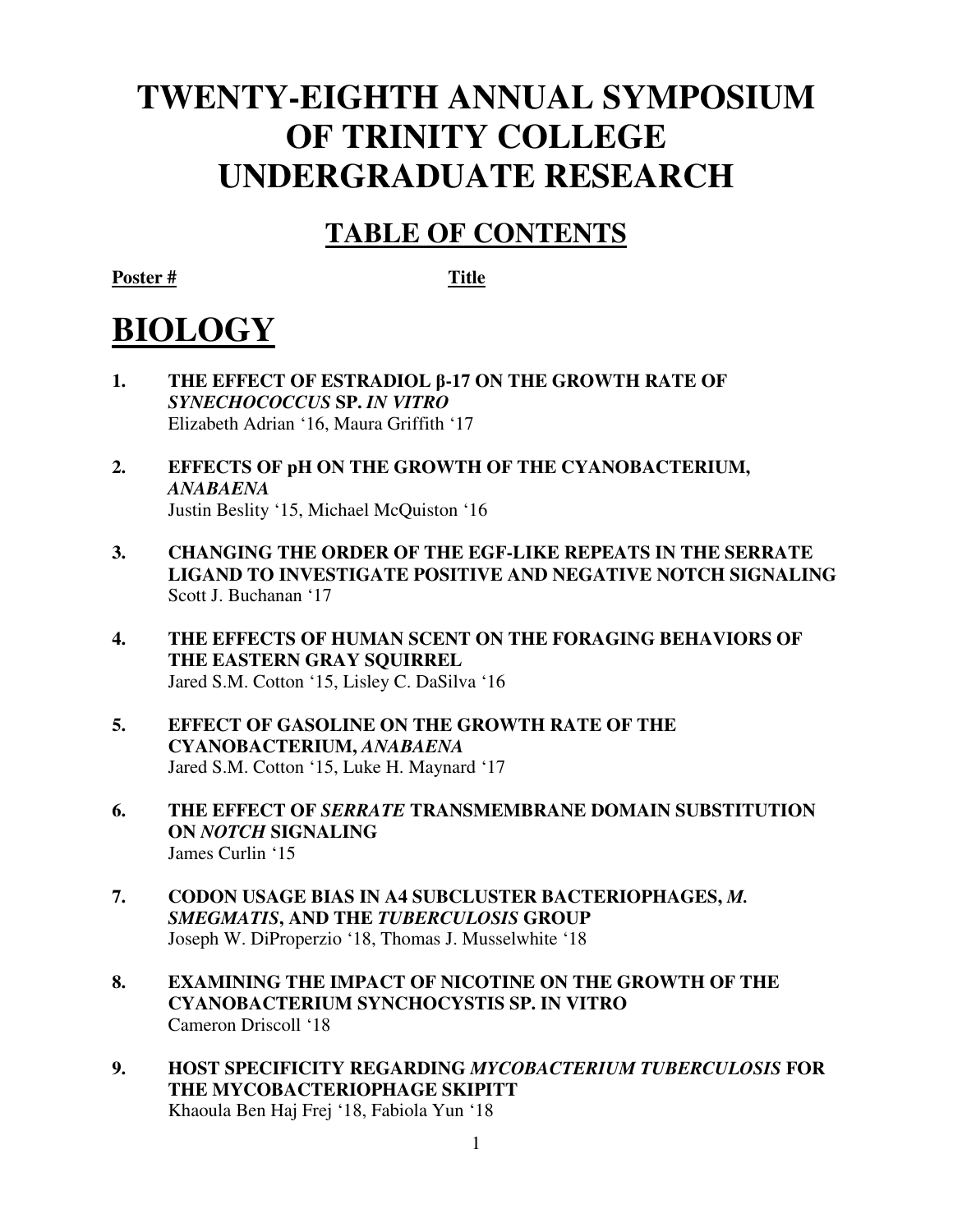- **10. EVOLUTIONARY HISTORY FROM MYCOBACTERIOPHAGE D29 TO SKIPITT**  Brenna Hobin '18, Hannah Shaievitz '18
- **11. EXPERIMENTAL ANALYSIS OF WILDLIFE USE OF STONE WALLS IN A NEW ENGLAND FOREST HABITAT**  Ben Jaffee '15, Jessica Chotiner '17
- **12. A MOLECULAR AND MORPHOLOGICAL STUDY OF THE ECONOMICALLY IMPORTANT GENUS** *GRACILARIA* **(RHODOPHYTA, GRACILARIACEAE) FROM BERMUDA AND FLORIDA**  Walter Jongbloed '16
- **13. INVESTIGATING NOTCH SIGNALING AND SEQUENTIAL SEGMENTATION IN THE FAIRY SHRIMP, THAMNOCEPHALUS PLATYURUS**  Sara Khalil '15
- **14. DOES GUT FLORA CHANGE IN A MOUSE MODEL OF AUTISM SPECTRUM DISORDERS ON A KETOGENIC DIET?** Shelby Labe '16
- **15. DIVERGENCE BETWEEN MYCOBACTERIOPHAGE SKIPITT AND ITS CLOSEST RELATIVE**  Carina Leggio '18, Julia Pitino '18
- **16. DIFFERENTIATING BETWEEN THE A SUBCLUSTER PHAGES**  Mary Ruth Nagel '18, Madison Ochs '18
- **17. A MOLECULAR-ASSISTED ALPHA TAXONOMIC STUDY OF TWO GENETIC SPECIES OF** *DASYA* **(RHODOPHYTA, DASYACEAE) IN BERMUDA**  Phong Kim Quach '17
- **18. SHAKEN NOT STIRRED: POSSIBLE EFFECT OF AERATION ON**  *MICROCYSTIS AERUGINOSA* **(Microcystis, Cyanobacteria)**  Erica Quinones '16, Kathy Rodogiannis '17
- **19. IDENTIFICATION OF GENES IN THE NOTCH SIGNALING PATHWAY AFFECTING WING PATTERNING IN** *DROSOPHILA MELANOGASTER*  Kathy Rodogiannis '17
- **20. PREDATION, INJURY, AND BRAIN CELL PROLIFERATION IN WEAKLY ELECTRIC FISH** Michael Ragazzi '16, Geoffrey Keane '16, Hannah Adams '17
- **21. ANALYSIS OF THE UPPER RESPIRATORY TRACT MICROBIOME IN ASTHMATIC CHILDREN**  Abigail Whalen '15, Catherine Guariglia '14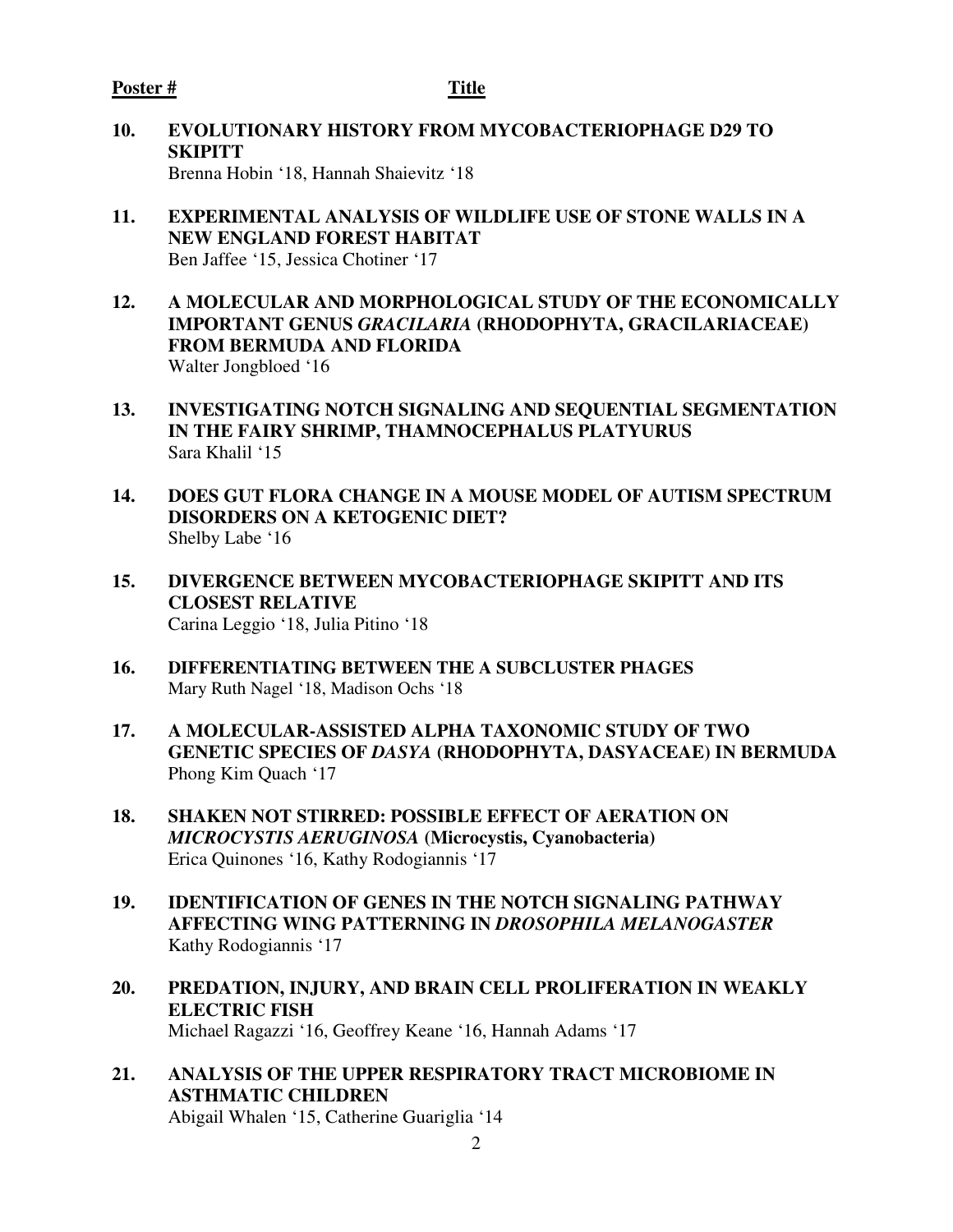- **22. CAFFEINE'S EFFECT ON THE CHLOROPHYLL B PRODUCTION OF**  *Ankistrodesmus* James H. Whelan '16, Scott J. Buchanan '17
- **23. INVESTIGATING A POTENTIAL GENE FUNCTION OF MYCOBACTERIUM PHAGE** Fabiola Yun '18

# **CHEMISTRY**

- **24. DEVELOPING MASS SPECTRAL RECOGNITION PATTERNS FOR CHARACTERIZATION OF RESINS AND BINDERS IN ARTISTS' MATERIALS**  Jacqueline Busa '17
- **25. SYNTHESIS OF ANTIBIOTIC TURBOMYCIN ANALOGUES FOR BIOLOGICAL ACTIVITY EFFECTIVENESS**  Briana Chang '16, Ifeanyi Okoh '15
- **26. PHOTOCHEMISTRY OF THE LIQUID VAPOR INTERFACE**  Julia Clapis '18
- **27. INHALER TECHNIQUE INSTRUCTION USING A VIDEO IS AS EFFECTIVE AS MANUAL DEMONSTRATION FOR IMPROVING INHALER TECHNIQUE IN MEDICAL RESIDENTS**  Gunjan Gupta '15
- **28. CONSTRAINT OF PEPTIDE CONFORMATION USING TUNGSTEN-ALKYNE COMPLEXES**  Paul R. Handali '18, Joseph P. Sanderson-Brown '18
- **29. PREPARATION AND EVALUATION OF LARGER ORGANOMETALLIC** β**-SHEETS BASED ON A DIPHENYLACETYLENE CORE**  Woojung (OJ) Ji '15
- **30. DETECTION, CHARACTERIZATION AND QUANTIFICATION OF "BATH SALTS" IN ORAL FLUID IMPLEMENTING NOVEL INSTRUMENTATION: DIRECT ANALYSIS IN REAL TIME-TIME OF FLIGHT MASS SPECTROMETRY**  Heather S. Loring '15
- **31. DIRECT ANALYSIS IN REAL TIME–TIME OF FLIGHT MASS SPECTROMETRY FOR THE DISCRIMINATION OF COUNTERFEIT FROM AUTHENTIC SILDENAFIL CITRATE**  Matthew Lucas '17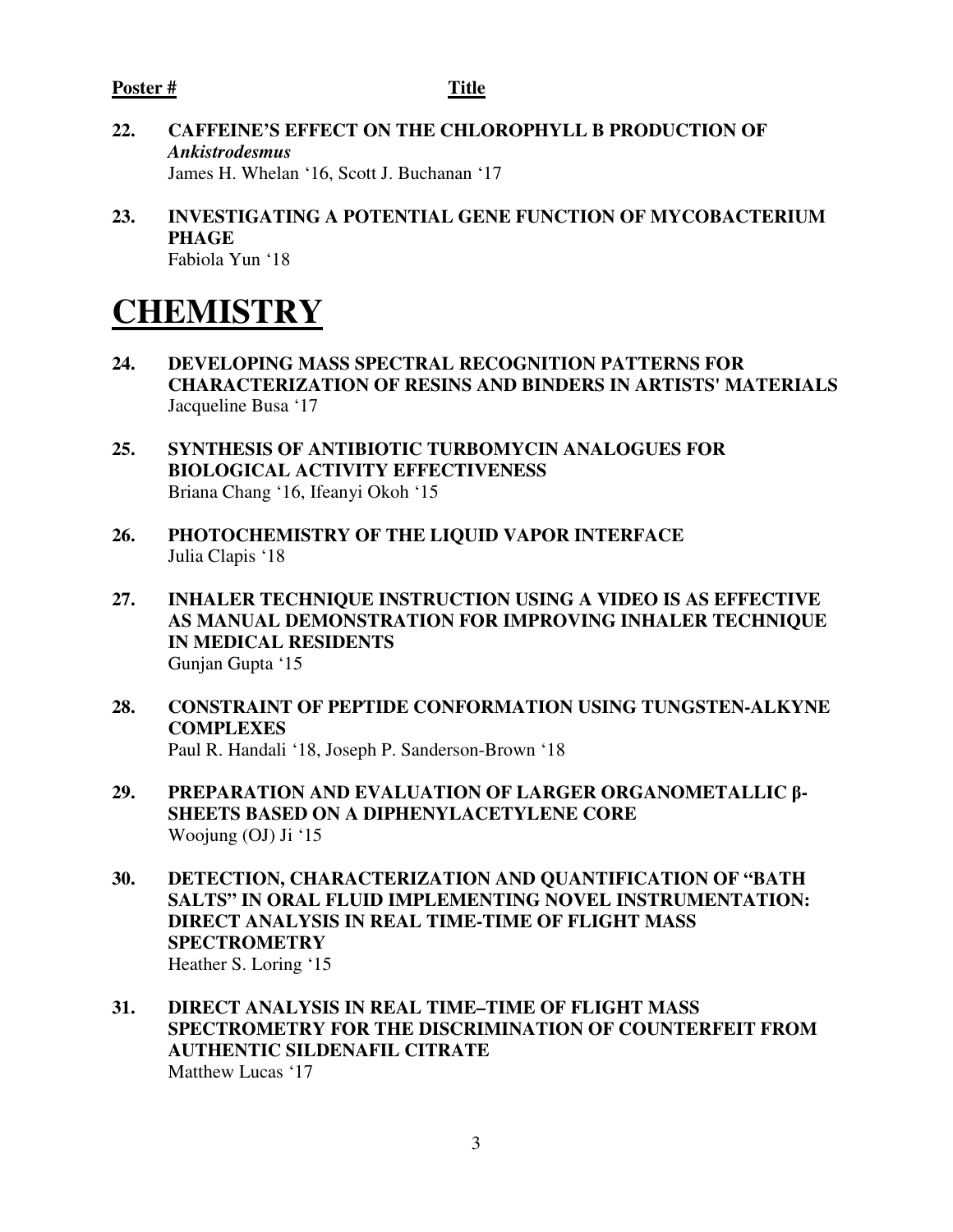- **32. COMPUTER ASSISTED DRUG DESIGN: TOWARDS THE DISCOVERY OF NEW ANTIBIOTICS**  Lauren Ollerhead '18
- **33. PEPTIDE DERIVATIVES OF 2-AMINO-2'-CARBOXYDIPHENYLACETYLENE REMAIN** β**-SHEETS WHEN COORDINATED TO TUNGSTEN**  Elena-Marie Pedro '17
- **34. EXPLORING WHETHER A NOVEL MACROCYCLE CONTAINING IRON AND TUNGSTEN CAN BE USED TO NUCLEATE A** β **–SHEET**  Niranjana Pokharel '15
- **35. INVESTIGATING LIQUID-VAPOR PHOTOCHEMISTRY OF IODIDE AND CHLOROIODOMETHANE WITH X-RAY PHOTOELECTRON SPECTROSCOPY**  Jeff Pruyne '15
- **36. SYNTHESIS OF TURBOMYCIN ANALOGUES FOR THE DEVELOPMENT OF NEW ANTIBIOTICS: VARIATION OF THE INDOLE COMPONEN**  Phong Kim Quach '17, Christine Reavis '15, Ifeanyi Okoh '15, Briana Chang '16
- **37. SYNTHESIS OF TURBOMYCIN ANALOGUES FOR THE DEVELOPMENT OF NEW ANTIBIOTICS TO BE TESTED ON MODEL ORGANISMS** Christine Reavis '15
- **38. THE EFFECTS OF A 3-WEEK KETOGENIC DIET ON THE PURINERGIC NNEUROCHEMISTRY IN MICE**  Jacob Rubin '15, Michelle Dyer '16
- **39. INVESTIGATING THE STABILITY OF SYNTHETIC AND NATURAL ZWITTERIONIC LIPID COATINGS IN POLYDIMETHYLSILOXANE MICROFLUIDIC DEVICES THROUGH CONDUCTIVITY MEASUREMENTS AND FLUORESCENCE**  Livia Shehaj '15
- **40. IN PURSUIT OF PEPTIDE DERIVATIVES OF CYCLIC TUNGSTEN BIS-ALKYNE COMPLEXES DERIVED FROM 1,1'-FERROCENEDICARBOXYLIC ACID**  Edgar Soto '15
- **41. THE APPLICATION OF ANALYTICAL TECHNIQUES IN ART CONSERVATION**  Sarah Talcott '17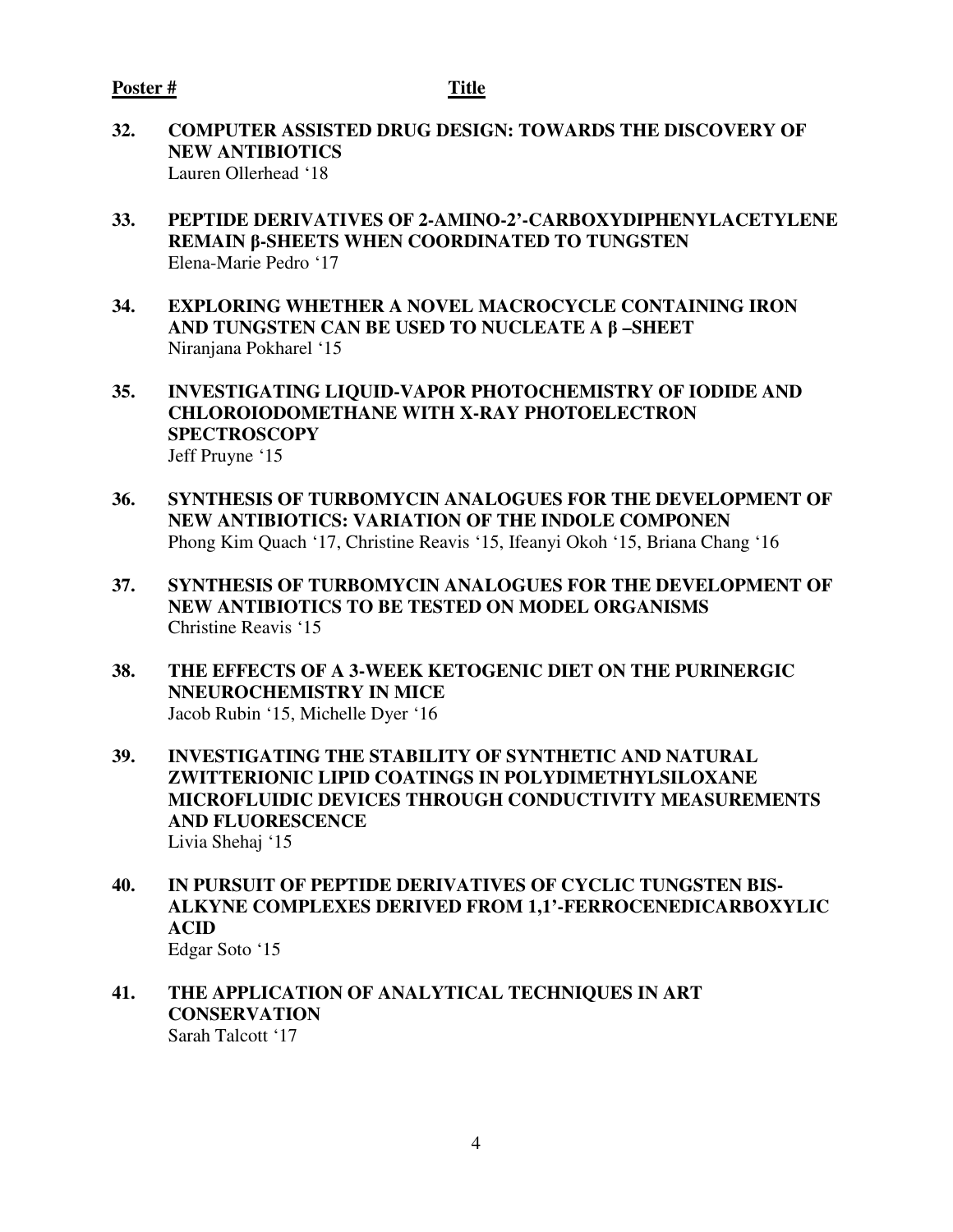- **42. ANALYSIS OF SYNTHETIC CATHINONES USING STIR BAR SORPTIVE EXTRACTION COMBINED WITH DIRECT ANALYSIS IN REAL TIME-TIME OF FLIGHT MASS SPECTROMETRY** Kathryn Tully '16
- **43. THE MEASUREMENT OF PROTEIN KINASE B (PKB) AND PEPTIDASE ACTIVITY IN** *DICTYOSTELIUM* Kunwei Yang '17, Allison J. Tierney '17

## **COMPUTER SCIENCE**

- **44. TRYCODE**  Christine Boyle '15
- **45. EMAIL FILTER** Angel Castromonte '15
- **46. HYPERGRAPH PARTITIONING ON GPUS AND IMAGE CLASSIFICATION** Hyunsu Cho '15
- **47. CIQ APP**  Destin Dopwell '15
- **48. ACCELERATING MATRIX COMPUTATION ON GPU**  Hormenou Ebenezer '18, Bemnet Demere '18
- **49. FANTASY FOOTBALL PLAYER RANKER**  Jake Hyland '15
- **50. STOCK OPT**  Jason Katz '15
- **51. ANALYZING DRIVERS BASED ON ANDROID PHONE DATA**  Joe Magardino '15
- **52. EVENTSHOWCASE**  Ryan Nelson '15
- **53. MANY RANDOM GRAPHS ARE EXPANDER**  Yicheng Shao '16, Peter Reheis '16
- **54. POKEMON SHOWDOWN, A WEBSOCKET APPLICATION ON SHOWDOWN**  Nicky Thai '15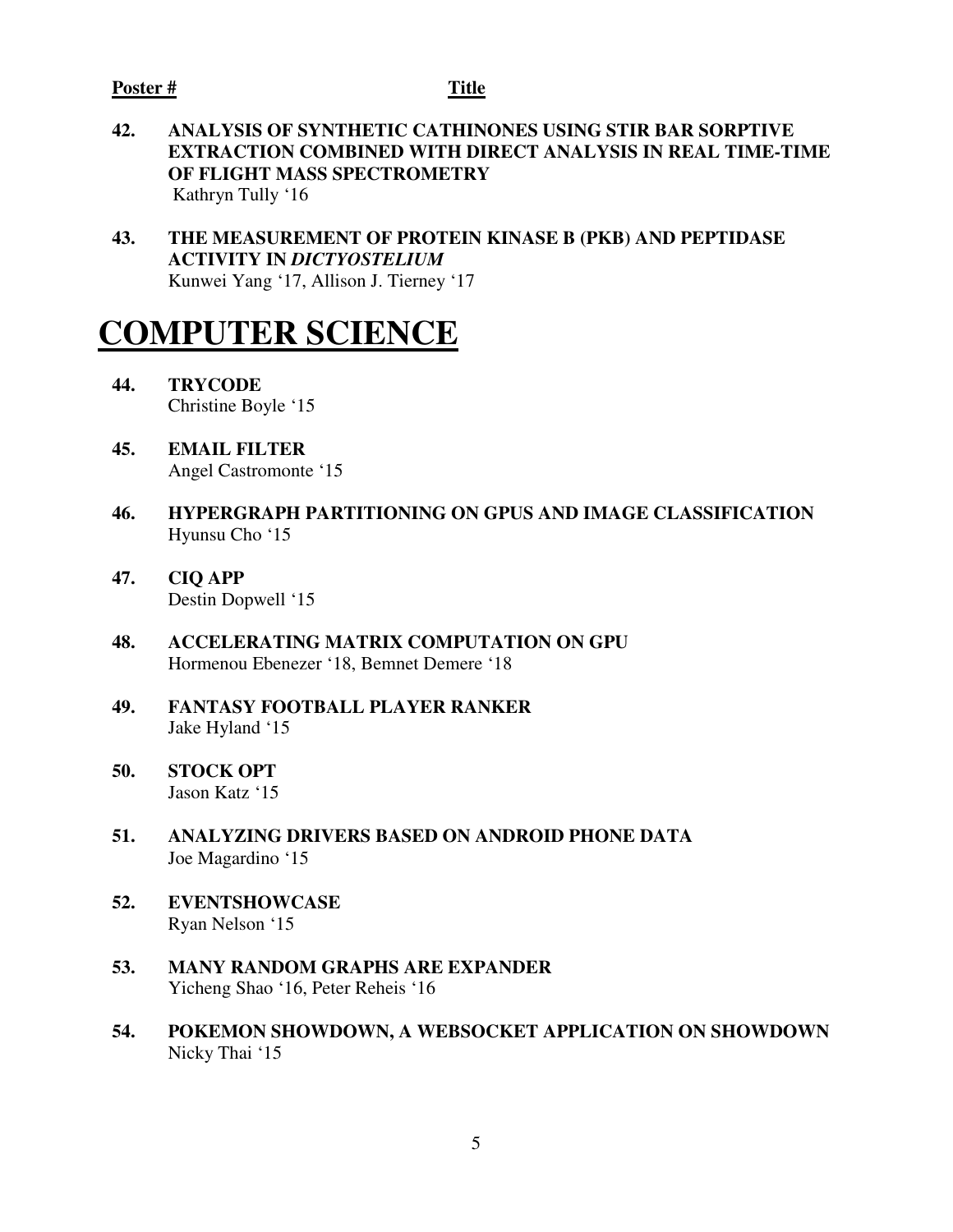# **ENGINEERING**

- **55. IMPROVING A SHOCK TUBE DIAPHRAGM CUTTING SYSTEM** Tasha Adams '18, Andrew Agard '18, Victor Korir '18
- **56. DESIGN OF AN AUTOMATED CAR SEAT TO REDUCE HEATSTROKE DEATHS OF CHILDREN LEFT UNATTENDED IN CARS**  Riley Cahill '15, Bryan Wolfe '15
- **57. SOLAR-POWERED STERILIZER FOR SURGICAL INSTRUMENTS** Christian T. Firsching '15, Benjamin C. Williams '15
- **58. MECHANICAL CONTROL SYSTEM DESIGN FOR F4U-4 FLIGHT SIMULATOR**  Binod Giri '15, Elizabeth E. Jessep '15, Shaun K. Smith '15
- **59. ROBOTIC FINGER**  Patrick Norton '15, Lisa Yamada '15, Yun Gong '15
- **60. ROBOBOAT**  Anthony Redamonti '15, Nathan Corwin '15, Pratistha Shakya '15
- **61. DESIGN AND IMPLEMENTATION OF INTELLIGENT DIGITAL STETHOSCOPE**  Dana Wensberg '18, Deven Roberts '18, Mariam Avagyan '18

## **ENVIRONMENTAL SCIENCE**

- **62. ANALYSIS OF THE EFFECTS OF CLEARCUTTING ON SOIL ON THE WHITE MOUNTAINS**  Cassia Armstrong '18, David Johnston '16
- **63. USING STELLA TO MODEL DEFORESTATION IN THE AMAZON RAINFOREST**  Guadalupe Barajas '17
- **64. PLANT DIVERSITY AT THE KNOX PRESERVE IN STONINGTON, CONNECTICUT** Lupita Barajas '17, Adam Hammershoy '17, Greg Reardon '17
- **65. THE EFFECT OF CLEAR CUTING ON SUB-ALPINE FUREST SOIL NUTRIENT CONCENTRATIONS OF ALUMINUM AND CALCIUM WITHIN THE WHITE MOUNTAIN NATIONAL FOREST, NEW HAMPSHIRE**  Justin Beslity '15, Lauren Tierney '16, Jack Agosta '17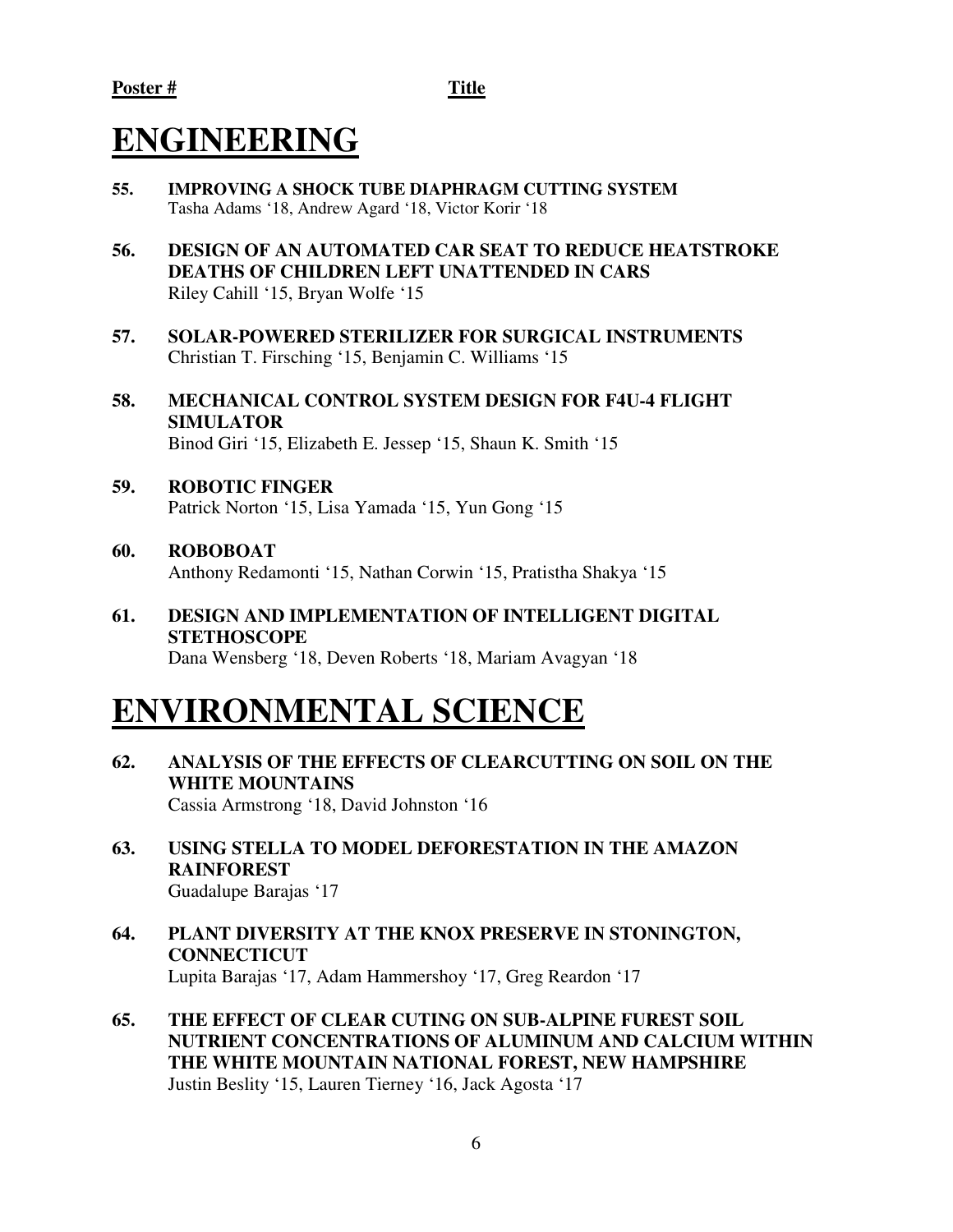#### Poster # Title

- **66. EFFECTS ON THE TIDAL CYCLE STELLA MODEL**  Vincent Gandolfo '17, Carl Gibney '16
- **67. SOIL CARBON GRADIENTS AT KNOX PRESERVE, MYSTIC, CONNECTICUT**  Emily Hamilton '17, Jordan Fisk '17, Tracy Keza '17
- **68. ANALYSIS OF HOURLY GROUND TEMPERATURE DATA ON THE TRINITY COLLEGE CAMPUS, HARTFORD, CONNECTICUT, USA**  Lia Howard '15
- **69. HUMAN IMPACTS ON THE NITROGEN CYCLE**  Camden Howe '16
- **70. EXPANDING SEA ICE AND THE ICE-ALBEDO FEEDBACK IN THE ANTARCTIC MODELED USING STELLA**  Ben Jaffee '15
- **71. AFRICAN ELEPHANT (LOXODONTA AFRICANA) POPULATIONS IN AMBOSELI NATIONAL PARK, KENYA** Tracy R. Keza '17
- **72. MODELING THE WALKER CIRCULATION THROUGH STELLA** Shaina Lo '15, Rosangelica Rodriguez '15
- **73. AQUATIC CYCLE OF MERCURY IN THE EVERGLADES- USING STELLA**  Sun Ho Ma '16, Daniel Pidgeon '16
- **74. USING STELLA SOFTWARE TO MODEL SEA ICE MELT AND ITS AFFECT ON POLAR BEAR POPULATIONS**  Hadley Merrill '17, Celeste Popitz '17
- **75. MODELING MALARIA: A STUDY OF THE SPREAD OF MALARIA DUE TO ANTHROPOGENICALLY INDUCED CLIMATE CHANGE USING STELLA MODELING SOFTWARE**  Brooke Moore '15, Emily Hamilton '17
- **76. MODELING TODAY'S PHOSPHOROUS CYCLE USING STELLA: A STUDY OF HOW A VITAL RESOURCE IS BEING DEPLETED DUE TO INEFFICIENT ANTHROPOGENIC CONSUMPTION AND MANAGEMENT**  Kevin Premto '17, Preston Kelly '16
- **77. STELLA MODELING: CORAL, CARBON, AND CLIMATE CHANGE**  Cristina Pretto '16, Kyaw San Min '17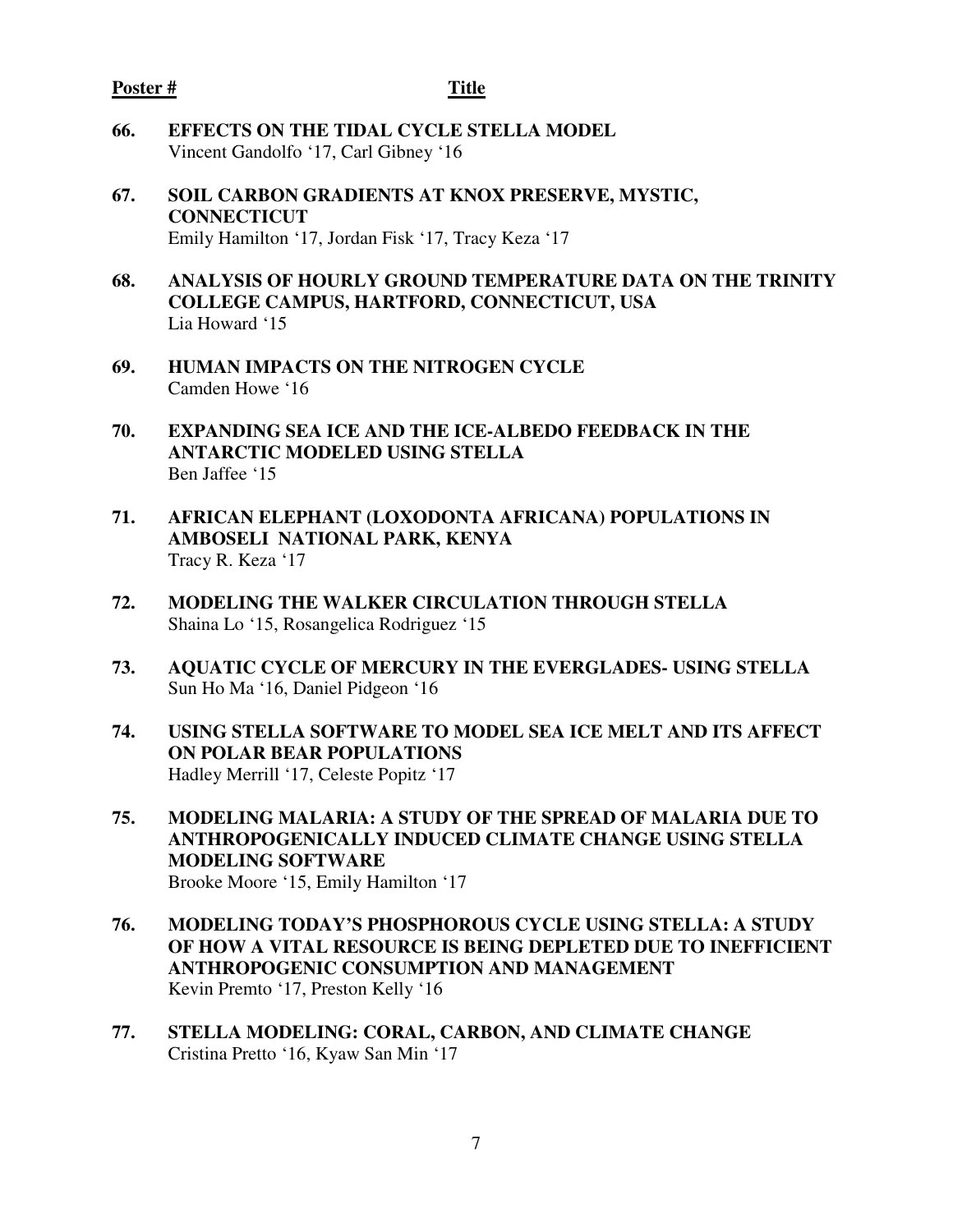- **78. THE FEASIBILITY OF CARBON NEUTRALITY: MODELING COSTA RICA'S CARBON CYCLE**  Gregory Reardon '15
- **79. WILDFIRE GROWTH AND SUPPRESSION: ANALYSIS OF THE GREAT CEDAR FIRE (SAN DIEGO 2003)**  T.J. Sherman '17
- **80. ASSESSING TEMPORAL AND SPATIAL VEGETATION CHANGES USING NDVI ANALYSIS**  Jenna Wilborne '15

# **HEALTH FELLOWS**

- **81. SCREENING FOR INTIMATE PARTNER VIOLENCE (IPV) IN A PEDIATRIC SURGERY OUTPATIENT CLINIC**  Ashira Anderson '16
- **82. COGNITIVE CONTROL AS A MECHANISM AND INTERVENTION TARGET IN EMOTIONAL DISORDERS**  Tess Bloomquist '16
- **83. THE EFFECTS OF SURGICAL TECHNIQUE AND PERIOPERATIVE WOUND CARE ON PEDIATRIC NEUROSURGICAL WOUND FAILURES**  James Cescon '16
- **84. EVALUATING THE EFFICACY OF USING WEIGHT AT 24 HOURS OF LIFE AS REFERENCE FOR CALCULATION OF PERCENTAGE WEIGHT LOSS IN BREASTFEEDING INFANTS DELIVERED BY C-SECTION** Xiaomeng "Mona" Deng '16
- **85. INTERPROFESSIONAL EDUCTION: A PRACTITIONER'S PERSPECTIVE**  Walter Jongbloed '16
- **86. HEIGHT VELOCITY IN CHILDREN WITH ADHD**  Amina Kureshi '16
- **87. DECISIONAL CONFLICT FOR PARENTS CONSENTING TO NEWBORN CIRCUMCISION**  Bohae Rachel Lee '16
- **88. USING MOTION CAPTURE TECHNOLOGY AND JOINT TIME FREQUENCY ANALYSIS TO OBJECTIVELY ASSESS POST-CONCUSSION BALANCE**  Shawn McCoy '16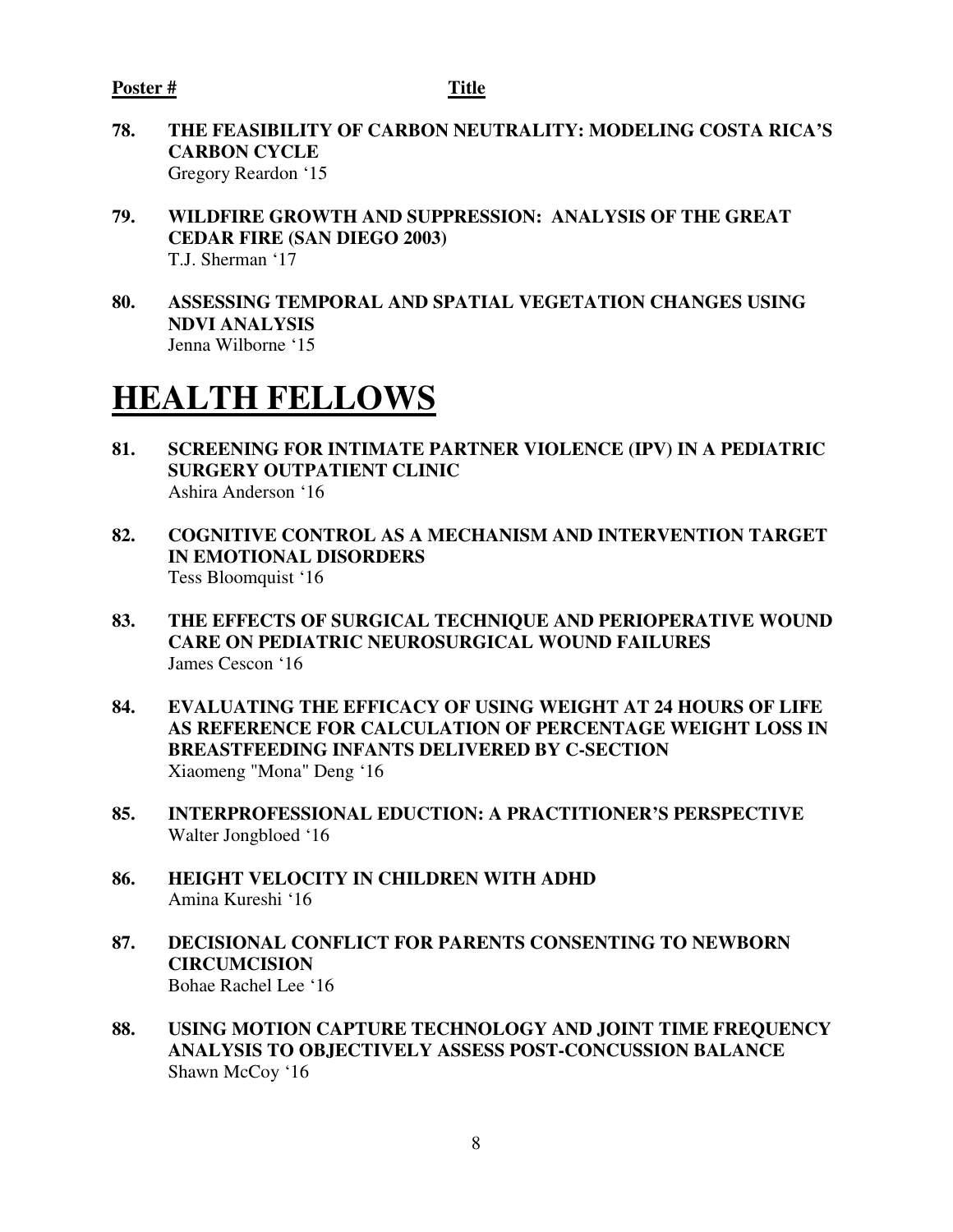#### Poster # Title

- **89. AN INVESTIGATION INTO THE POST-OPERATIVE RECOVERY PROCESS AFTER THIRD MOLAR EXTRACTION BETWEEN DOCTORS AT THE AVON ORAL AND MAXILLOFACIAL SURGERY, LLP**  Haley Peterson '15
- **90. A DESCRIPTION OF THE VARIABILITY IN OPIOID USE AND PAIN SCORES IN A GROUP OF POST-SURGICAL ADOLESCENTS AT CONNECTICUT CHILDREN'S MEDICAL CENTER (CCMC)**  Livia S. Wyss '16

## **NEUROSCIENCE**

- **91. INDIVIDUALIZED COGNITIVE REHABILITATION FOR ADULTS WITH ACQUIRED BRAIN INJURY (ABI)**  Emily Aiken '15
- **92. THE RELATIONSHIP BETWEEN EXECUTIVE FUNCTIONS AND PROSPECTIVE MEMORY IN SURVIVORS OF ACQUIRED BRAIN INJURY**  Alexis Benedetto '15
- **93. EFFECTS OF KETOGENIC DIETS ON AUTISTIC SYMPTOMS OF FEMALE EL MICE**  Subrina Bisnauth '15
- **94. EFFECT OF HYDROGEN PEROXIDE ON CELL VIABILITY IN SH-SY5Y: OPTIMIZING A PROTOCOL FOR LUTEOLIN EXPOSURE**  Isabella T. Dahilig '18, Emory M' Payne '18
- **95. THE EFFECT OF VIEWING WILDLIFE IMAGES ON THE SYMPATHETIC ADRENAL-MEDULLARY STRESS RESPONSE SYSTEM IN MILITARY VETERANS WITH VARYING LEVELS OF PTSD**  Nicole Evancha '15
- **96. INVESTIGATION OF A TIMP-1 MODULATED GLIAL-DERIVED CELL DEATH INDUCING FACTOR**  Francesca Marino '16, Thomas Naragon '17, Sheila Njau '17, Nathaniel Thiemann '17
- **97. THE EFFECTS OF CAFFEINE ON SYNAPTIC EFFICACY IN THE HIPPOCAMPUS OF FREE MOVNG RODENTS**  Jenna Park '16, Nicholas Bellas '16, Chloe Desjardins '18, Thomas Gitchell '18, Vy Phan '18
- **98. RELATIONSHIP BETWEEN ELECTROPHYSIOLOGICAL AND BEHAVIORAL MEASURES OF PROSPECTIVE MEMORY IN INDIVIDUALS WITH MILD AND SEVERE ACQUIRED BRAIN INJURY**  Consuelo Pedro '15, Erin Aisenberg '16, Tessa Bloomquist '16, Meaghan Race '18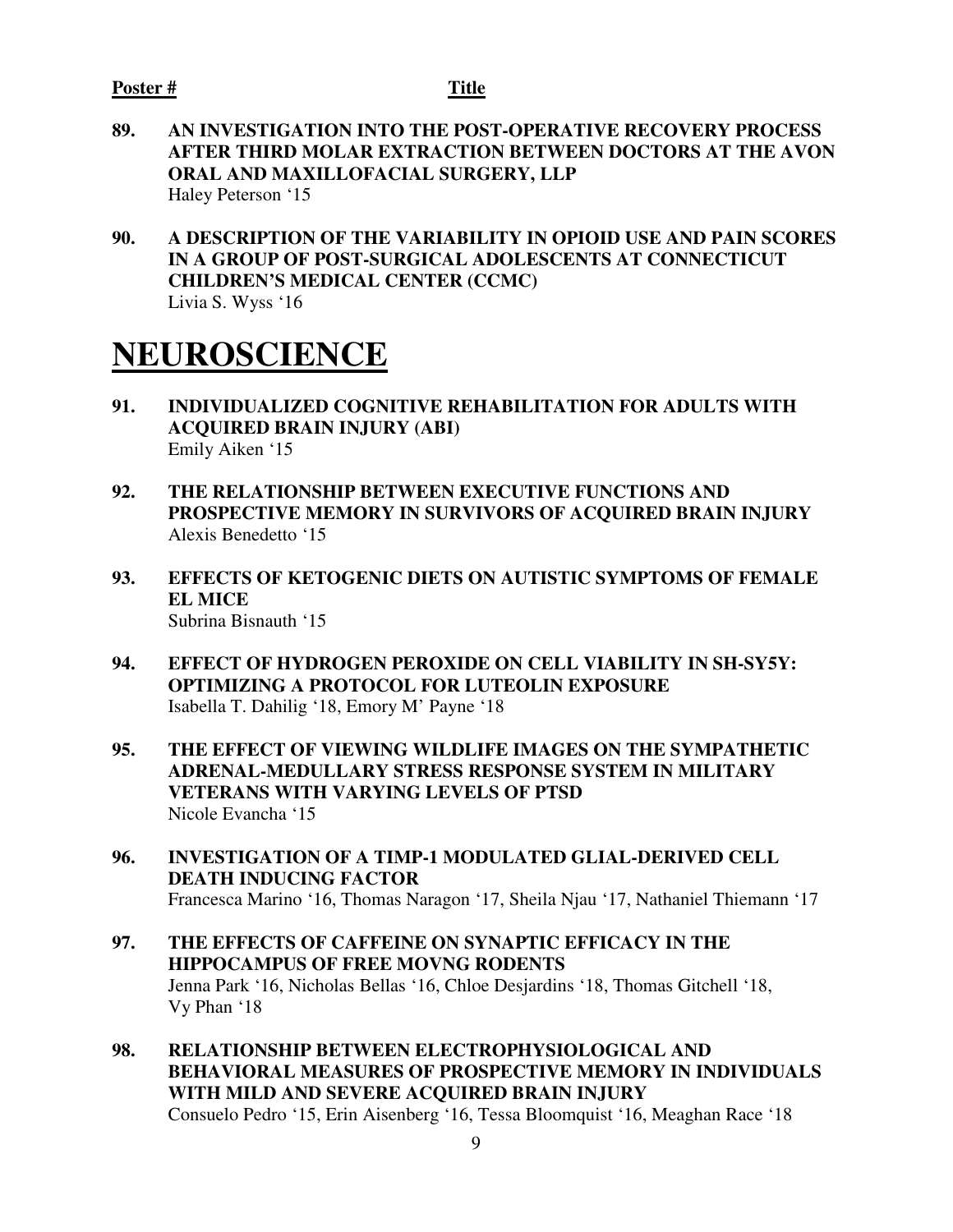- **99. BASELINE TESTS FOR CONDITIONED PLACE PREFERENCE IN BTBR MICE**  Hannah R. Reichert '18
- **100. MTOR SIGNALING AND ENDOPLASMIC RETICULUM STRESS IN MIXED GLIAL CULTURES**  William Schreiber-Stainthorp '15
- **101. EFFECT OF THE KETOGENIC DIET ON BEHAVIORAL SYMPTOMS OF AUTISM IN THE POLY(IC) MOUSE MODEL**  Sierra Slade '15

# **PHYSICS**

**102. CREATION AND CHARACTERIZATION OF HIGH QUALITY VORTEX BEAMS**  Prawesh Dahal '18, Akrit Mudvari '18

# **PSYCHOLOGY**

- **103. ASSESSMENT OF NOVEL AUDITORY REHABILIITATION TRAINING METHODS**  Erin Barney '15
- **104. SPEECH THROUGH A (SIMULATED) COCHLEAR IMPLANT: TRYING TO SPEAK MORE CLEARLY, OR SOMETHING ELSE?**  Nicholas Celestin '16, Nijel Hill, '15
- **105. WHAT MAKES LIFE MEANINGFUL? A STUDY OF URBAN YOUTH AND THE RELATIONSHIP BETWEEN PROSOCIAL TENDENCIES, CIVIC ENGAGEMENT, AND PURPOSE IN LIFE**  Ian J. Douglas '15
- **106. AUTONOMOUS SENSORY MERIDIAN RESPONSE: THE ROLE OF ASMR AS A THERAPEUTIC RELAXATION TECHNIQUE**  Kathryn Durkin '15
- **107. PREVENTING AND REDUCING NON-MEDICAL PRESCRIPTION STIMULANT USE: A GROUP MOTIVATIONAL ENHANCEMENT INTERVENTION**  Dana Engle '15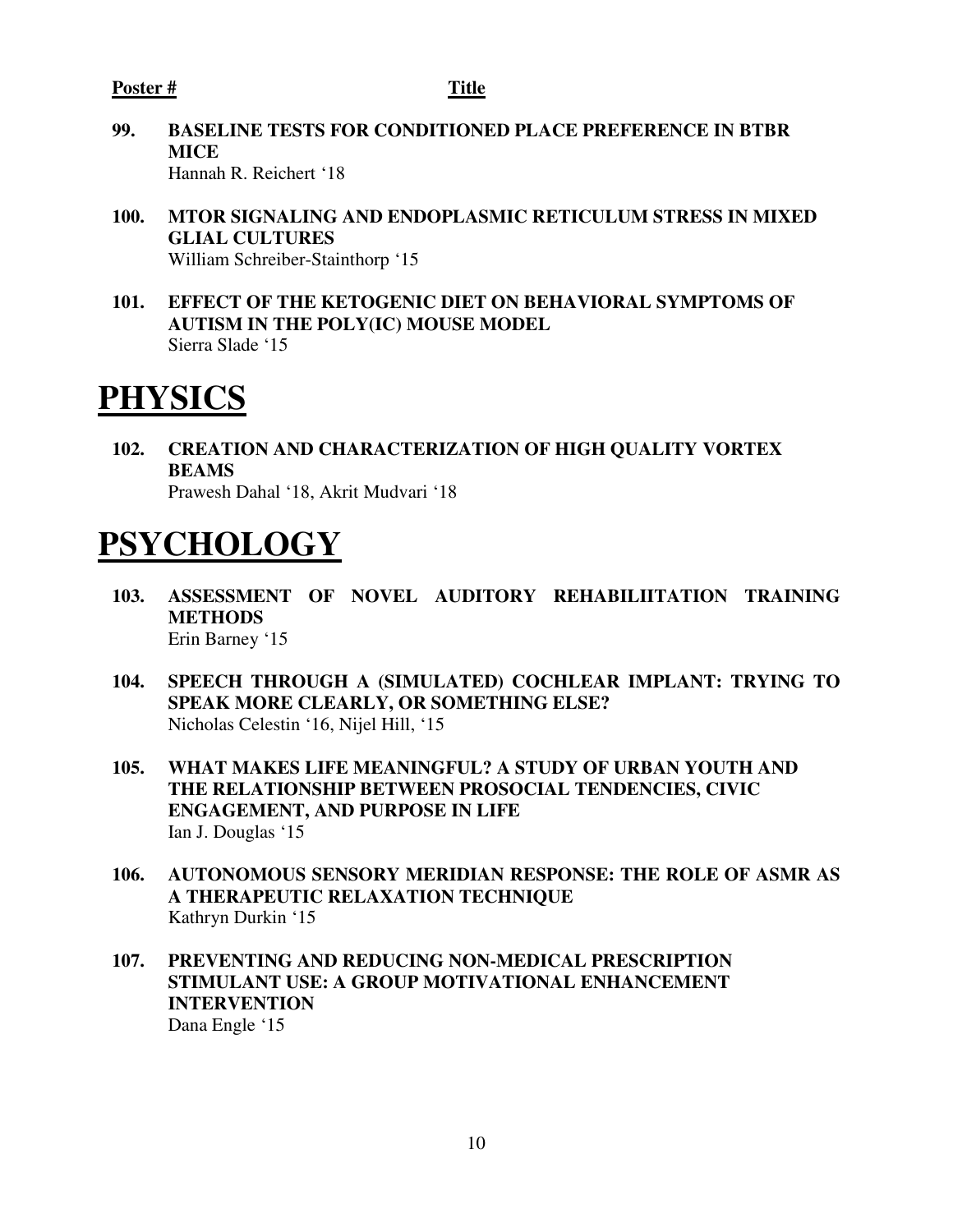**108. ENHANCING METACOGNITION AND MINDFULNESS IN MIDDLE SCHOOL STUDENTS: CAN SIMULTANEOUS INTERVENTIONS IMPROVE ACADEMIC PERFORMANCE?** 

Melody Fulton '15, Jennifer Schackner '15

- **109. A LONGITUDINAL EXAMINATION OF PARENTAL AND PEER ATTACHMENT AND ITS ASSOCIATION WITH COLLEGE ADJUSTMENT AND RISKY BEHAVIOR DURING THE COLLEGE YEARS**  Michelle Long '15
- **110. PARTICIPATION IN A GROUP OF FORMERLY INCARCERATED WOMEN ON STUDENTS SELF ESTEEM, EMPATHY, SELF DISCLOSURE AND ANXIETY**  Nicole Lukac '15
- **111. THE EFFECT OF RELATIONSHIP EDUCATION ON COLLEGE STUDENTS' NEGATIVE AFFECT, RELATIONSHIP BELIEFS, AND RISKY SEXUAL BEHAVIOR**  Katherine Rorer '15
- **112. THE RELATIONSHIP BETWEEN ACADEMIC AND PSYCHOLOGICAL HELP SEEKING AND ATTACHMENT STYLES**  Julia Sager '15
- **113. EXTENDED STEREOTYPE THREAT: PARENTAL CONCERN THAT A CHILD WILL CONFIRM A NEGTIVE STEREOTYPE ASSOCIATED WITH DYSLEXIA**  Berkley Singer '15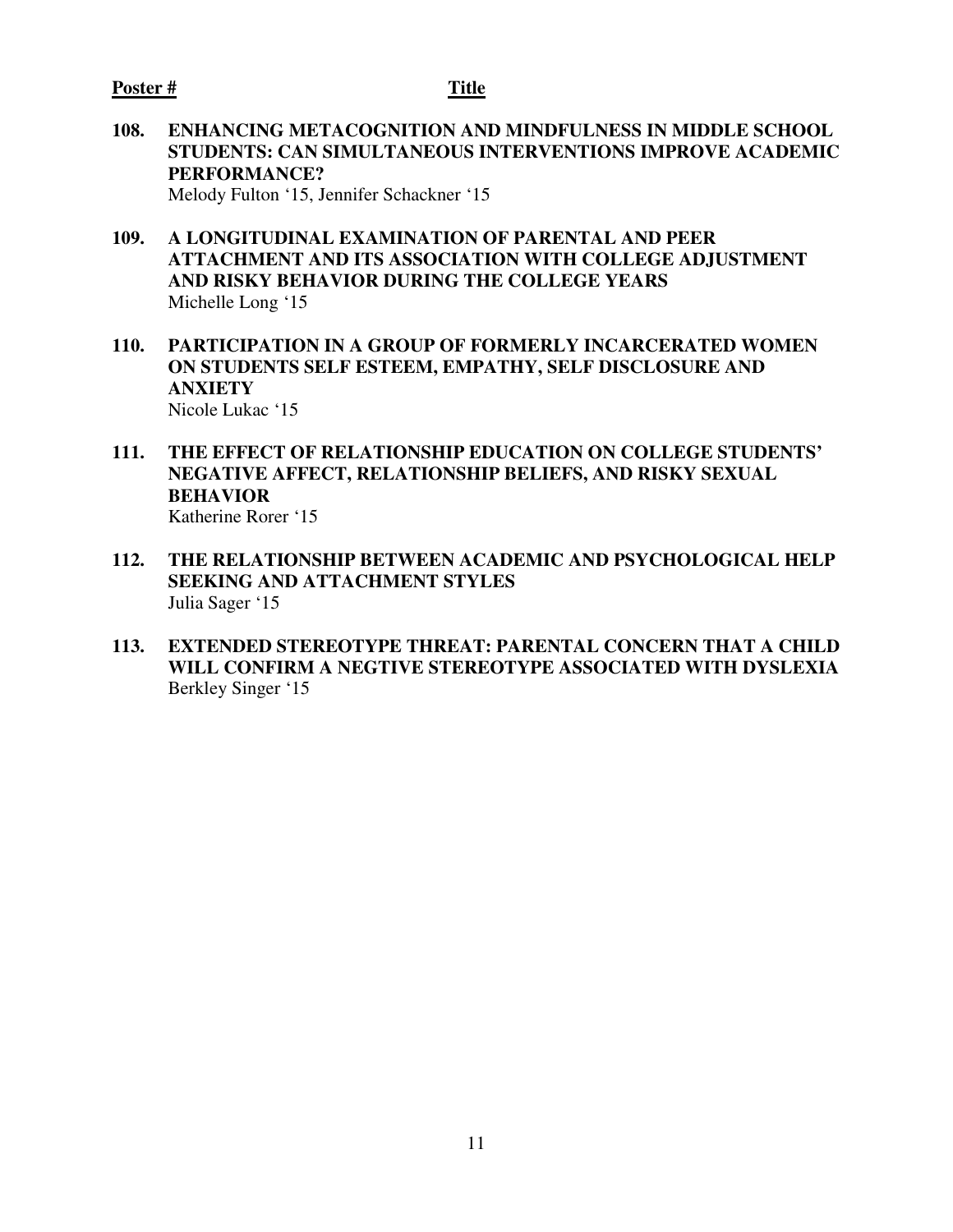# **BIOLOGY**

#### **1.**

#### **THE EFFECT OF ESTRADIOL** β**-17 ON THE GROWTH RATE OF** *SYNECHOCOCCUS*  **SP.** *IN VITRO*

Elizabeth Adrian '16, Maura Griffith '17 Faculty Sponsor: Craig W. Schneider

Although investigations have been conducted on the impact of pharmaceutical pollutants on a number of aquatic fauna, the impact of these compounds on phytoplankton have largely been ignored. As a result of a lack of EPA regulations, pharmaceuticals such as estradiol β-17, a form of estrogen, are often introduced into the natural environment through waste water. A thorough search of previous work showed that the range of estrogen in wastewater is 0.35 ng/L to 10.0  $μg/L$ . For the present study, we selected two concentrations of estradiol β-17 that fell within this range, 0.05 ng/mL and 0.005 ng/mL, as well as one extreme level 0.05 µg/10 mL, to test on the growth rate of a locally isolated cyanobacterium, *Synechococcus* sp.*.* A unialgal culture was isolated from Tankerhoosen Stream in Bolton, Connecticut, and grown in Bold's Basal medium at 15℃. Three replicates of each culture, as well as a control, were incubated at 15℃ and a 16L:8D photoperiod for a duration of five days. Although there was no significant difference in the growth rate between the various concentrations, results showed that the growth rate of *Synechococcus* sp. significantly decreased in the presence of estrogen.

#### **2.**

#### **EFFECTS OF pH ON THE GROWTH OF THE CYANOBACTERIUM,** *ANABAENA*

Justin Beslity '15, Michael McQuiston '16 Faculty Sponsor: Craig W. Schneider

Pollution in today's world has led to a host of problems within ecosystems. Acidification of landscapes remains one of largest augmenters of the biosphere, therefore constant research is needed to enact effective policy to reverse possible damage. Our research focused on acid rain, a common bi-product of burning fossil fuels. Acid rain can have negative growth effects on marine and freshwater planktonic algae and cyanobacteria. However, the protective mucilage covering certain species of cyanobacteria, including *Anabaena* spp., may behave differently in varying pH regimes. This could be useful if cyanobacteria prove resistant to variable pH environments, as they could be theoretically used to replace locally extinct species in certain habitats with abnormal pH levels caused by man-made toxins. Using a freshwater species of *Anabaena*, we investigated how varying pH levels affected growth. Adjusting the pH of the Bold's Basal medium using minute concentrations of potassium hydroxide, solutions were created at pH values 5.0, 5.5, 6.0, 6.5, and 7.0. Cultures were then incubated at 15˚C on a 16L:8D diurnal cycle. Growth rates were determined by measuring chlorophyll b densities via Turner Desgin's *Aqua*Fluor handheld fluorometer, and these were used to estimate culture growth. Cultures with more acidic pH values resulted in lower average chlorophyll b concentrations, when compared to the cultures more neutral in pH.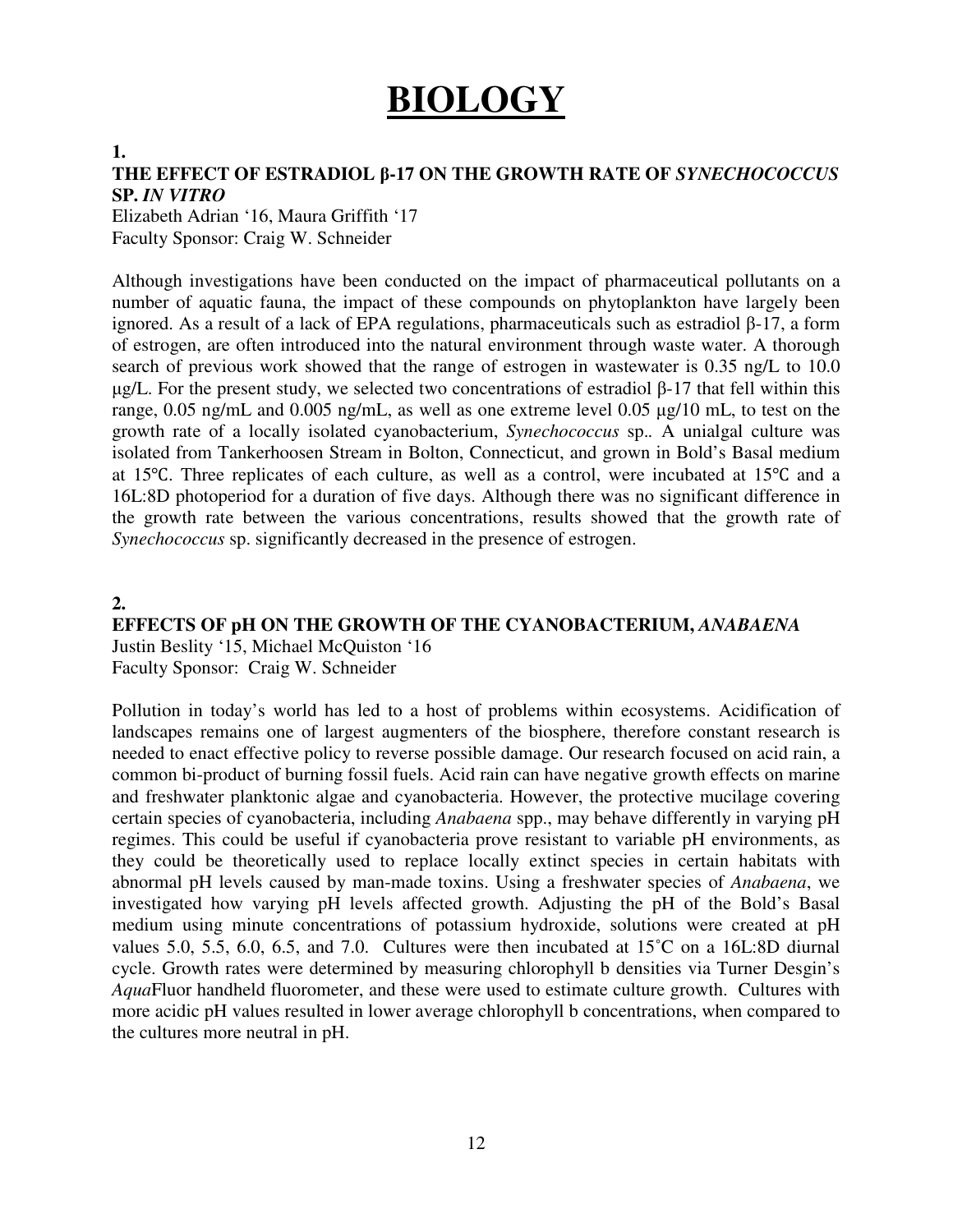#### **3. CHANGING THE ORDER OF THE EGF-LIKE REPEATS IN THE SERRATE LIGAND TO INVESTIGATE POSITIVE AND NEGATIVE NOTCH SIGNALING**

Scott J. Buchanan '17 Faulty Sponsor: Robert Fleming

Serrate is a ligand molecule with 14 extracellular EGF-like repeats (ELRs) that can either activate or inactivate its cellular receptor, Notch. Removal of ELRs 4-6 from Serrate ablates its ability to inhibit Notch without affecting its ability to activate Notch. It has been previously discovered that relocating ELRs 4-6 of Serrate to a position after ELR 11 of the molecule does not restore the ability to inhibit Notch. This suggests that the distance between repeats 4-6 and the activator region (N-terminus through ELR3) may be critical for inhibition. The question addressed here is how far can ELRs 4-6 repeat be moved from its original location before it again becomes unable to inhibit Notch. We have developed a construct that contains ELR 7 in between repeats 3 and 4. This separates the inhibitory repeats from the activator by a single ELR. The overall objective is to determine what effect this separation will have on the ligands ability to inhibit Notch by mis-expressing the modified construct in the developing Drosophila wing.

#### **4. THE EFFECTS OF HUMAN SCENT ON THE FORAGING BEHAVIORS OF THE EASTERN GRAY SQUIRREL**

Jared S.M. Cotton '15, Lisley C. DaSilva '16 Faculty Sponsor: Michael O'Donnell

Ecologists study wildlife behavior to investigate wildlife interactions with the landscape. A common way for ecologists to analyze changes in wildlife behavior is to study their foraging behavior. A common method used to quantify foraging behaviors is measuring the giving-up density (GUD), which is the quantity of food left in a resource patch when the animal stops foraging in that patch. In our study we wanted to determine whether seed removal foraging studies could be biased by scents left behind by human researchers. Our study examined the foraging behavior of the gray squirrel (*Sciurus carolinensis*) in artificial resource patches. We placed foraging bins in the field containing human-scented sunflower (*Helianthus annuus*) seeds mixed into two liters of sand substrate. Our study found that human femalescented seeds had no effect on GUDs, but seeds scented with a male's shirt produced significantly higher GUDs than unscented seeds. Our results suggest that researchers conducting foraging studies should be aware that human male scent might bias seed removal studies by increasing GUDs in wildlife.

**5.** 

### **EFFECT OF GASOLINE ON THE GROWTH RATE OF THE CYANOBACTERIUM,** *ANABAENA*

Jared S.M. Cotton '15, Luke H. Maynard '17 Faculty Sponsor: Craig W. Schneider

Gasoline is a dangerous polluting agent, containing numerous heavy metals such Pb, Zn, Hg, Cu, Cr, Ni, *etc*. Gasoline runoff from roads and stations can damage soils and aquatic environments, as well as the atmosphere. Evidence has been presented that the concentration of hydrocarbons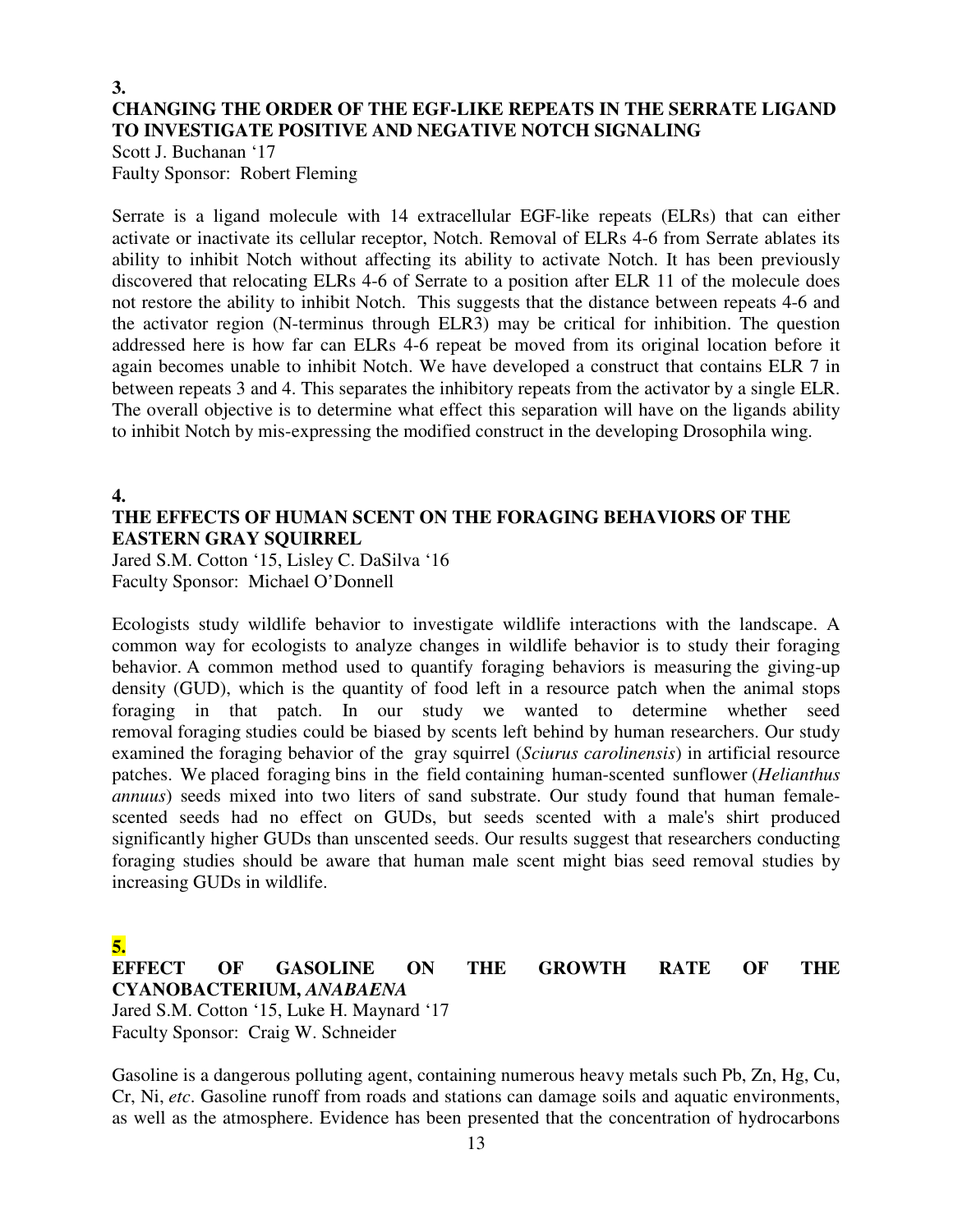from motor oil in roadside water can be as high as  $10.0 \text{ mgl}^{-1}$ , while concentrations in domestic wastewater are around  $0.9 \text{ mgl}^{-1}$ . Previous findings also show that hydrocarbon uptake from motor-oil depresses the photosynthetic rates of phytoplanktonic microorganisms. This study examined gasoline's effect on the growth rate of the cyanobacterium *Anabaena*. Due to the similarities of hydrocarbons in motor-oil and gasoline, we expected to observe a reduced growthrate in *Anabaena*. Our results, however, do suggest that gasoline does not have a negative impact on the growth rate of our study organism.

#### **6.**

#### **THE EFFECT OF** *SERRATE* **TRANSMEMBRANE DOMAIN SUBSTITUTION ON**  *NOTCH* **SIGNALING**

James Curlin '15 Faculty Sponsor: Robert Fleming

The *Notch* signaling pathway is a crucial means by which organisms are able to differentiate cells during development. *Notch* is regulated primarily through the interaction of a *Notch* receptor protein and a ligand protein, in two specific ways. *Cis*-inhibition occurs when both a ligand and receptor are present on the same cellular membrane. This results in the *cis*-ligand binding to the receptor and preventing the ligand on an adjacent cell from binding and activating the receptor. Alternatively, *trans*-activation occurs when the ligand and receptor are on adjacent cells, and results in the activation of the *Notch* pathway. Both the receptor and ligand proteins are transmembrane proteins that are cleaved first extracellularly by a metalloprotease, and then intracellularly by a γ-secretase. While the cleavages in the receptor protein have been found to be crucial for proper *Notch* activation, the role of the ligand cleavages is much less well defined. It has been postulated that the extracellular cleavage of *Serrate*, a ligand for *Notch*, by a metalloprotease serves as a means of inhibiting *Notch* activation, possibly by affecting the endocytosis of the ligand molecule. By replacing the transmembrane domain of a truncated form of *Serrate* with that region from a non-cleavable human tyrosine kinase receptor *DDR2* (discoidin domain-receptor 2), I show that preventing this cleavage is insufficient toward restoring *Notch* activation. These findings suggest that an additional extracellular 65 amino acid segment near the transmembrane domain may be necessary to restore wild-type levels of Notch activation.

**7.** 

#### **CODON USAGE BIAS IN A4 SUBCLUSTER BACTERIOPHAGES,** *M. SMEGMATIS***, AND THE** *TUBERCULOSIS* **GROUP**

Joseph W. DiProperzio '18, Thomas J. Musselwhite '18 Faculty Sponsor: Lisa-Anne Foster

Different species show varying kinds of codon bias, which is the tendency to select a particular synonymous codon more often than other synonymous codons. The purpose of this study was to compare codon bias between thirteen A4 subcluster bacteriophages and five *Mycobacterium* species. The RSCU values were determined for each individual genome and compared to find the most commonly used codons for each amino acid. The most frequently used codon was the same for every species in the study except for the codons used for alanine and valine. There were no significant differences between the RSCU values across all the organisms studied.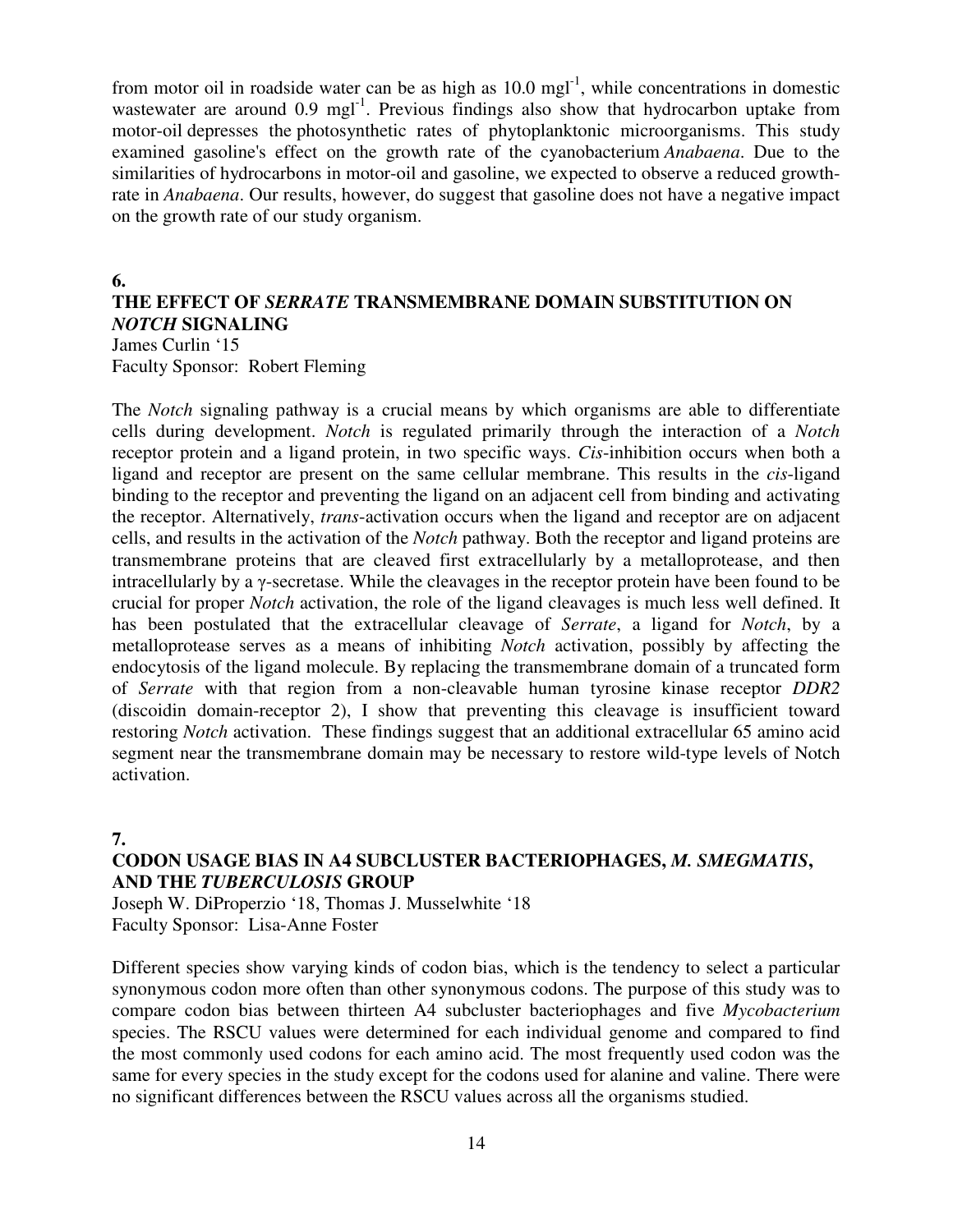#### **8. EXAMINING THE IMPACT OF NICOTINE ON THE GROWTH OF THE CYANOBACTERIUM SYNCHOCYSTIS SP. IN VITRO** Cameron Driscoll '18

Faculty Sponsor: Craig W. Schneider

Tobacco is a highly addictive, carcinogenic plant substance owing to the host of different toxins it contains including high levels of cadmium. Less often considered is the environmental impact of humanity's nicotine habit. At least 4.5 *trillion* cigarette butts are littered each year by the human beings worldwide. I examined the impact that nicotine has on a species phytoplankton, the cyanobacterium *Synechocystis,* to see if it has an impact on growth in culture. I utilized five treatment conditions: 4 experimental and 1 control. Control conditions consisted (in 4 replicants) of 5 ml of Bold's Basal medium containing a 0.5 ml of a unialgal culture of *Synechocystis* placed in an incubator at 15˚C and a 16L:8D photo-regime for 12 da. The experimental conditions, using the same growth conditions, were 4, 8, 12 and 16 ug/L of nicotine oil. After 2 wk, the cultures were assessed with fluorometry, measuring chlorophyll b. Many of the 16 ug/L treatment condition tubes grew the fastest, and the least growth was in the other three treatments, however, there was no significant difference between them. This set of results may be due to a lack of effect on growth by nicotine at these concentrations, experimental error, the presence vegetable glycerin in the oil, or because the nicotine had a positive impact on the growth of *Synechocystis* sp.

#### **9.**

#### **HOST SPECIFICITY REGARDING** *MYCOBACTERIUM TUBERCULOSIS* **FOR THE MYCOBACTERIOPHAGE SKIPITT**

Khaoula Ben Haj Frej '18, Fabiola Yun '18 Faculty Sponsor: Lisa-Anne Foster

This research was conducted in an attempt to explore the host-specificity of the newly discovered and annotated phage Skipitt, information noted from research conducted by Jacobs-Sera *et al*.(2013), which claimed only mycobacteriophages within some subclusters of cluster A and cluster K infect *M. tuberculosis*. After all, accumulating an understanding of the predictability of phage-bacteria interaction is crucial, as it allows one to explore options of control for infectious diseases. Thus, while one would expect Skipitt not to infect *M. tuberculosis*, due to its inclusion in subcluster A4, comparative bioinformatics using a phage which infected the bacteria, D29, played a role in proving or disproving this assumption. Consequently, GC content and codon usage, once examined, proved that while use of host may differ among them, there is no doubt that their genomes are extremely similar. On the other hand, pham results, start comparisons, and protein function overlap proved too inconclusive to be used as concrete proof for Skipitt either infecting the bacteria or not. Thus, no conclusion could be made without performing future experimentation involving introducing Skipitt to *M. tuberculosis* and noted whether or not it would infect, a process too dangerous to be performed in a college laboratory, but which would provide one with irrefutable results, in either direction, based on if plaques on *M. tuberculosis* are observed or not as well as by examining further detailed protein comparison between D29 and the entire genome of Skipitt, instead of a select few genes.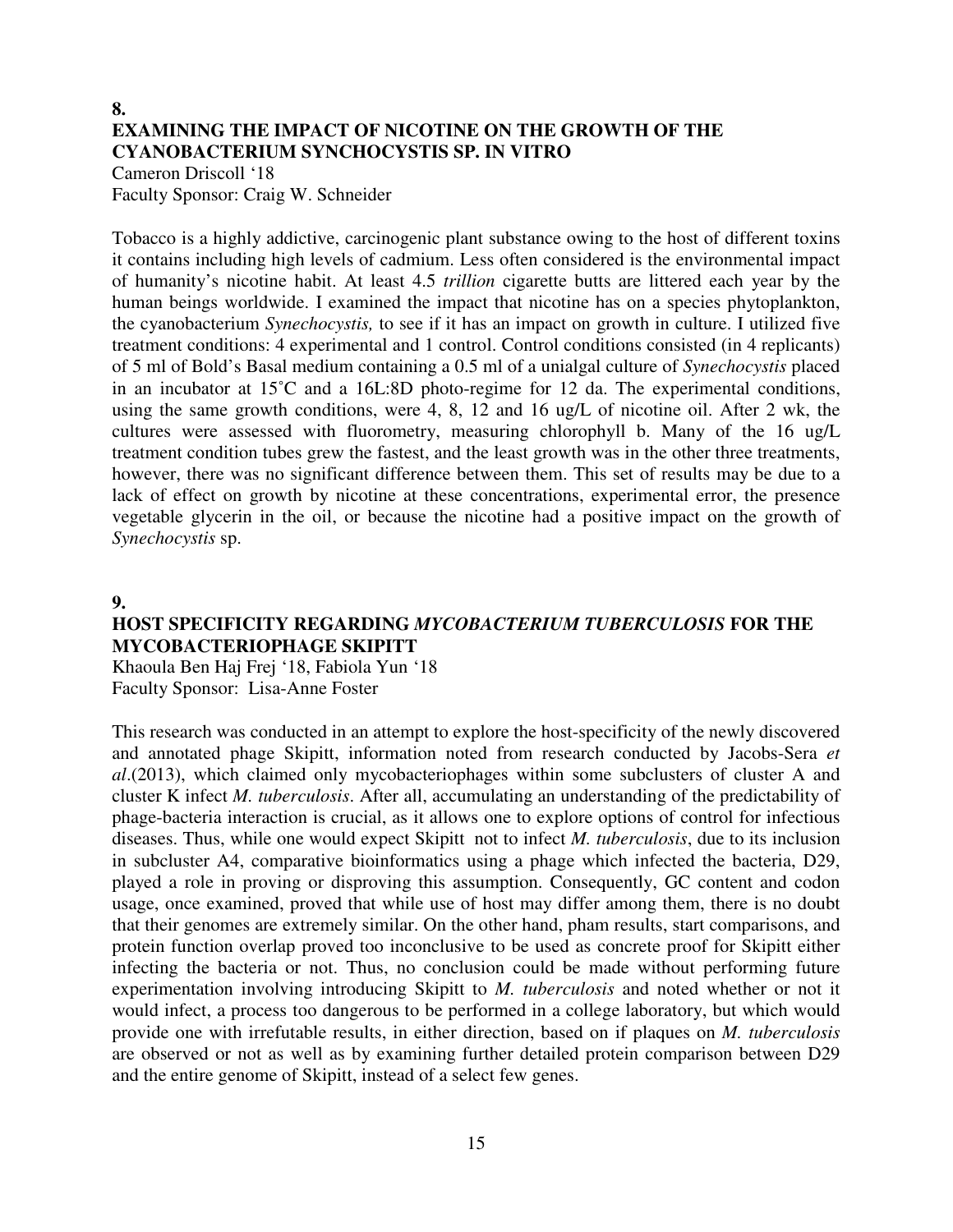#### **10.**

#### **EVOLUTIONARY HISTORY FROM MYCOBACTERIOPHAGE D29 TO SKIPITT**

Brenna Hobin '18, Hannah Shaievitz '18 Facuty Sponsors: Lisa-Anne Foster, Thomas McNamara

All isolated mycobacteriophages have been classified into 17 clusters and 30 subclusters based on their genetic relationships. The first documented mycobacteriophage, D29, was isolated in 1954 and is a member of the A2 subcluster. Phamerator was used to trace the evolutionary history from Skipitt, an A4 phage, to D29 using the minor tail protein gene. A phylogenetic tree generated from the tapemeasure protein of previously isolated phages was used as a starting point of where to trace the evolution of Skipitt to D29. The relationships provided a map of what subclusters to compare. From phamerator, it was found that there were strong gene matches between portions of genes 25-30 on all phages investigated. From here, it was inferred that like Skipitt, the minor tail protein for each phage was within this range. The minor tail protein in each phage was found and blasted using NCBI to verify its function. The blast results showed that the minor tail protein is very similar in size in phages within the same subcluster. As the phage evolved from A2 to A3 to A1, the gene got progressively longer in length. However, the evolution from A1 to A4 resulted in a drastic gene length drop. Based on the results, it is concluded that the evolutionary history can be traced from D29 to Skipitt using the minor tail protein. Phage phylogenetic relationships between clusters and subclusters can be determined using single gene analysis.

#### **11.**

#### **EXPERIMENTAL ANALYSIS OF WILDLIFE USE OF STONE WALLS IN A NEW ENGLAND FOREST HABITAT**

Ben Jaffee '15, Jessica Chotiner '17 Faculty Sponsor: Scott Smedley

New England is traversed by thousands of miles of stone walls, remnants of its agricultural past. Although there is anecdotal evidence suggesting that stone walls are often used by wildlife, there have been no controlled experiments to investigate this phenomenon. In a mixed-hardwood forest in eastern Connecticut, we used wildlife monitoring cameras to document mammalian and avian use of stone walls, as well as two nearby controls: a wooden structure that provided a potential perching site and a patch of blank forest floor. Two sets (far and near camera proximity to target) of cameras were positioned to capture the movement of large and small animals, respectively. Data were collected from June 2013 to September 2014. Separate Goodness-of-Fit tests on the total number of encounters of all species in the far and near conditions found that, under both conditions, significantly more animals were encountered on the stone wall than on either the wooden substrate or blank controls. We then analyzed the five most abundant species for both the far (i.e., gray squirrel, eastern chipmunk, white-tailed deer, raccoon, and domestic cat, respectively) and near (i.e., white-footed mouse, gray squirrel, eastern chipmunk, Carolina wren, and tufted titmouse, respectively) arrangements. These top-ranking species from both arrangements were typically encountered with significantly greater frequency on the stone wall than on the wooden substrate or blank controls. Our results thus provide the first experimental evidence demonstrating that stone walls are indeed an important wildlife resource. Stone walls may provide forest animals with causeways for movement, shelter, or foraging sites. Given recent findings of the major predatory impact of domestic cats on wildlife, this feline's use of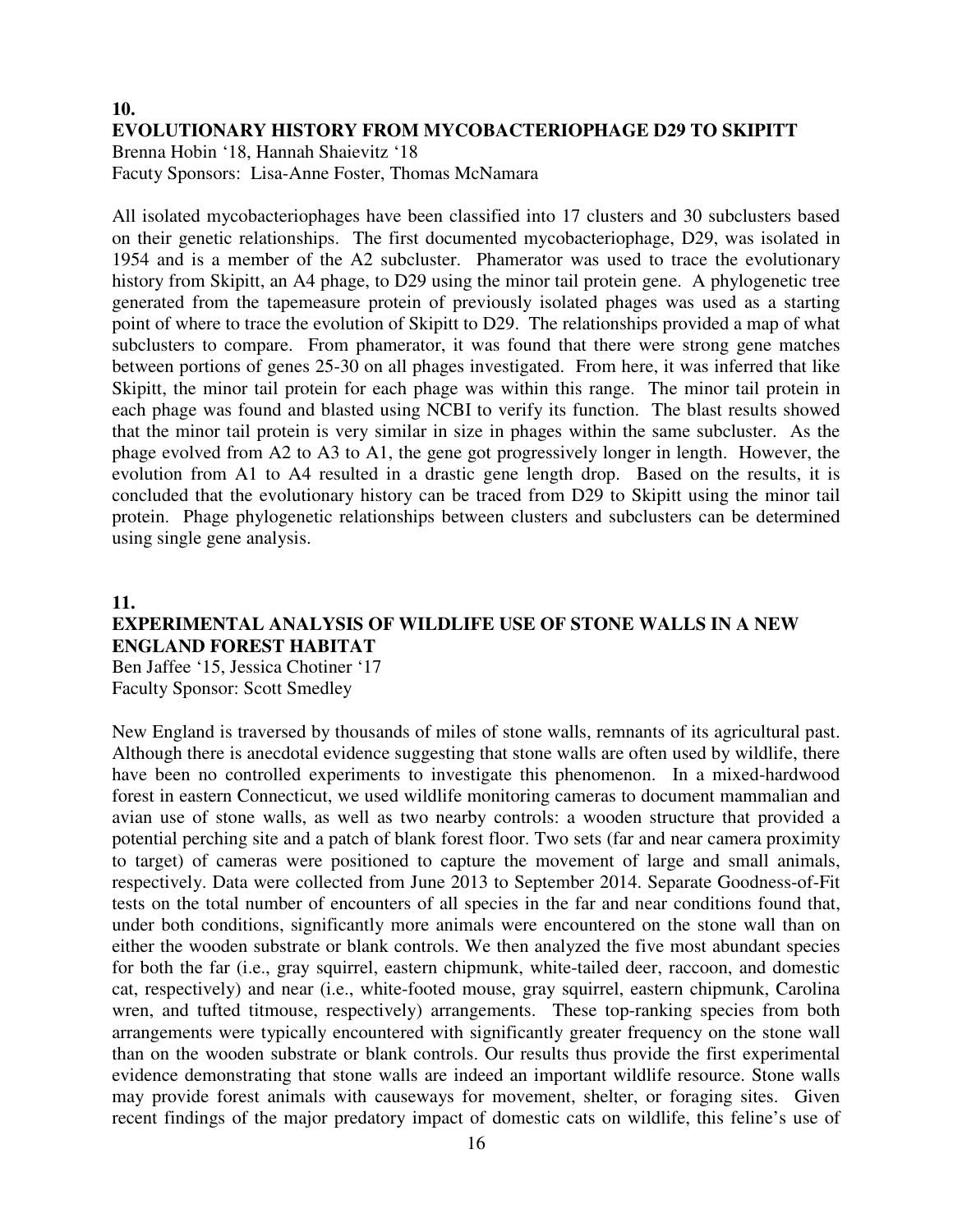stone walls potentially to access forest interiors is reason for concern. Our finds illustrate how human activities, even in the fairly distant past, can influence the ecology of contemporary wildlife.

#### **12.**

#### **A MOLECULAR AND MORPHOLOGICAL STUDY OF THE ECONOMICALLY IMPORTANT GENUS** *GRACILARIA* **(RHODOPHYTA, GRACILARIACEAE) FROM BERMUDA AND FLORIDA**

Walter Jongbloed '16 Faculty sponsor: Craig W. Schneider

Taxonomic inquiry of the red algae genus *Gracilaria* remains high with the continuing commercial demand for agars produced within its cell walls. Taxonomic studies based in comparative morphology reveal a high degree of morphological variation within species that presents many obstacles for the identification of species in the genus. Species of *Gracilaria* found in Bermuda include *G. cervicornis*, *G. damaecornis*, *G. mammillaris* and *G. occidentalis*. When the genus *Hydropuntia* was elevated from subgenus, three former Bermuda *Gracilaria*  spp. were moved to it: *H. caudata*, *H. cornea* and *H. crassissima*. Phylogenetic and barcode analyses of the Bermuda species are long overdue. High variation among flattened species in the *G. mammillaris* clade supports the use of barcode techniques (mitochondrial COI-5P sequences) for Bermuda specimens. Taxonomic analysis of Bermuda species in this study was extended to include collections from Florida, and sequenced chloroplast *rbcL* genes allowed for a phylogenetic comparison of them. Bermuda DNA sequences reveal the presence of both *G. mammillaris and G. occidentalis* among our samples. Analysis of Florida collections reveals perhaps an extension of the distribution of *Gracilariopsis tenuifrons* and establishes the presence of *Gracilaria venezuelensis, G. damaecornis, G. tikvahiae and G. occidentalis* already known to this area. Genetic sequences of five of the Florida specimens remain at present undetermined and present an area for continued investigation.

#### **13. INVESTIGATING NOTCH SIGNALING AND SEQUENTIAL SEGMENTATION IN THE FAIRY SHRIMP, THAMNOCEPHALUS PLATYURUS**  Sara Khalil '15

Faculty Sponsor: Terri Williams

Segmentation is a key feature of arthropod diversity and evolution. In the standard model for arthropod development, *Drosophila melanogaster*, segments develop simultaneously by a progressive subdivision of the embryo. By contrast, most arthropods add segments sequentially from a posterior region called the growth zone and in a manner similar to vertebrates.

Recent work, mainly focused on insects, suggests that Notch signaling might play a role in arthropods that segment sequentially. These studies document a potential regulatory similarity between sequentially segmenting arthropods and vertebrates. In vertebrates, somite formation involves a molecular oscillator that functions as a pacemaker, driving periodic expression of genes along the anterior-posterior axis.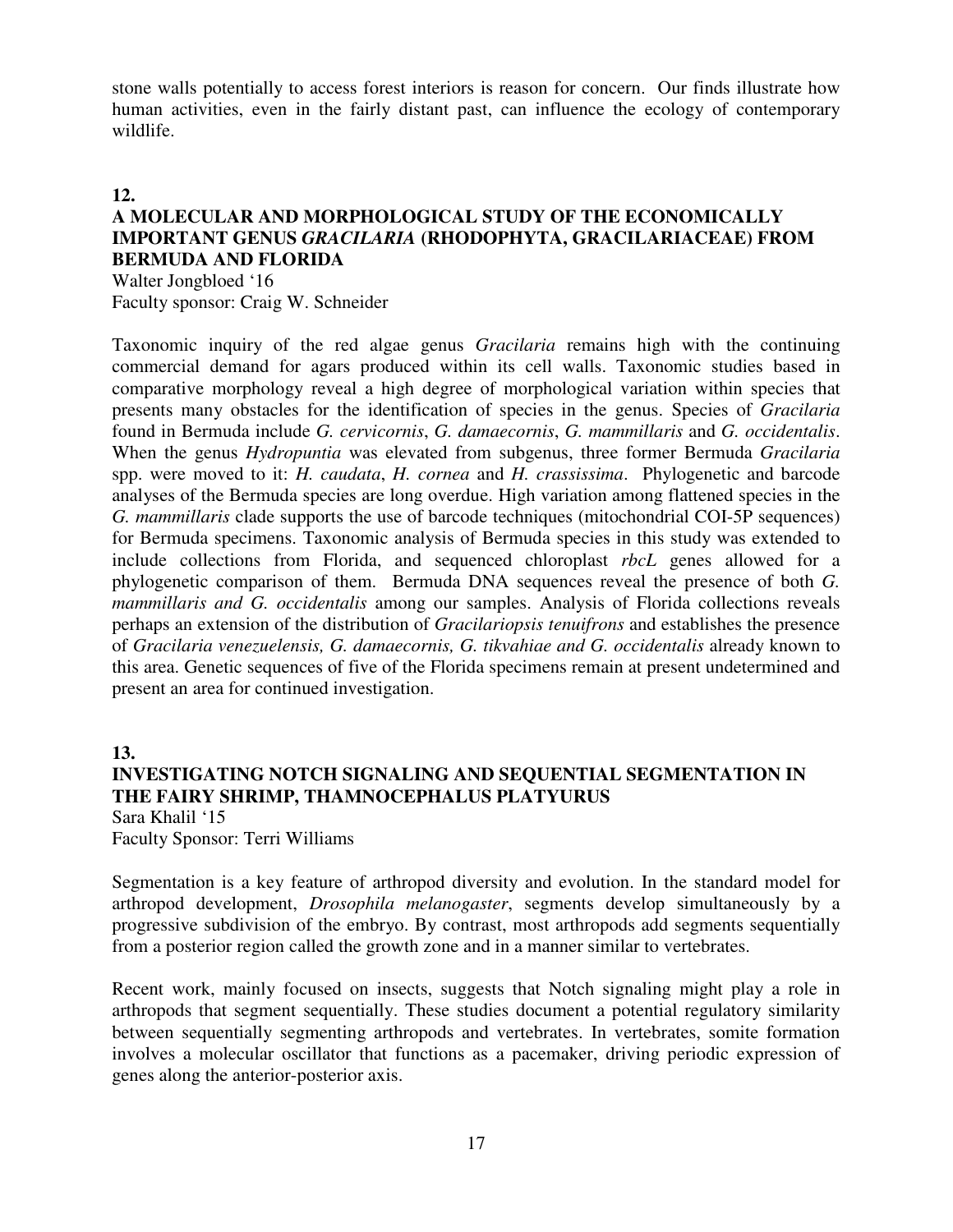Here we focus on segmentation in crustaceans, the sister taxon to insects. We investigate the relationship between Notch signaling and segmentation in the fairy shrimp, *Thamnocephalus platyurus*. In order to explore gene regulation of segmentation in these animals, we will be tracing expression of *Notch* pathway genes using *in situ* hybridization and investigating their functions through RNAi knockdown experiments.

#### **14.**

### **DOES GUT FLORA CHANGE IN A MOUSE MODEL OF AUTISM SPECTRUM DISORDERS ON A KETOGENIC DIET?**

Shelby Labe '16

Faculty Sponsor: Lisa-Anne Foster

The normal bacterial flora of an organism includes the non-disease causing bacteria that inhabit the human body under normal conditions. These bacteria are important for numerous reasons; for example, they excrete vitamins and prevent colonization by pathogens. Autism spectrum disorders (ASD) are neurodevelopmental disorders that can start as early as infancy. They are characterized by difficulties in communication and social interaction, and affect about 1 in 68 children in the U.S. Gastrointestinal (GI) issues are common in ASD and one popular way to alleviate the symptoms is maintaining a ketogenic diet, which is seventy-five percent fat. Such a diet induces ketosis, a metabolic state when ketone bodies, not glucose, are used as the primary fuel. This study analyzes how the ketogenic diet affects the GI flora in a mouse model of ASD and aims to determine if the benefits of a ketogenic diet are correlated with changes in the gut flora. In order to determine the types of bacteria present, the 16s rRNA gene was amplified from the fecal samples of mice in treatment groups. The amplified DNA was then digested with restriction enzymes (*Hae*III and *Mnl*I) and terminal Restriction Fragment Length Polymorphism (tRFLP) chromatograms were generated. Analysis of the chromatograms will determine if there is a difference in diversity of the bacteria present in the ketogenic diet samples versus the no diet samples and then more specifically compare the abundance of each strain.

#### **15.**

#### **DIVERGENCE BETWEEN MYCOBACTERIOPHAGE SKIPITT AND ITS CLOSEST RELATIVE**

Carina Leggio '18, Julia Pitino '18 Faculty Sponsor: Lisa-Anne Foster

The study objectives were to determine which A4 cluster mycobacteriophage is Skipitt's closest phage relative and determine how many years ago Skipitt and this relative diverged from one another or from a common ancestor.This study is significant in that relating a timescale to the mutations of closely related A4 cluster phages can be telling as to how this group of phages will continue to evolve over a particular period of time. Seven A4 phages closely related to Skipitt were chosen based on their high alignment scores with many genes of Skipitt found in preliminary Blasts. Skipitt's tape-measure gene was Blasted (phages.db) against the seven selected phages to specifically compare the alignments of their tape-measure genes. Identity values were analyzed to find the closest relative of Skipitt and a published rate of mutation in bacteriophages was implemented to calculate the number of years since the divergence of Skipitt and this relative. In this study we found that the phage Medusa is Skipitt's closest relative (with respect to the tape-measure gene) and the two phages diverged 2649 years ago. These results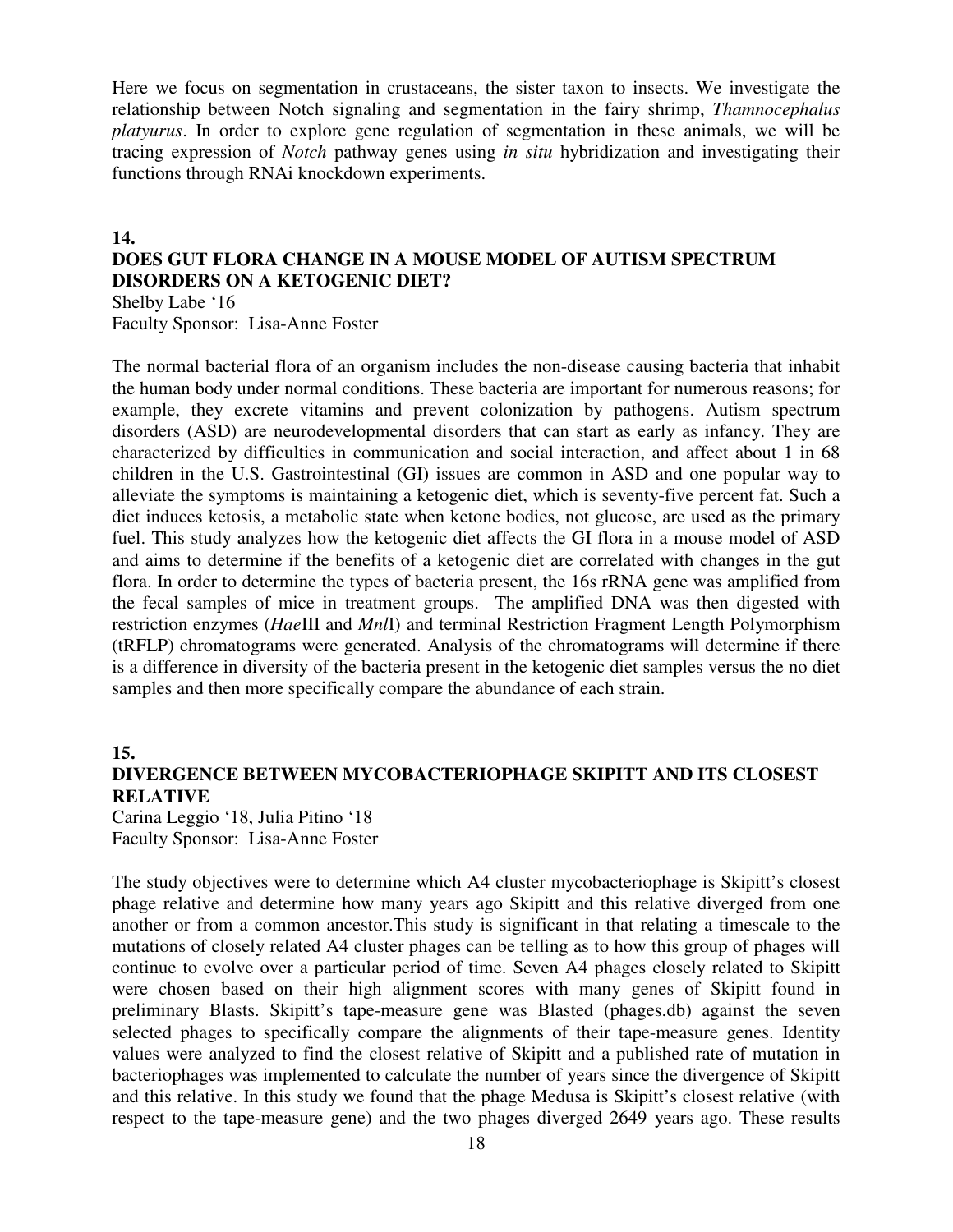suggest strong conservation of Skipitt and Medusa as viable individual species since the time of their divergence. The results also give a general idea of the amount of time it takes for a number of mutations to accumulate between two generations of phage.

### **16. DIFFERENTIATING BETWEEN THE A SUBCLUSTER PHAGES**

Mary Ruth Nagel '18, Madison Ochs '18 Faculty Sponsor: Lisa-Anne Foster

The Cluster system separates phages into various groups, denoted by a letter, and each Cluster has a number of subclusters that further identify and distinguish the phages. We sought to determine what differentiates A subclusters, and whether there was one definitive characteristic that denoted clustal assignment, or if it was a subjective decision based on a variety of criteria gathered during experimentations. We plotted five A Cluster phages against each other in a Phamerator phage map and used the results to analyze nucleotide similarity and relatedness across subclusters. We utilized the "Compare" feature on the Mycobacteriophage Database and compared plaque photographs and electron microscopy photographs from the subclusters. We also consulted previously conducted research and publications to compile additional information. The Phamerator phage maps illustrated a high degree of similarity within the same subclusters, and a minimal amount of similarity between different subclusters. Similarities that transcended subclusters were in specific genes and pertained to the protein or gene function of the nucleotide sequence or amino acids in question. Our research indicated a strong difference between A subclusters. We also found that plaque morphology and electron microscopy images are inconclusive in determining phage subcluster assignment.

It was found that determinations of Cluster and subcluster are made based on a variety of evidence. It is a fairly subjective decision that requires scientific evidence and data to support final assignment. Subcluster A4 has its own unique characteristics, such as number of open reading frames, repressor binding sites, and nucleotide sequences. Each of these pieces of evidence contributes to the Cluster and subcluster assignment, but must be weighted differently and considered in various contexts.

#### **17.**

#### **A MOLECULAR-ASSISTED ALPHA TAXONOMIC STUDY OF TWO GENETIC SPECIES OF** *DASYA* **(RHODOPHYTA, DASYACEAE) IN BERMUDA**  Phong Kim Quach '17

Faculty Sponsor: Craig W. Schneider

Genetic sequencing and phylogenetic analysis utilizing a portion of the *rbc*L chloroplast gene revealed two genetic species of red algae collected in 2012 in Bermuda, *Dasya cryptica* put. sp. nov. and *Dasya*\_sp.01\_Bda. Both Bermuda genetic species displayed similar morphological features to *D. anastomosans*, an Indo-Pacific red alga (type locality = Indonesia), necessitating the need for a critical anatomical/morphological comparison of these algae. *Dasya cryptica* sequences grouped more closely with *D. anastomosans* than *Dasya*\_sp.01\_Bda. After collecting anatomical data from the two Bermuda entities and specimens of *D. anastomosans* from the Indian Ocean, we found only minor differences between *Dasya* sp.01\_Bda and *D. anastomosans*, and no significant morphological differences between *D. cryptica* (hence the species name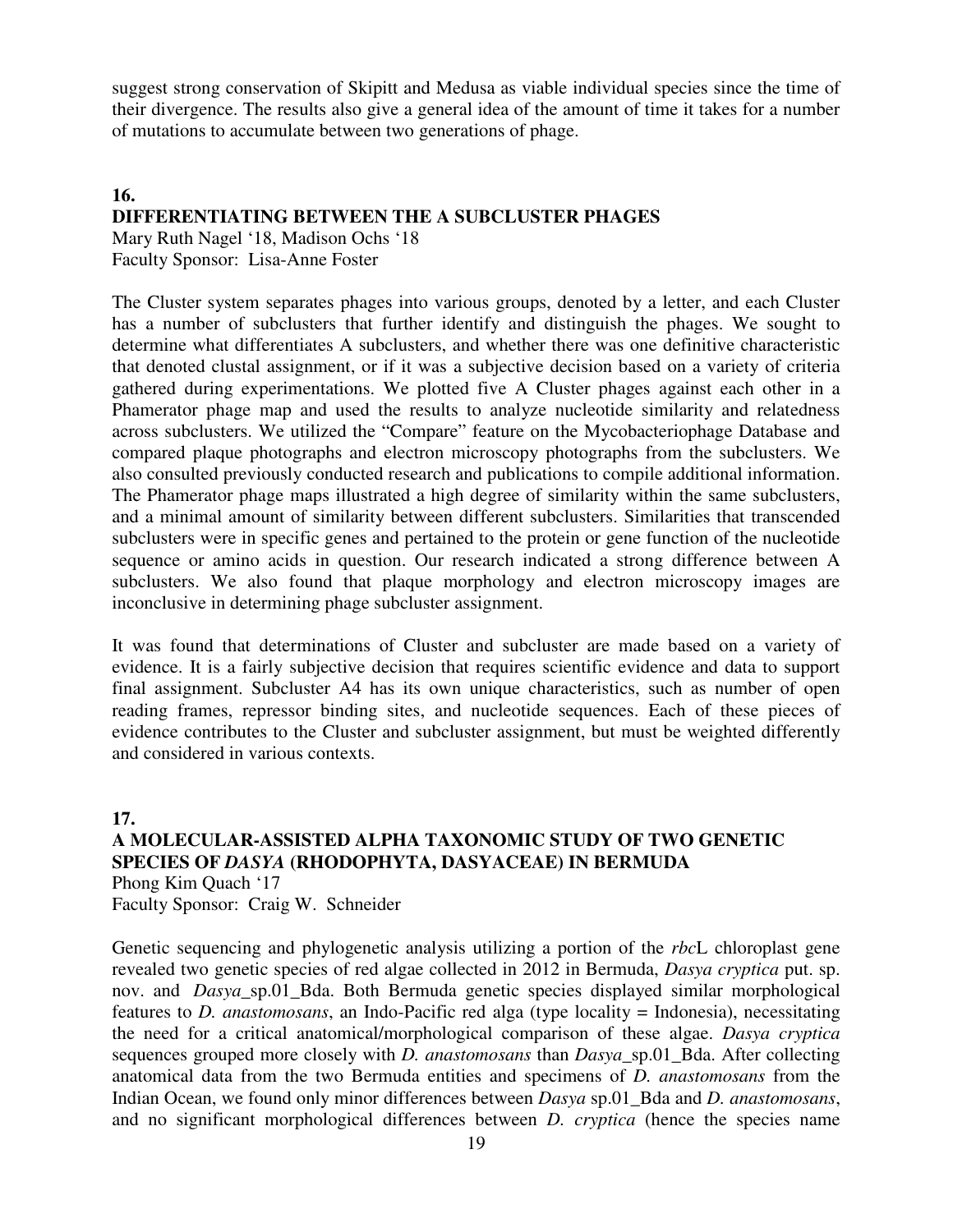selection for this entity) and the Indo-Pacific species. The investigation concluded that *D. cryptica* and *Dasya* sp.01\_Bda were two undescribed species in the genus closely related to *D. anastomosans*. Our findings raised interesting questions about the biogeography and historical distribution of these genetically related species in the Indo-Pacific and western Atlantic oceans that will require further investigation.

#### **18.**

#### **SHAKEN NOT STIRRED: POSSIBLE EFFECT OF AERATION ON** *MICROCYSTIS AERUGINOSA* **(Microcystis, Cyanobacteria)**

Erica Quinones '16, Kathy Rodogiannis '17 Faculty Sponsor: Craig W. Schneider

Rapid growth and accumulation of phytoplankton can lead to harmful algal blooms which in effect cause toxicity, fish kills, food web alterations, deoxygenation of water and a general decline in water quality. Cyanobacteria such as *Microcystis aeruginosa* are notorious for causing harmful toxic blooms. Turbulence is a regulatory factor in algal bloom proliferation and cyanobacteria are especially sensitive to water column stability and vertical stratification as they lack motility.

Our experiment focused on the effects of turbulence on *Microcystis aeruginosa* growth. Cultures grown on an orbital shaker at 150 rpm were compared to stagnant (non-shaken) cultures. Nutrient levels were varied to determine a possible relationship between nutrient concentration and aeration in *M. aeruginosa* growth. Cultures were grown in Bold's Basal medium at 15 °C for seven da. Growth was estimated using an AquaFluor fluorometer set for phycocyanin florescence units. No significant difference was found overall between shaken versus stagnant cultures, nor between the various nutrient levels. It is possible that excessive aeration occurred, resulting in the observed rapid population crashes. Therefore, it could be inferred that excessive turbulence inhibits photosynthetic activity and growth.

**19. IDENTIFICATION OF GENES IN THE NOTCH SIGNALING PATHWAY AFFECTING WING PATTERNING IN** *DROSOPHILA MELANOGASTER*  Kathy Rodogiannis '17

Faculty Sponsor: Robert Fleming

Notch signaling and the genes involved in the pathway are essential to the development of a variety of structures in a wide range of organisms. Wing development of the fruit fly, *Drosophila melanogaster,* depends on the correct regulation of cell survival, growth, proliferation, differentiation, and pattern formation. Many of these properties are regulated by Notch signaling. We generated an artificial expression system that over-activates Notch in the wing and generates a wing vein loss phenotype. To locate additional genes involved in Notch signaling, we carried out a mutagenesis screen to identify  $F_1$  dominant suppressors or enhancers of the over-activated Notch wing phenotype. To date we have obtained four suppressor lines that modify the phenotype. We have mapped three of these lines to particular chromosomes in the fly and are investigating the genes that mediate these effects.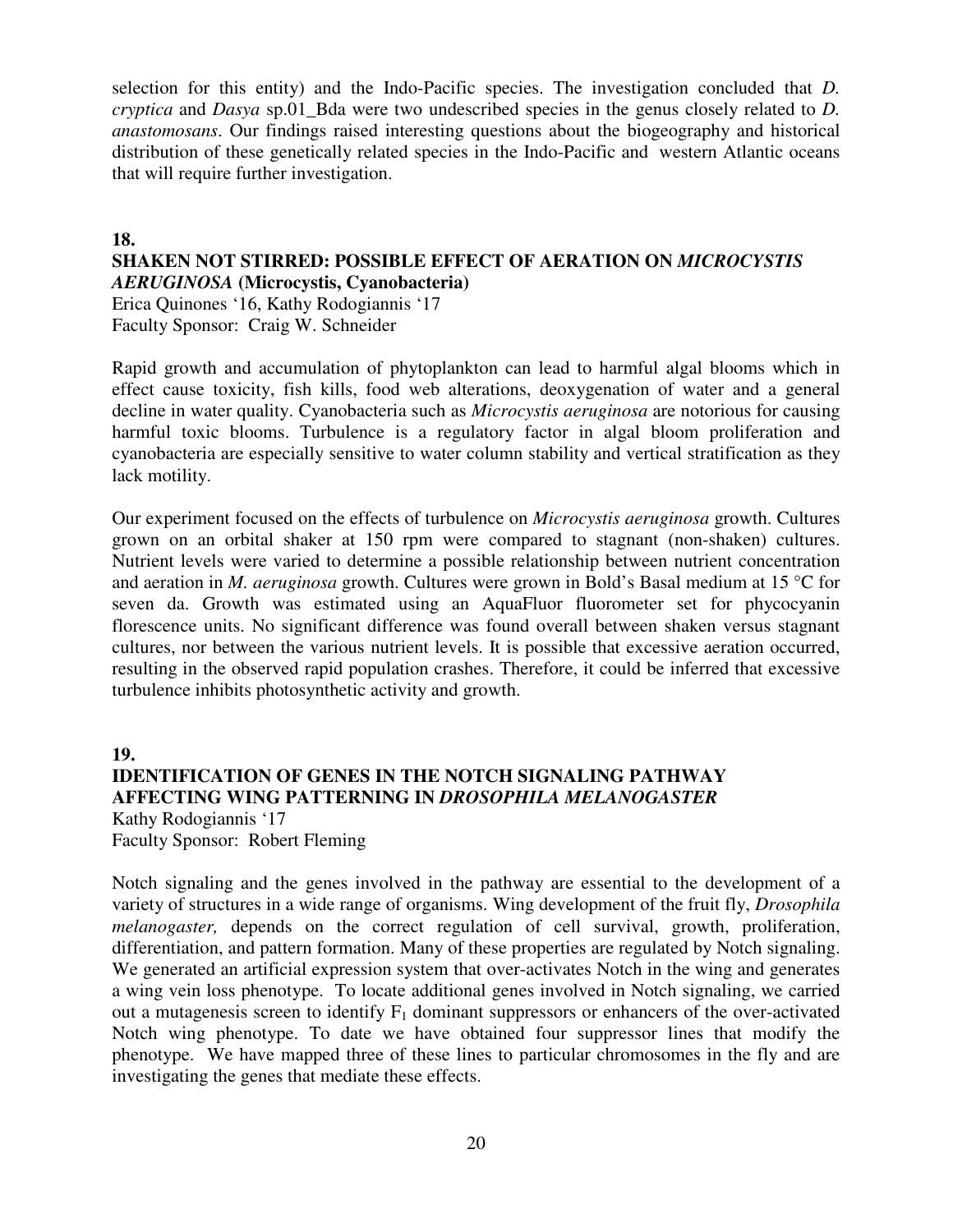#### **20. PREDATION, INJURY, AND BRAIN CELL PROLIFERATION IN WEAKLY ELECTRIC FISH**

Michael Ragazzi '16, Geoffrey Keane '16, Hannah Adams '17 Faculty Sponsor: Kent Dunlap

Much speculation has been aimed at the relationship between predation and cell growth within the brain. Predation and risk of predation have been thought to decrease brain cell proliferation, however there has only been limited examination of this interaction in field conditions. This study observed the weakly electric fish, *Brachyhypopomus occidentalis,* in 3 drainages across Panama, 3 high predation locations with elevated levels of the predatory catfish *Rhamdia quelen,* and 3 low predation locations. Fish were obtained from each site and sacrificed. The brains were frozen and transported back to the laboratory for analysis. The brain was labeled with an antibody for PCNA a transcription factor for cell division and new cells in the fore and midbrain were quantified to determine rate and density of new cell proliferation. Weakly electric fish that were previously injured, 10-45% tail injury, displayed significantly lower levels of brain cell proliferation. This result was confirmed by later laboratory experimental research which also demonstrated a decrease in brain cell proliferation in fish that had undergone an amputation. Additionally, it was shown that non-injured fish in high predation locations also had significant declines in newborn cell density compared to fish present in low predation locations. Brain cell proliferation differences were only significant in the forebrain, promoting the idea of localized addition or repression in the brain region associated with learning, fear, and spatial orientation. This study determined the presence of a localized decrease in forebrain cell proliferation in response to predation threat and injury and suggests a causal relationship between these factors.

#### **21.**

#### **ANALYSIS OF THE UPPER RESPIRATORY TRACT MICROBIOME IN ASTHMATIC CHILDREN**

Abigail Whalen '15, Catherine Guariglia '14 Faculty Sponsor: Lisa-Anne Foster

Normal flora is the diverse microbiota that inhabits the human body and has been seen to play a role in the modulation of inflammation, where the greater richness and abundance of the normal flora causes less inflammation.

Asthma is a chronic inflammatory disease that affects the upper respiratory tract significantly causing shortness of breath, wheezing, and chest tightness. Asthma affects people of all ages, but often begins in early childhood and is quite prevalent in urban areas.

This study was conducted to see if there were any differences in the normal flora of the upper respiratory tract in children with asthma compared to healthy children. Samples were collected at Connecticut Children's Medical Center in Hartford, Connecticut. The samples were analyzed using 16s rRNA gene amplification and tRFLP chromatographs were used to determine the abundance and diversity of the flora. Cloning of PCR fragments to plasmid vectors were used to sequence the samples and determine specific genus or species trends across the sample groups.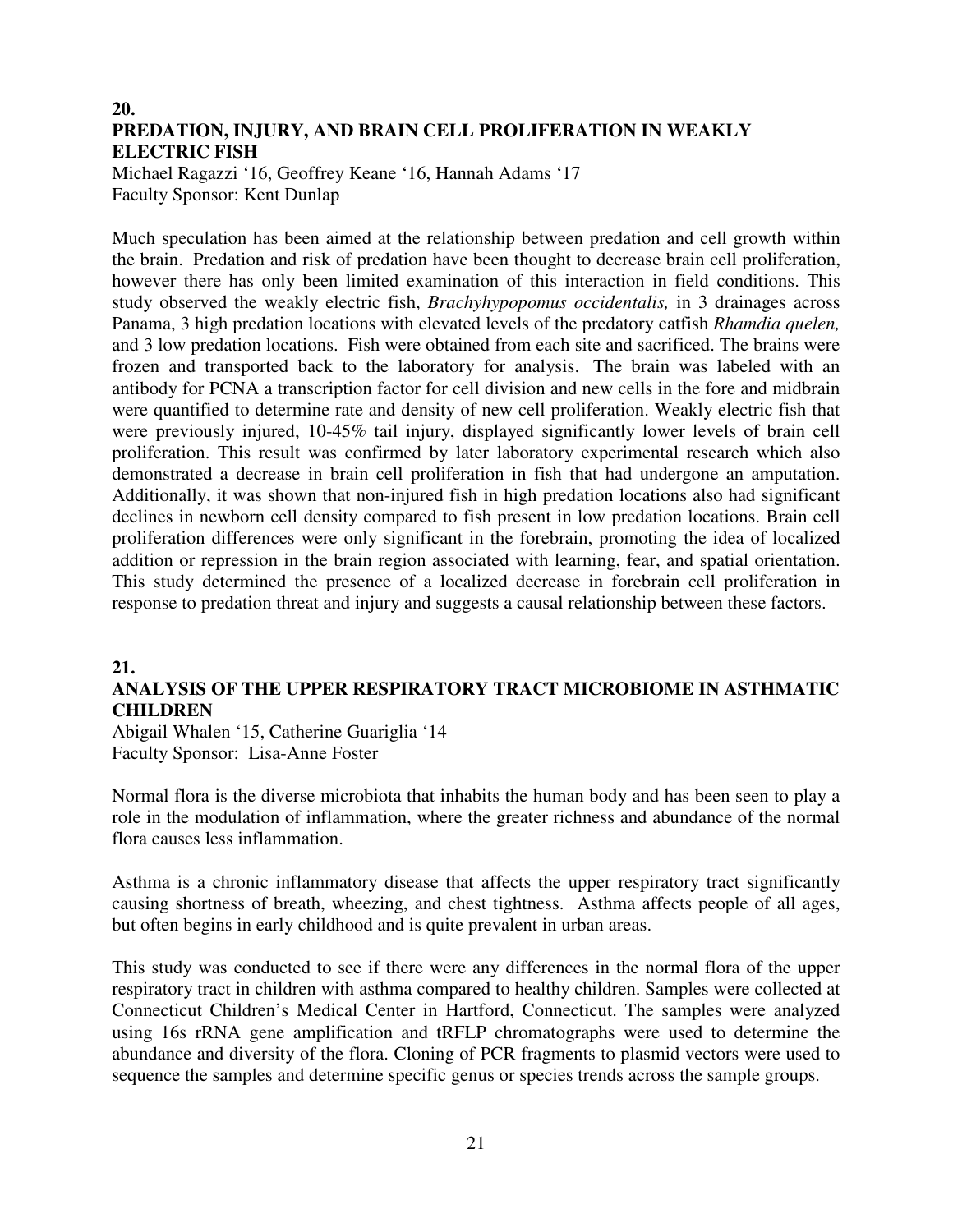tRFLP results suggests that children with asthma have significant changes to the normal bacterial flora of the upper respiratory tract and sequencing results supports this with finds of clear and unique differences in bacterial species and genera found in both sample groups.

#### **22. CAFFEINE'S EFFECT ON THE CHLOROPHYLL B PRODUCTION OF**  *Ankistrodesmus.*

James H. Whelan '16, Scott J. Buchanan '17 Faculty Sponsor: Craig W. Schneider

Water pollutants are not only traces of common fertilizing substances such as nitrogen, potassium and phosphorus. Prescription drugs and over the counter medication residues also are found in water habitats near developed areas. Many are introduced to lakes, ponds, and streams when improperly disposed; these drugs often flushed down toilets in the event they are unused by medical patients. Also, many medications exist in quantities that cannot be completely absorbed into the human body and the excess is expelled in the forms of urine and feces into the water treatment process. A common compound often found post water treatment is caffeine, a substance found in commonly consumed beverages and stimulants in many forms such as in coffee, tea, workout enhancing supplements and energy drinks in order to stimulate biological activity in a person. Caffeine has been considered by the FDA to be relatively safe at doses less than 500 mg per day. Although many studies have been performed on the performance of human activity under the influence of caffeine, very few studies have explored its effect on aquatic organisms, in particular algae. In this experiment, a green algal species of *Ankistrodesmus* was observed under several caffeine concentrations (30, 60, 10, 150, 200, 250, and 300 ppm) over a 6-day period to determine the effect of caffeine on the alga's biological activity. The cultures were grown in Bold's Basal medium in 15°C temperatures with a 16L: 8D photoregime. Triplet control and experimental cultures of each concentration were made, and growth was measured daily with a fluorometer measuring Chlorophyll B concentrations to estimate growth under each set of conditions. Results revealed that caffeine had no effect on chlorophyll concentrations of *Ankistrodesmus*. It is hypothesized that the decline in chlorophyll B concentrations was due the acclimation of the algae to a new growing medium.

#### **23. INVESTIGATING A POTENTIAL GENE FUNCTION OF MYCOBACTERIUM PHAGE**

Fabiola Yun '18 Faculty Sponsor: Kathleen Archer

A bacteriophage is a virus that parasitizes a bacterium by infecting it and reproducing inside it. Among these, mycobacteriophage is a group of bacteriophages that specifically target *Mycobacterium* as their hosts. Over 500 mycobacteriophage genomes were sequenced as of 2014, yet only 10% of gene functions in Mycobacteriophage genomes are known. The unknown gene functions can be investigated by genetically modifying the phage genome and by observing the effects on phenotype. We can create a desired mutant by replacing the original gene of a phage with a defective gene. This recombination of phage genome will be achieved by adding genes that encode exonuclease (gp60) and recombinase (gp61) to the bacterial host genome. Gene 60 and gene 61 are contained in plasmid pJV53. First, plasmid pJV53 must be inserted into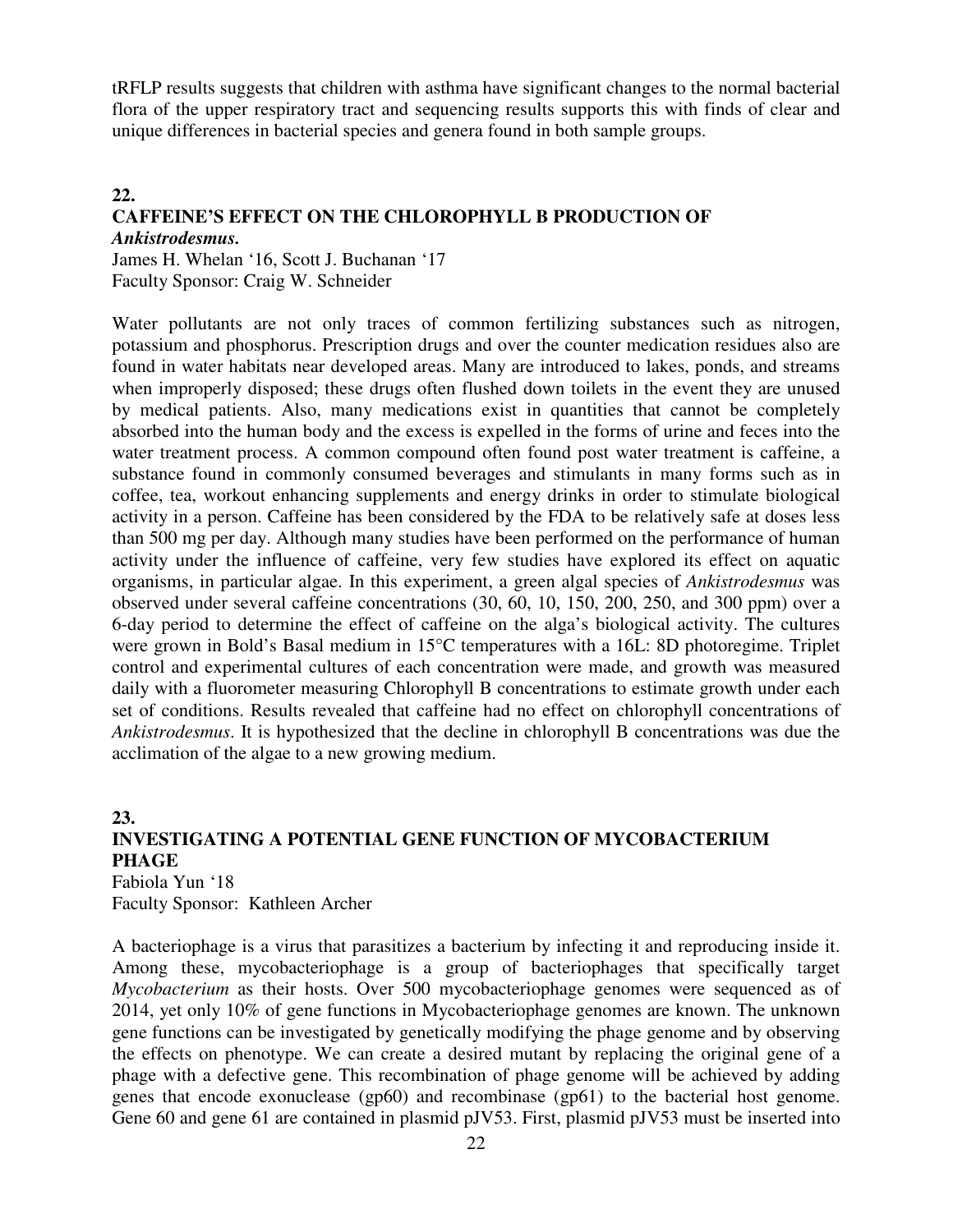*Mycobacterium smegmatis* as wild-type *M. smegmatis* does not contain pJV53. To do this, plasmid pJV53 was purified and *M. smegmatis* cells capable of taking up DNA were prepared. We performed multiple experiments to transform *M. smegmatis* with pJV53; however, the transformation was not successfully completed. The possible reasons include the method of sterilizing glycerol, the size of cuvettes, and the ratio between the cells exposed and the concentration of pJV53 during the electroporation. As the bacteriophage infects *M. smegmatis* that contains the recombination plasmid, the new gene sequence with a defective gene at the targeted site will be introduced to the phage. It is expected to observe some differences in plaque morphology after a gene in the phage is artificially mutated. The plaque morphology and growth characteristics will enable us to determine the possible gene function.

# **CHEMISTRY**

#### **24.**

#### **DEVELOPING MASS SPECTRAL RECOGNITION PATTERNS FOR CHARACTERIZATION OF RESINS AND BINDERS IN ARTISTS' MATERIALS**  Jacqueline Busa '17 Faculty Sponsor: Henry DePhillips

Conservators are able to repair original works as well as determine if a work is counterfeit through the analysis of the materials present in a painting. Direct Analysis in Real Time–Time of Flight Mass Spectrometry (DART-TOF MS) was used to investigate two components of easel paintings. One resin, dammar, and one binder, walnut oil, were studied first as pure components, then in mixtures. Each material studied was aged using heat. Materials were aged until no further change was noted. A mass spectrum was collected every 48 hours for each sample. Mass spectral recognition patterns were identified for each pure sample, and these m/z profiles were used to identify walnut oil and dammar resin in aged mixtures.

#### **25.**

#### **SYNTHESIS OF ANTIBIOTIC TURBOMYCIN ANALOGUES FOR BIOLOGICAL ACTIVITY EFFECTIVENESS**

Briana Chang '16, Ifeanyi Okoh '15 Faculty Sponsors: Lisa-Anne Foster, Cheyenne Brindle

The general overuse of antibiotics has resulted in resistance and has increased a demand for understanding drugs that will enhance bacterial death. In 2002 Gillespie discovered a new antibacterial known as turbomycin providing a new starting point to solving antibacterial issues. In our lab we have synthesized several turbomycin compounds with altered hydrogen bonding, electron donating and electron withdrawing abilities, as well as other variants, in hopes of understanding the drug's biological activity with Gram-postive and Gram-negative bacteria. Although all of our analogues have not been biologically tested, products made with 1 naphthaldehyde and 3-ethyl-indole were found to effectively kill *bacillus subtillis* (a Grampositive bacteria) at concentrations as low as 25 mg/mL. The effectiveness of these analogues may indicate that electron-donating functional groups, despite their presence in different parts of the structure, have a beneficial impact on activity. Many analogues currently suffer from poor water solubility, requiring the use of dimethylsulfoxide as a co-solvent. By increasing the ability of the analogues to interact with water through hydrogen bonding, we hope to mitigate this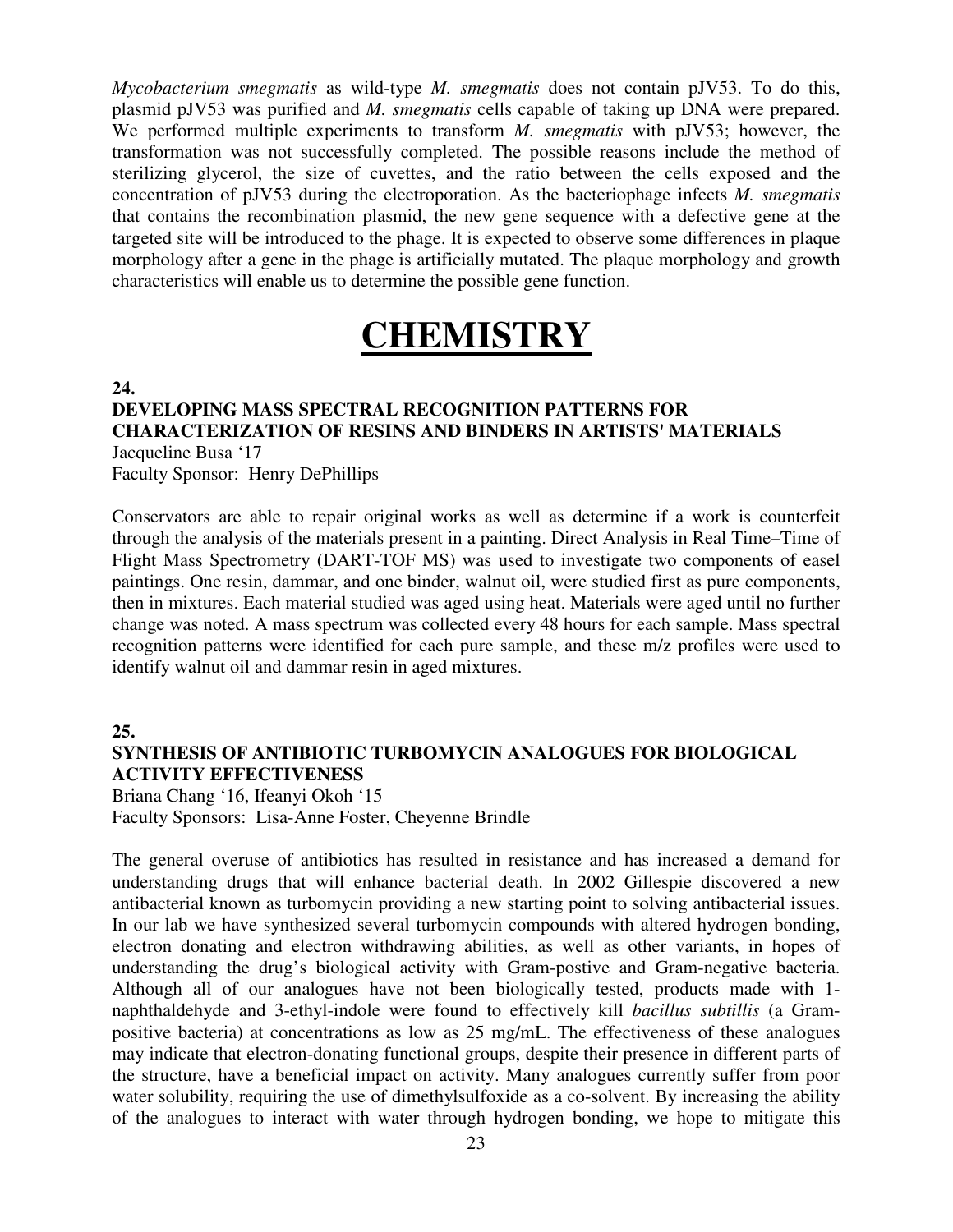problem. Future work will explore this possibility with further analogues that probe the electronic properties necessary for antibiotic activity and explore the impact of steric hindrance along with solubility enhancement.

### **26. PHOTOCHEMISTRY OF THE LIQUID VAPOR INTERFACE**

Julia Clapis '18 Faculty Sponsor: Maria Krisch

The liquid-vapor interface is ubiquitous in our lives, yet the chemistry that occurs there is not fully understood. For reactions occurring at this interface, the rate of chemical reactions can be affected by a chemical's surface propensity. The incomplete solvent cage present at the interface also affects this rate. For reactions that occur when exposed to light, there is also reason to suspect an increased rate of photolysis in reactions with chemicals with increased surface concentrations.

A droplet train with either a 30, 50, or 75 nm orifice with a piezoelectric ceramic is used to produce tiny droplets that mimic atmospheric aerosols. An aqueous solution, currently ethyl iodide, is pumped through the droplet train, and reacted with an ultraviolet light. The gas phase products are then analyzed in the gas phase with a mass spectrometer.

Understanding the reactions that occur at the liquid vapor interface is essential to the understanding of aerosols in atmospheric chemistry. Different chemistry that occurs at interfaces can have a measurable effect on the rate of reaction in aerosols with large surface areas.

#### **27.**

### **INHALER TECHNIQUE INSTRUCTION USING A VIDEO IS AS EFFECTIVE AS MANUAL DEMONSTRATION FOR IMPROVING INHALER TECHNIQUE IN MEDICAL RESIDENTS**

Gunjan Gupta '15 Rakesh Gupta, MD

As healthcare providers are the main source of patient education, provider knowledge is crucial in teaching proper inhaler technique to patients. We sought to assess inhaler technique in internal medicine residents and assess the efficacy of educational intervention. Two educational tools were used: manual demonstration by a pulmonologist versus an online video (www.useinhalers.com) during a didactic teaching session for internal medicine residents at a community hospital. Of the 35 residents, 13 received a manual demonstration and 22 received the video instruction. Inhaler technique was assessed, by one author who was blinded to before and after instruction, by video recording the inhaler use and scoring 1 point for each of the 11 steps performed correctly. Total inhaler scores were expressed as mean ± SD and analysis was done using t-tests. Post instruction scores were significantly improved in both groups. Pre/post inhaler scores with manual demonstration were  $6.54 \pm 1.51$  and  $9.85 \pm 1.41$  (p=0.000002) and with video instruction were  $6.09 \pm 1.76$  and  $9.43 \pm 2.21$  (p=0.00009). Change in inhaler score with manual demonstration (3.31  $\pm$  1.38) and video instruction (3.35  $\pm$  3.37) was not significant (p=0.48). Most medical residents were unable to use a MDI correctly, however, one educational session was highly effective and most residents were able to achieve a good to perfect technique.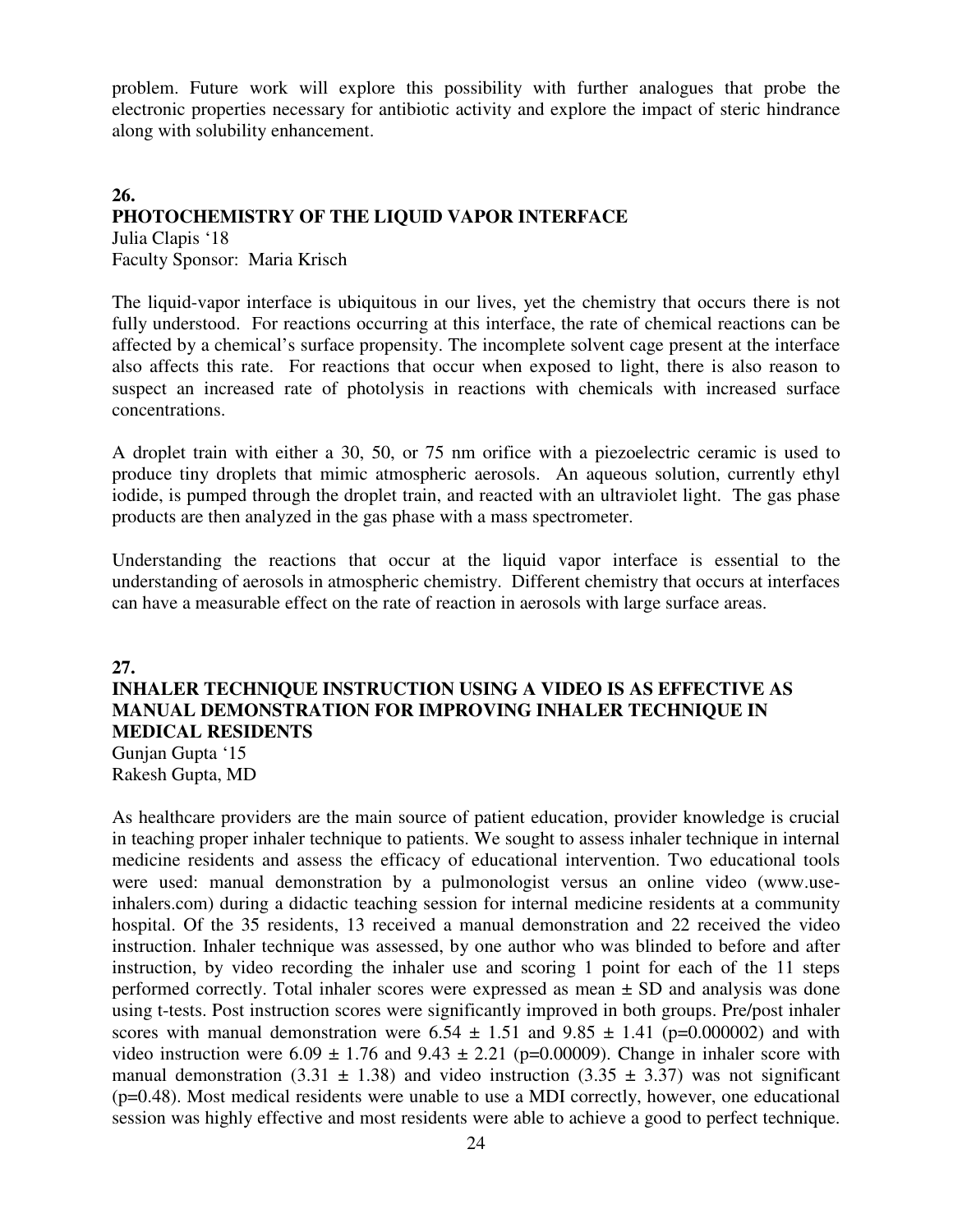Instruction using an online video can effectively substitute manual demonstration without any impact on quality, while saving on time resources used.

#### **28.**

#### **CONSTRAINT OF PEPTIDE CONFORMATION USING TUNGSTEN-ALKYNE COMPLEXES**

Paul R. Handali '18, Joseph P. Sanderson-Brown '18 Faculty Sponsor: Timothy P. Curran

Tungsten is a transition metal with the capacity to form air stable complexes with alkyne ligands. It can be coordinated to dialkynyl peptide ligands to form metallacyclic peptides. Prior work has shown that these metallacyclic peptides are not constrained to a single conformation. The object of this study is to complete the characterization of a series of tungsten dialkynyldipeptide complexes. The first dialkynyl peptide to be examined is a derivative of dilysine, where the alkyne is appended to the side chain amine groups. In the first step commercially available Boc-Lys-OMe was reacted with propargyl chloroformate to produce Boc-Lys(Poc)-OMe. Some of the Boc-Lys(Poc)-OMe was reacted with LiOH to yield the carboxylic acid Boc-Lys(Poc)-OH. The remainder of the Boc-Lys(Poc)-OMe was treated with trifluoroacetic acid to produce the trifluoroacetate salt of H-Lys(Poc)-OMe. Next the Boc-Lys(Poc)-OH was linked to H-Lys(Poc)- OMe using the coupling reagent HATU to make the dilysine derivative Boc-Lys(Poc)-Lys(Poc)- OMe. The reaction products were purified using flash chromatography. The structures of the reaction products were confirmed using electrospray mass spectrometry and proton NMR spectroscopy In the next step, the resulting dialkynyl peptide, Boc-Lys(Poc)-Lys(Poc)-OMe will be coordinated to tungsten to form the metallacyclic peptide. The tungsten complex will be analysed using NMR to identity the different conformations of metallacyclic peptides that have formed.

#### **29.**

#### **PREPARATION AND EVALUATION OF LARGER ORGANOMETALLIC** β**-SHEETS BASED ON A DIPHENYLACETYLENE CORE**

Woojung (OJ) Ji '15 Faculty Sponsor: Timothy P. Curran

In this poster, I will present the progress of my undergraduate thesis work. The objective of my research is to synthesize a hexapeptide derivative incorporating 2-amino-2'-carboxy diphenylacetylene and to coordinate this peptide to tungsten via alkyne-metal bonding to probe whether the complex retains a β-sheet conformation. The peptide derivative is prepared by linking two tripeptides, each attached to either 2-ethynylaniline or 2-idodobenzoic acid, which will be coupled in a Sonogashira reaction. The structural confirmation and the β-sheet conformational analysis of the final product will be performed using  ${}^{1}H$  Nuclear Magnetic Resonance (NMR) spectroscopy. The 2-dimensional  ${}^{1}H$  NMR experiment, Nuclear Overhauser Effect Spectroscopy (NOESY), helps identify the close interaction between protons through space, and this allows for the conformational analysis of the product. Also, a  $\mathrm{^{1}H}$  NMR DMSO titration experiment that helps identify intramolecular hydrogen bonding between the amide NH proton on one chain and the amide C=O oxygen atoms on the other further aids in the analysis. This work would indicate whether a large peptide derivative with the diphenylacetylene core could be synthesized and whether it retains a β-sheet conformation after being coordinated to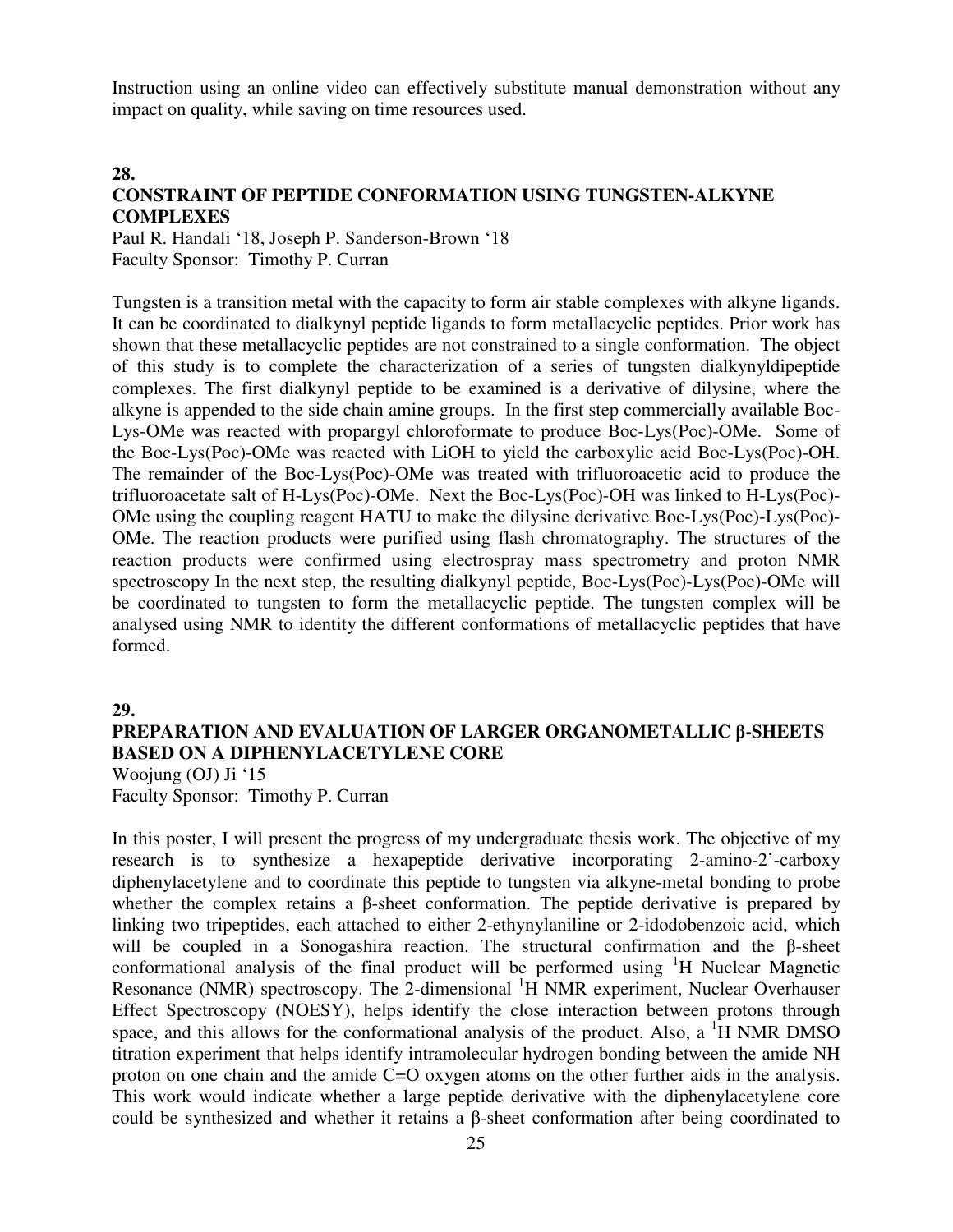tungsten. It would also give scientists with new ways to study β-sheet models and provide further understanding of the conformational behavior of alkynylpeptides coordinated to tungsten.

#### **30.**

#### **DETECTION, CHARACTERIZATION AND QUANTIFICATION OF "BATH SALTS" IN ORAL FLUID IMPLEMENTING NOVEL INSTRUMENTATION: DIRECT ANALYSIS IN REAL TIME-TIME OF FLIGHT MASS SPECTROMETRY**

Heather S. Loring '15 Faculty Sponsor: Janet F. Morrison

Synthetic cathinones, commonly known as "bath salts", are synthesized by altering substituent groups on the scheduled drug, cathinone, thereby changing the chemical enough to elude prosecution on the grounds of preexisting legislation. As a consequence, these designer drugs persist as legal alternatives to scheduled amphetamine derivatives and render commonly implemented screening techniques useless because the drugs change constantly. Cathinones are beta ketone amphetamines that act similarly to other amphetamine type drugs, such as Ecstasy. These legal derivatives of the scheduled drugs stimulate the central nervous system by triggering the release of catecholamines.

In this study, direct analysis in real time-time of flight mass spectrometry (DART-TOFMS) was evaluated for the rapid and reliable quantitative analysis of "bath salts" in oral fluid. Results on the detection, characterization, and quantification of nine representative cathinones in saliva will be presented. Direct analysis of fortified oral fluid samples using both manual and automated sampling approaches will be compared with sample preconcentration using solid phase microextraction (SPME). The application of the method to fortified samples acquired with commercial oral fluid collection devices will be presented to demonstrate feasibility for roadside testing.

**31.** 

### **DIRECT ANALYSIS IN REAL TIME–TIME OF FLIGHT MASS SPECTROMETRY FOR THE DISCRIMINATION OF COUNTERFEIT FROM AUTHENTIC SILDENAFIL CITRATE**

Matthew Lucas '17 Faculty Sponsor: Janet Morrison

Recently, drug counterfeiting has exploded worldwide, causing pharmaceutical companies to lose significant amounts of revenue. It also poses serious medical risks to patients due to the unknown and often dangerous composition of these knock-offs. Some of the most widely counterfeited drugs are those used to treat erectile dysfunction, such as Viagra (sildenafil citrate), with knock-offs abundantly available on the Internet. Clearly, reliable analytical methods that rapidly screen for drug authenticity are needed. This particular study evaluates the potential of direct analysis in real time–time of flight mass spectrometry (DART-TOFMS) for the differentiation of counterfeit from authentic sildenafil tablets. DART-TOFMS is non-destructive, does not require sample preparation, and provides instantaneous results. The results of preliminary experiments to characterize the chemical signatures of authentic and counterfeit sildenafil tablets will be presented. DART ion source temperature, mode of sample introduction,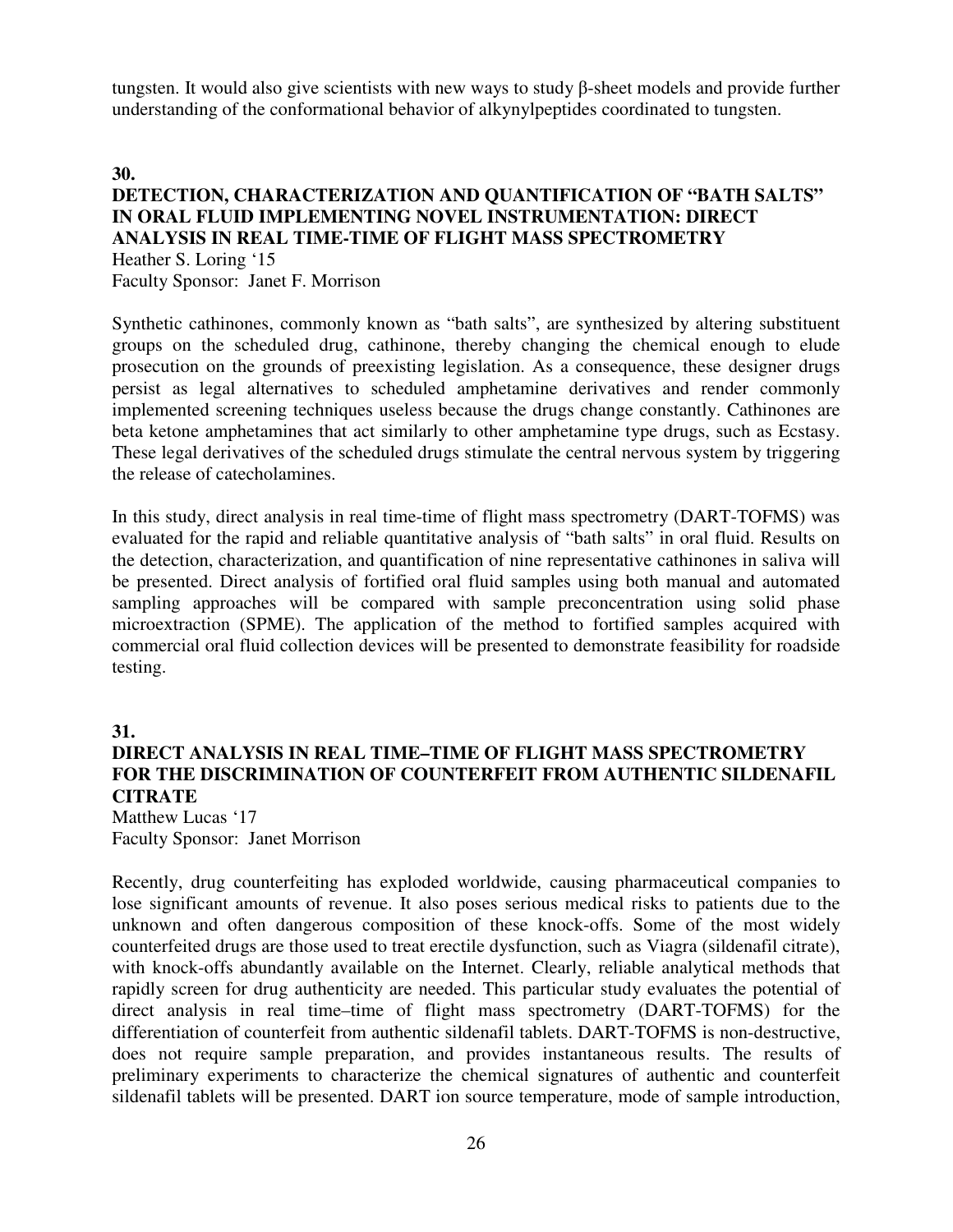and ionizing voltage will be explored to maximize sensitivity and selectivity in the analysis of solid, crushed, and dissolved tablets.

#### **32.**

#### **COMPUTER ASSISTED DRUG DESIGN: TOWARDS THE DISCOVERY OF NEW ANTIBIOTICS**

Lauren Ollerhead '18

Faculty Sponsors: Vindya Thilakarathne, Amy Anderson PhD, University of Connecticut

Drug resistant bacteria infections caused by species such as *Pseudomonas aeruginosa,* have become an increasing threat to recent public health. Our project aims to utilize computational tools to discover new drug molecules that target antibiotic resistant bacteria. Zinc binding enzyme LpxC , plays a vital role in the formation of bacterial cell wall and has been a major target in novel antibiotic drug development. A small library of ligand molecules was docked into the substrate-binding pocket of LpxC enzyme using the SYBYL docking software. The docked enzyme-ligand system was then examined using PYMOL to verify enzyme-ligand binding interactions. PYMOL is a visualization software that allows us to observe which amino acids in LpxC are interacting with the docked ligand molecule. The information is used to identify the importance of specific functional groups of the ligand molecule and key features of the LpxC substrate-binding site.

### **33. PEPTIDE DERIVATIVES OF 2-AMINO-2'-CARBOXYDIPHENYLACETYLENE REMAIN** β**-SHEETS WHEN COORDINATED TO TUNGSTEN**  Elena-Marie Pedro '17

Faculty Sponsor: Timothy P. Curran

β-sheet proteins and their aggregation in cells are areas of study due to apparent associations with the incidence of such neurodegenerative diseases as Alzheimer's disease.<sup>1</sup> Studies using chemical models of β-sheet proteins may provide information needed to understand these proteins. Previous research has shown that peptide derivatives of 2-amino-2' carboxydiphenylacetylene adopt an anti-parallel  $\beta$ -sheet conformation.<sup>2</sup> The two objectives of this research are: (a) to investigate whether these peptide derivatives maintain their β-sheet conformation when one of the diphenylacetylenes coordinates to the transition metal tungsten to yield a mono-alkyne complex and (b) to investigate whether a tungsten bis-alkyne complex **(1)** could be synthesized and whether the complex would retain the β-sheet arrangement. Results collected indicated that the peptide portions of the synthesized mono-alkyne complexes maintained their  $\beta$ -sheet conformation<sup>3</sup> and that a tungsten bis-alkyne complex **(1)** could be synthesized. Details regarding the synthesis, purification and coordination of the peptide derivatives of 2-amino-2'-carboxydiphenylacetylene peptide to tungsten will be presented.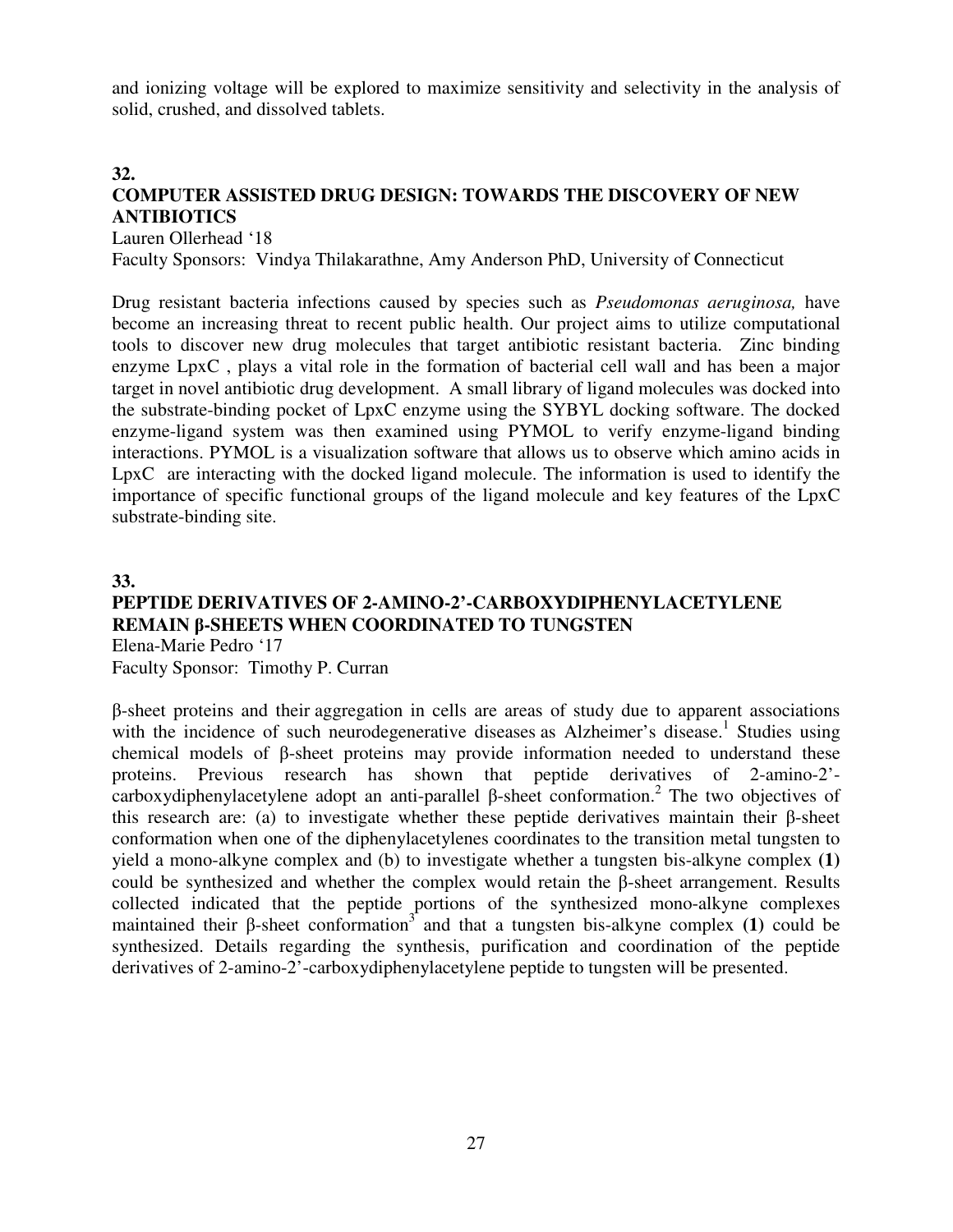

**(1)** 



 1. J. S. Norwick, P-N. Cheng, J. D. Pham, *J. Am. Chem.,* **2013**, 135. 2. D. S. Kemp, Z. Q. Li, *Tetrahedron Lett.,* 1995, 36, 4175-4178. 3. T. P. Curran, A. N. Boynton, S. M. Berk, E-M. C. Pedro, *J. Organometallic Chem*., **2015,**  782, 31-36

#### **34. EXPLORING WHETHER A NOVEL MACROCYCLE CONTAINING IRON AND TUNGSTEN CAN BE USED TO NUCLEATE A** β **–SHEET**

Niranjana Pokharel '15



The use of organometallic compounds in modeling protein β-sheets may provide a novel means of studying secondary protein structures, which have been implicated in a number of diseases, such as Alzheimer's. It might be possible to use a molecule with a rigid conformation to hold two peptide chains in close proximity so that a β-sheet structure is obtained. Previously, dialkynylpeptides were complexed to tungsten, forming novel metallacyclicpeptides featuring a cyclic tungsten bis-alkyne complex. Most of these complexes were found to be flexible about the tungsten-alkyne bond. This posed the question of whether all cyclic tungsten bis-alkyne complexes would be flexible. In 2010, Lawrence synthesized complex **1,** a bimetallic ring system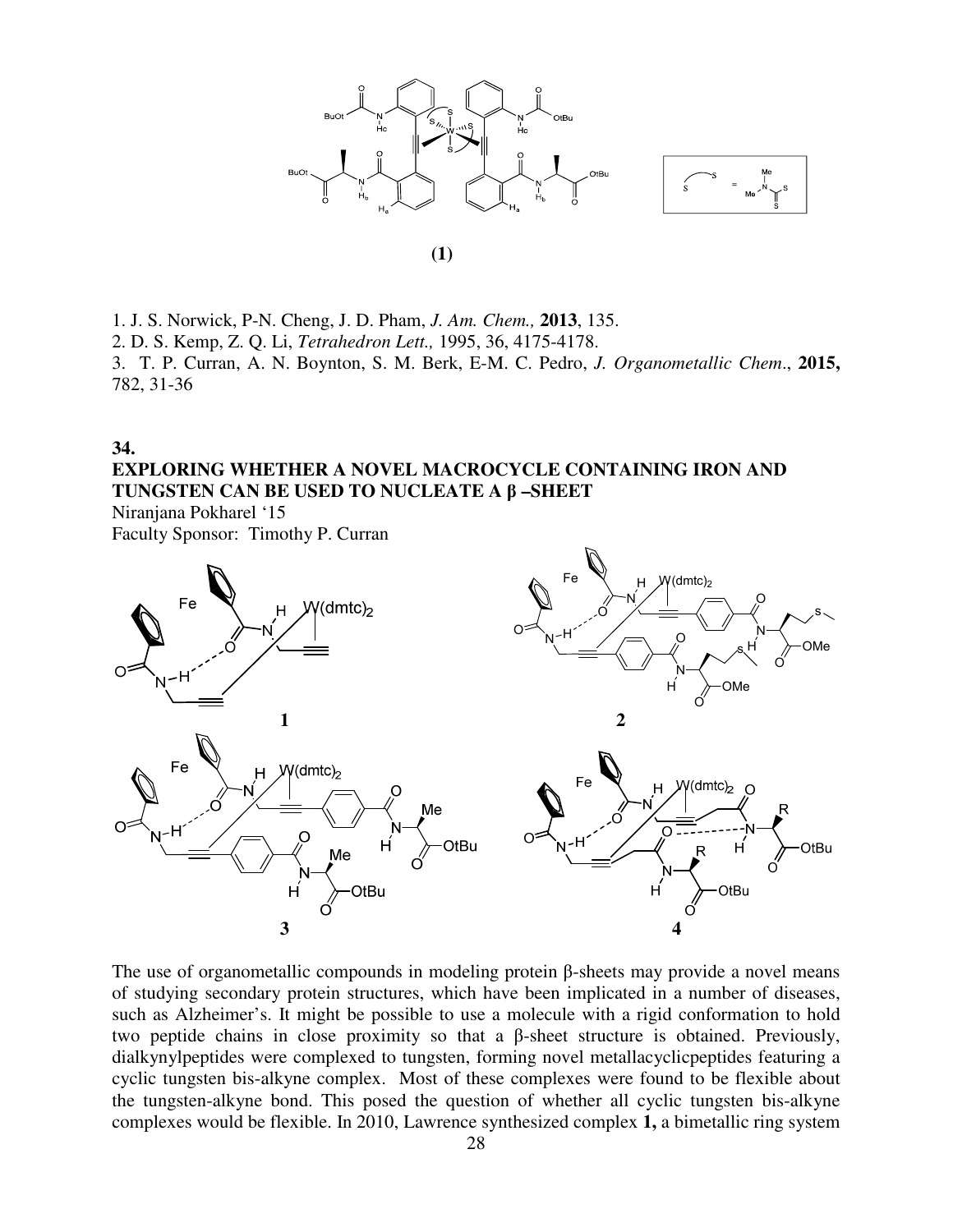with a ferrocene unit at one end, and a tungsten bis-alkyne complex at the other end. In order to explore whether peptides attached to the alkynes in **1** will adopt a β-sheet conformation, two metallacyclicpeptide complexes were synthesized: complex **2**, which includes the amino acid alanine, and complex **3**, which includes the amino acid methionine. Both amino acids are linked to the macrocycle via a p-disubstituted benzene. Conformational analysis shows that the ring systems in **2** and **3** are identical to the ring system in **1**. Addition of the p-disubstituted benzene and the amino acids did not change the rigid ring structure. DMSO titration experiments shows that the amide NH of the amino acids in **2** and **3** are not involved in intramolecular hydrogen bonds. Current work centers on the synthesis of a new metallacyclic tungsten complex, **4,**  similar to **2** and **3,** except that in **4** the p-disubstituted benzene is replaced by a methylene. The results from these studies will be presented.

**35.** 

#### **INVESTIGATING LIQUID-VAPOR PHOTOCHEMISTRY OF IODIDE AND CHLOROIODOMETHANE WITH X-RAY PHOTOELECTRON SPECTROSCOPY** Jeff Pruyne '15

Faculty Sponsor: Maria Krisch

Interest in the liquid vapor interface stems from differences in behavior compared to the bulk. The liquid-vapor interface's properties, such as reactivity, composition, pH, are often different from the bulk liquid below it. The photochemistry of iodine/iodide in the atmosphere is linked with several radical reactions including ozone depletion. Understanding the changes in composition and photochemistry at the liquid-vapor interface would lead to a better understanding of atmospheric cycles, and the nature of the liquid-vapor interface. X-Ray Photoelectron Spectroscopy (XPS) allows the concentration of different components to be measured in a liquid solution as a function of depth. Changes between the interface and bulk were measured using XPS. Measurements of several different components in solution of both CH2ICl and KI were investigated.

**36.** 

#### **SYNTHESIS OF TURBOMYCIN ANALOGUES FOR THE DEVELOPMENT OF NEW ANTIBIOTICS: VARIATION OF THE INDOLE COMPONEN**

Phong Kim Quach '17, Christine Reavis '15, Ifeanyi Okoh '15, Briana Chang '16 Faculty Sponsors: Cheyenne Brindle, Lisa-Anne Foster

The upsurge in the number of antibiotic resistance bacteria in addition to the lack of new antibiotics stressed the need for novel antibacterial agents. In 2004, turbomycin B, which was isolated from a soil microorganism, was discovered to have antibiotic properties, making it a potential candidate as a new drug. Our research goal is to determine the structure-activity relationship of turbomycin B based on the results of structural modifications in the indole portion of the molecule on the biological activity. Thus far, we have successfully synthesized N-methyl, N-tosyl, and N-acetyl derivative precursors. Moreover, we are optimizing the synthetic protocol for 5-carboxylic acid indole derivatives. Additionally, multiple serial dilutions of the N-methyl, N-tosyl derivative precursors in DMSO and water were tested on *B. subtilis*, *E. coli*, *S. aureus*. In the future, we plan to test all analogues on different bacteria and use the activities to guide our efforts in making a more active compound.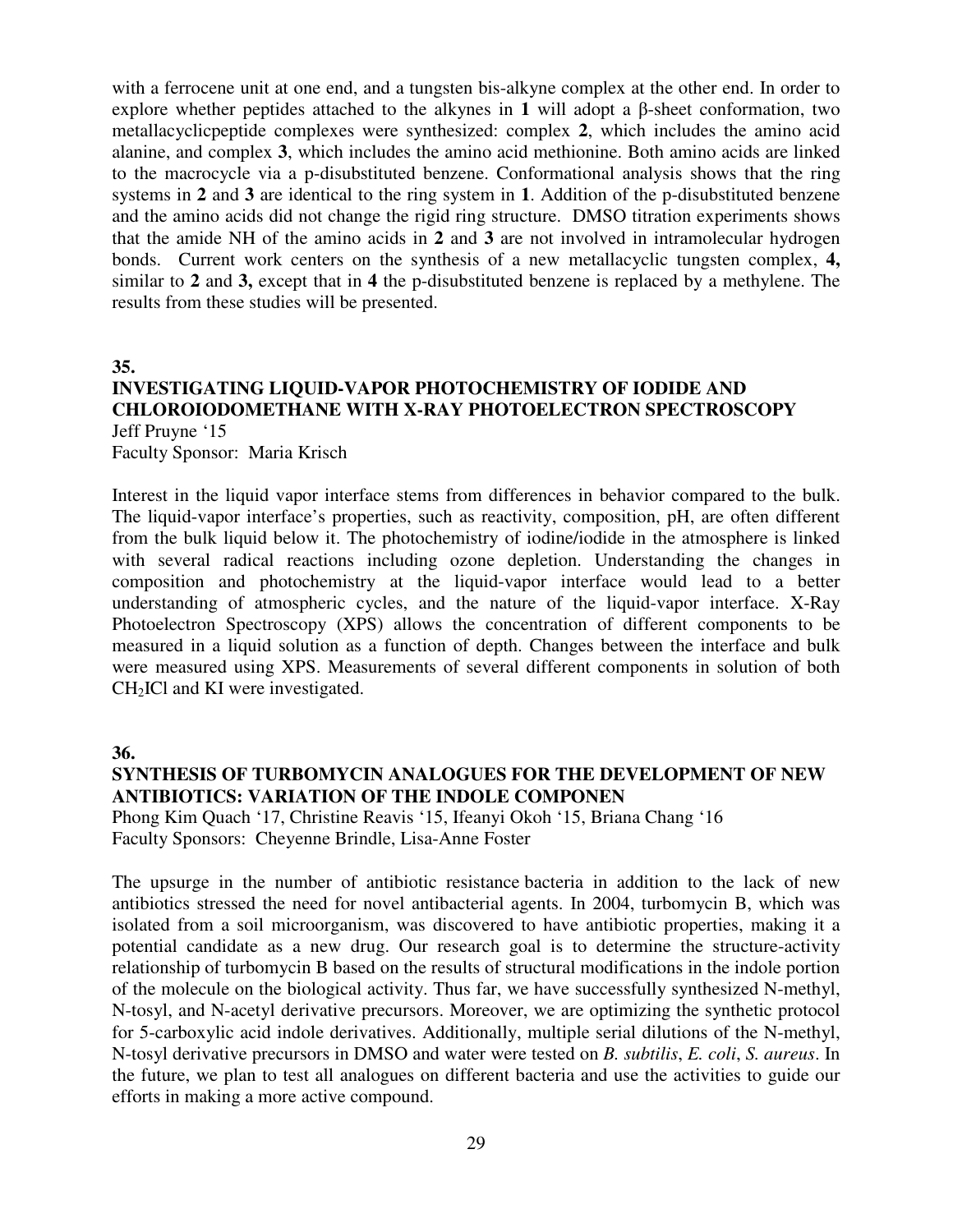#### **37. SYNTHESIS OF TURBOMYCIN ANALOGUES FOR THE DEVELOPMENT OF NEW ANTIBIOTICS TO BE TESTED ON MODEL ORGANISMS**

Christine Reavis '15

Faculty Sponsor: Cheyenne Brindle

The globe has entered an antibiotics crisis, with compounds that have been effective for years ceasing to work. This problem is further compounded with a significant drop off in the number<br>of new antibiotic compounds. This dual problem has lead researchers to develop novel This dual problem has lead researchers to develop novel compounds that can help fight the resistance problem. Turbomycin A and B are natural products isolated from soil microbes by Gillepsie et al. that were found to have antibiotic activity against both Gram positive and Gram negative bacteria. To determine the antibiotic activity of turbomycin, for future optimization studies, analogues have been synthesized and tested on model organisms. The synthesized analogues modify both the indole component of the molecule and the phenyl component of the molecule, altering the electronics and sterics to identify which regions are important for the molecule's bioactivity. Initial findings suggest that some of the analogues (figure 1) have similar antibacterial effects to turbomycin. Some analogues showed activity at concentrations as low as 25.0 µg/ml, but not all showed antibacterial activity on model organisms, such as Bacilis subilis. Some antibiotic differences between analogues have been identified but more work is needed to determine the exact differences in antibiotic activity. For example, The N-ethyl was shown to be effective and the napthaldehyde was seen to only have partial inhibition. The next step is to determine the lowest possible concentration that still induces antibiotic activity. Additionally, we hope to determine the mechanism of action the compounds have that enable their antibiotic activity.



**Figure 1: Analogues synthesized and tested on model organisms**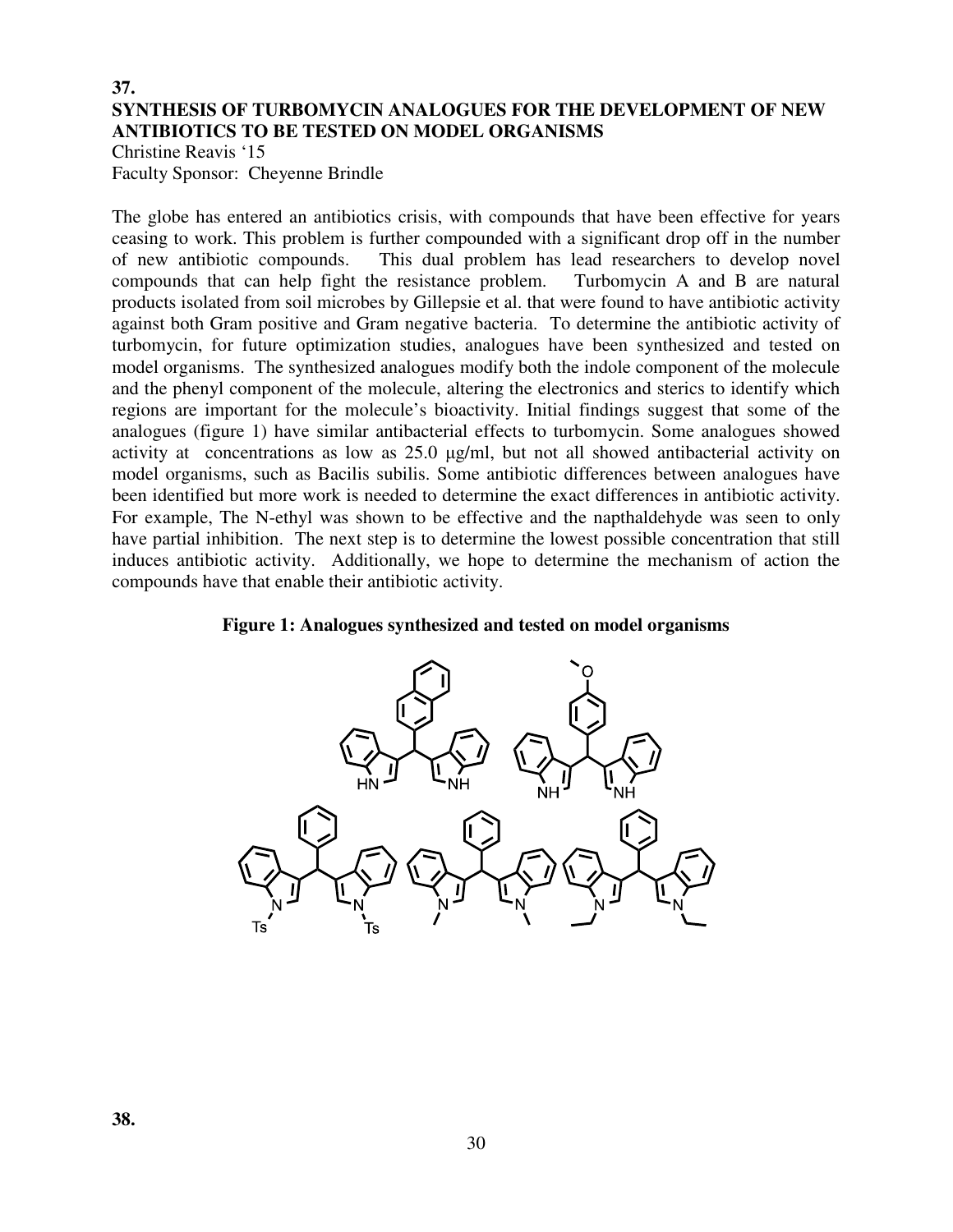#### **THE EFFECTS OF A 3-WEEK KETOGENIC DIET ON THE PURINERGIC NNEUROCHEMISTRY IN MICE**

Jacob Rubin '15, Michelle Dyer '16 Faculty Sponsor: William H. Church

Previous research from this lab has indicated that a three-week ketogenic diet (KD) increases dopaminergic activity in the motor and somatosensory cortices of adult mice. ATP and adenosine (the major neuroactive purine compound found in brain) have been implicated in the therapeutic effect of the KD and the purine system is known to modulate dopaminergic activity. Samples from the previous study were analyzed for purines to determine if any correlation existed between dopaminergic and purinergic neurochemistry. A high performance liquid chromatography (HPLC) method for determination of purine compounds in discrete brain regions was developed and used to quantitate the purine compounds. Separation parameters were optimized for the quantification of adenosine, hypoxanthine, xanthine, and inosine. The current study found that the three-week chronic KD significantly reduced the ratio of the dopamine metabolite DOPAC to adenosine in the nucleus accumbens. This result supports previous literature regarding interaction between the dopaminergic and purinergic neuronal systems and suggests a possible involvement of the purinergic system in modulating dopaminergic activity in the cortex of mice fed a KD.

**39.** 

#### **INVESTIGATING THE STABILITY OF SYNTHETIC AND NATURAL ZWITTERIONIC LIPID COATINGS IN POLYDIMETHYLSILOXANE MICROFLUIDIC DEVICES THROUGH CONDUCTIVITY MEASUREMENTS AND FLUORESCENCE**

Livia Shehaj '15 Faculty Sponsor: Michelle L. Kovarik

Supported bilayer membranes (SBMs) have been used to coat capillaries and microfluidic devices as a way to prevent non-specific adsorption of proteins, DNA, and other biomolecules on channel walls. Combined with the small dimensions of microfluidic devices, such coatings are an optimal tool for biological and biomedical research. Hybrid PDMS-glass devices were prepared in order to characterize the stability of different lipid coatings. Conductivity measurements were performed on straight 3 cm channels, and the presence and stability of the SBMs were characterized based on the electroosmotic flow. The difference in stability between a synthetic and natural zwitterionic lipid was investigated. Data indicated that the synthetic lipid coatings were more stable than the natural lipid coatings, suggesting that the chain length and saturation play a role in the packing of these SBMs. Electroosmosis measurements of the two lipid coatings were relatively stable for 2-4 hours (RSD 8-18%) when a constant electric field was applied. At longer time points these measurements reached that of a bare chip, indicating that the coating had been disrupted. A second method exploring the use of fluorescence microscopy for characterizing these SBMs was employed to investigate the variability seen in the conductivity measurements. Preliminary data indicate that the noise came from the method rather than the chip-to-chip variability. The fluorescence method is now being used to confirm the difference between the two zwitterionic lipid coatings.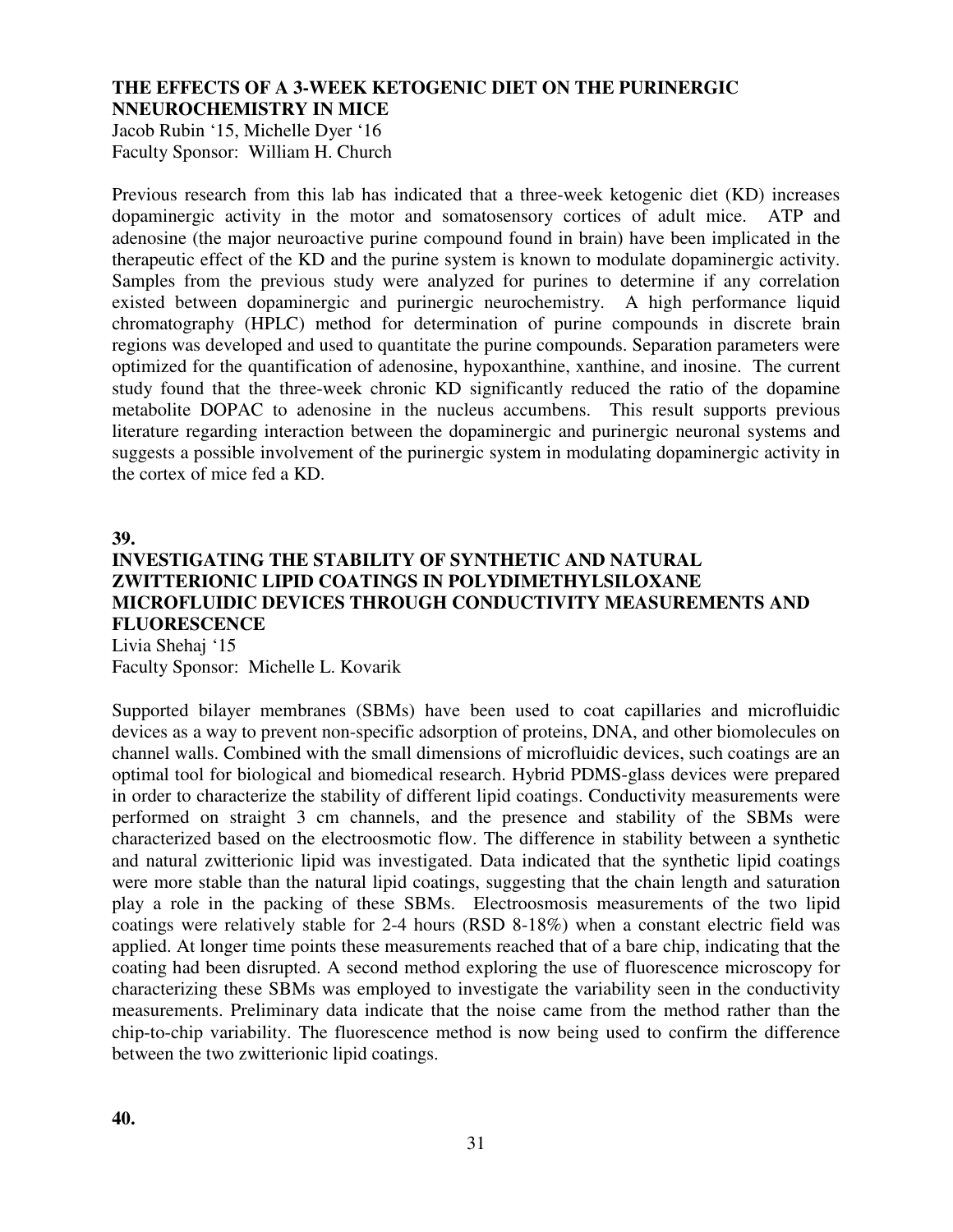### **IN PURSUIT OF PEPTIDE DERIVATIVES OF CYCLIC TUNGSTEN BIS-ALKYNE COMPLEXES DERIVED FROM 1,1'-FERROCENEDICARBOXYLIC ACID**

Edgar Soto '15

Faculty Sponsor: Timothy P. Curran

In prior work, this lab has demonstrated an ongoing interest in the formation of rigid constrained tungsten-bis(alkyne) complexes (Lawrence, 2010) formed from the coordination of ferrocene dialkynyl analogs to tungsten. In an effort to constrain peptide chains with derivatives of these rigid complexes, peptide derivatives of 1,1'-ferrecenedicarboxylic were formed. The dialkynyl derivative of 1,1'-ferrocenedicarboxylic acid was formed by a reaction with 1,4-butynediol. NMR spectroscopy experiments as well as mass spectrometry experiments confirmed its formation. Reaction of the dialkynyl product with  $W(CO)$ <sub>3</sub>(dmtc)<sub>2</sub> has, so far, not produced the desired bis(alkyne) complex. As a result the dialkynyl derivative was then reacted with an N-acyl derivative of the amino acid L-alanine in order to try and form an alkynyl peptide derivative. In this presentation details about this work will be discussed.

#### **41. THE APPLICATION OF ANALYTICAL TECHNIQUES IN ART CONSERVATION**  Sarah Talcott '17

Faculty Sponsor: Henry DePhillips

A number of analytical techniques have been developed for the determination of resins, binders and pigments, both organic and inorganic, in artifacts, in particular, easel paintings. Typically, those methods require that the sample be modified (solubilized, derivatized) and given that samples taken from easel paintings are very small, treatment usually means loss of the original sample. Hence, any technique that permits direct analysis of sample components with no prior treatment is preferable. Direct Analysis in Real Time, Time of Flight, Mass Spectrometry (DART-TOF-MS) is a mass spectrometric method in which samples do not require pretreatment. In this study, this technology is used to develop m/z profiles for aged resins, binders and mixtures. The results of this research will help art conservators identify binders and varnishes in authentic easel paintings before they begin their restoration work.

**42.** 

### **ANALYSIS OF SYNTHETIC CATHINONES USING STIR BAR SORPTIVE EXTRACTION COMBINED WITH DIRECT ANALYSIS IN REAL TIME-TIME OF FLIGHT MASS SPECTROMETRY**

 Kathryn Tully '16 Faculty Sponsor: Janet F. Morrison

Synthetic cathinones, commonly known as "bath salts," are a class of designer drugs that are often marketed as legal alternatives to Ecstasy. However, the growing prevalence of synthetic cathinones has prompted the enactment of state and federal regulations restricting their use and distribution. The recent restrictions have promoted a need for the development of sensitive and reliable analytical methods for their detection in biological samples. The current study investigates the use of stir bar sorptive extraction (SBSE) combined with direct analysis in real time – time of flight mass spectrometry (DART-TOFMS) for the detection and quantitative analysis of synthetic cathinones in oral fluid. The target cathinones in this study include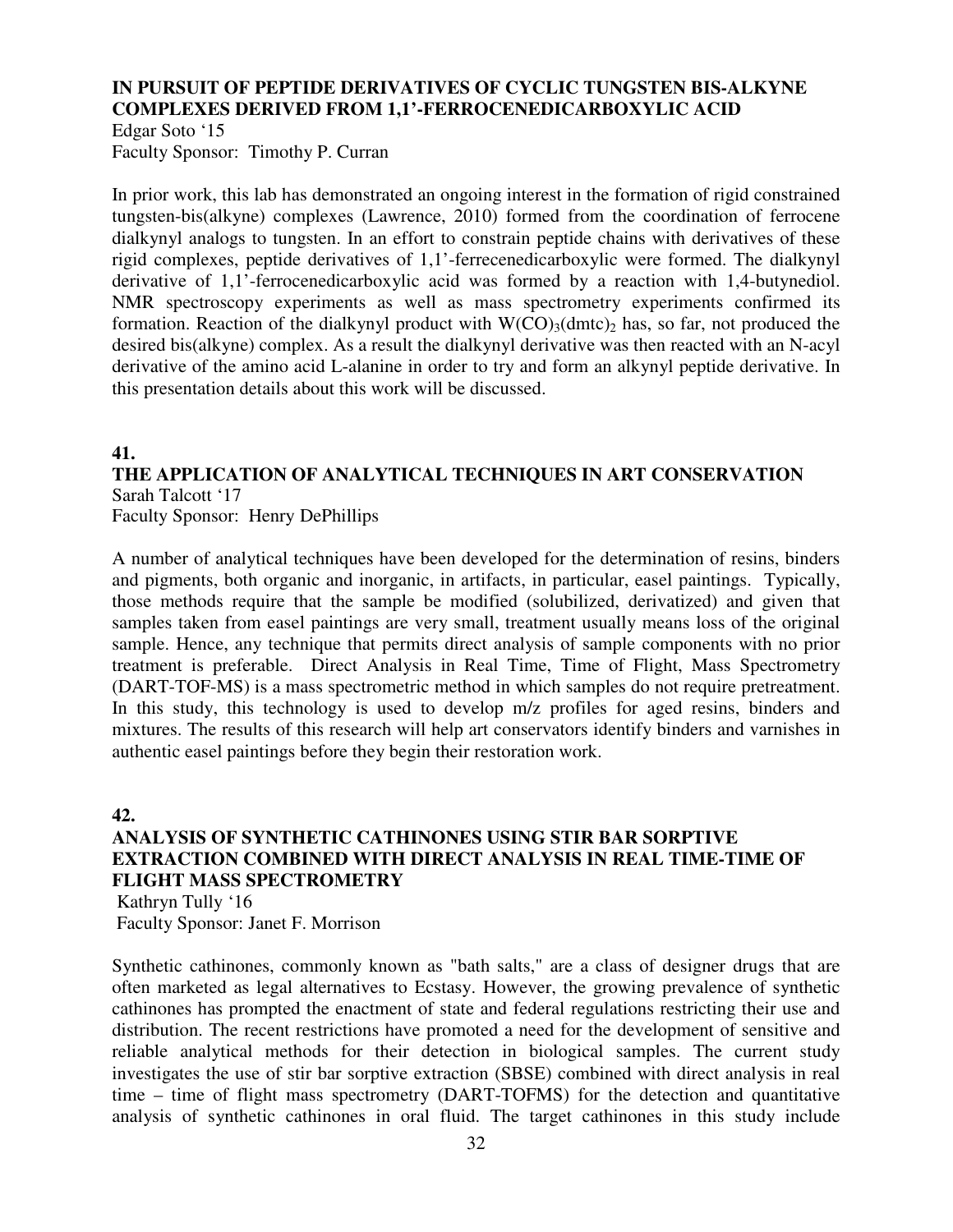butylone, diethylpropion, flephedrone, mephedrone, methedrone, methylenedioxypyrovalerone, methylone, ethylone and naphyrone. Preliminary data comparing SBSE extractive phases (polydimethylsiloxane (PDMS) vs. ethylene glycol/PDMS copolymer) and sample introduction modes for DART-TOFMS will be presented.

#### **43.**

#### **THE MEASUREMENT OF PROTEIN KINASE B (PKB) AND PEPTIDASE ACTIVITY IN** *DICTYOSTELIUM*

Kunwei Yang '17, Allison J. Tierney '17 Faculty Sponsor: Michelle L. Kovarik

Protein kinase B (PKB) is an enzyme involved in cell proliferation under stress. In human cells, aberrant PKB activity is implicated in many cancers, making PKB an important target for further research. We are studying PKB in *Dictyostelium*, a social amoeba that has highly conserved protein kinase B signaling pathways similar to those in human cells. We plan to measure PKB activity in *Dictyostelium* lysates using the peptide VI-B, a fluorescently labeled substrate for PKB. Because peptide substrates are at risk of degradation by peptidases, we are conducting degradation assays to measure the stability of VI-B in addition to performing phosphorylation assays. The results of these assays are measured by capillary electrophoresis with laser-induced fluorescence (CE-LIF). This semester, we have optimized a buffer (100 mM borate, 15 mM SDS, pH 11.4) for separation and detection of VI-B and the enzymatic products of peptidases and PKB. Current degradation assay results show that VI-B has a half life of at least two hours in a 3 mg/mL total protein lysate; this suggests that VI-B is a stable enough peptide for phosphorylation by PKB to occur. Future work includes determining a reproducible half-life for VI-B, comparing degradation of VI-B as a function of the cell life cycle, and measuring the phosphorylation kinetics of VI-B in *Dictyostelium* lysates.

# **COMPUTER SCIENCE**

#### **44. TRYCODE**  Christine Boyle '15 Faculty Sponsor: Ralph Morelli

TryCode is a web application designed for high school students who have an interest in Computer Science, connecting with others, and creative exploration. The purpose of TryCode is to build a community of coders, so users of the site are able to create a profile, upload a coding project, view others' coding projects, send and receive feedback/bug reports, and update their code. Additionally, users of the site have access to help forums where they can post questions and answers on a variety of computer science related topics. Finally, female students have the option of joining the TryCode Women's Mentoring Network where they are able to contact a mentor who can provide guidance and support throughout their studies and early career.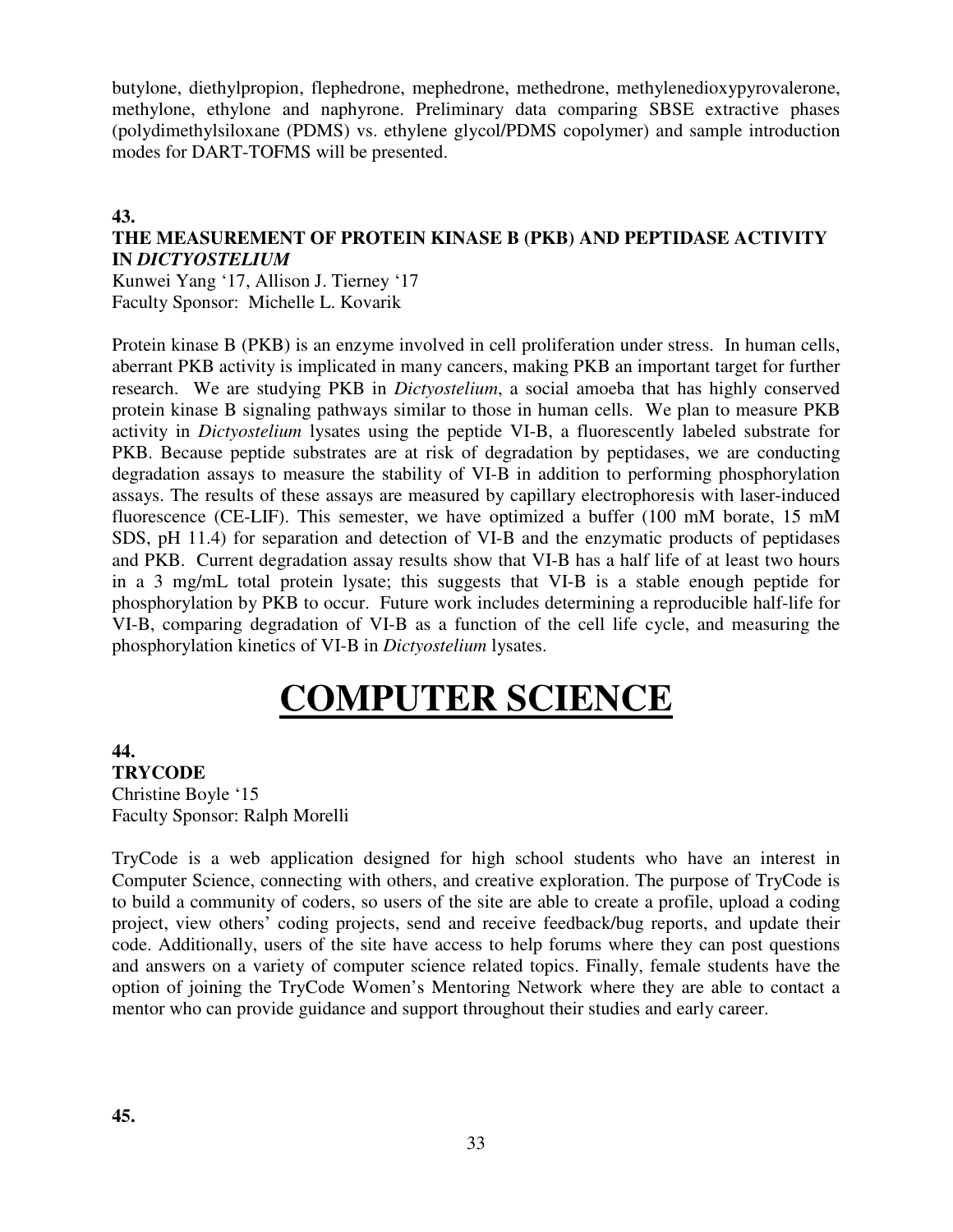#### **EMAIL FILTER**

Angel Castromonte '15 Faculty Sponsor: Takunari Miyazaki

Spam emails are not only an annoyance, but they are also a means by which many people have their personal information stolen or become victims of financial fraud. Since there is no filter that can perfectly determine which emails are spam and which are not, new techniques are still being developed to improve email filters. This project attempts to improve email filters by carefully selecting the characteristics of emails to be taken into consideration when determining if an email is spam or not. The goal of this project is to identify new characteristics of spam that can be used to both enhance the performance of spam filters and further research in spam identification and removal.

#### **46.**

#### **HYPERGRAPH PARTITIONING ON GPUS AND IMAGE CLASSIFICATION** Hyunsu Cho '15

Faculty Sponsors: Peter A. Yoon, Lin Cheng

This project is aimed at building an intelligent piece of software that automatically classifies a set of pictures into multiple categories. Its main contribution is to accelerate a state-of-the-art algorithm known as hypergraph partitioning. Hypergraphs capture similarities among groups of neighboring pictures and help guide classification decisions. Since it takes a lot of computations to partition a hypergraph, this project seeks to accelerate the partition process using a commodity hardware known as Graphics Processing Units (GPUs). Originally designed for graphicsintensive applications, GPUs are known to deliver good performance at an affordable price range. The poster discusses how the project addresses the challenges in adapting the partitioning algorithm to GPUs. In particular, the massively parallel nature of GPUs is highlighted: a given task must be divided into small independent pieces in order for that task to perform well on GPUs.

#### **47. CIQ APP**  Destin Dopwell '15 Faculty Sponsor: Ralph Morelli

Throughout the course of a music student's life, he or she will take a series of composition identification exams. In these exams, the student is required to name various compositions based on short excerpts of music from the respective pieces. These exams are particularly challenging due to the lack of efficient means of preparation. The Composition Identification Quizzer (CIQ) App was developed to solve this problem. The CIQ application consists of a mobile app and a web app. After uploading music onto the CIQ web portal, users are able to stream the uploaded music onto their devices. Random excerpts of the piece are played which the user must use to identify the composition. Streaming in this format will help the user prepare for the actual exam, as this type of playback will simulate exam conditions.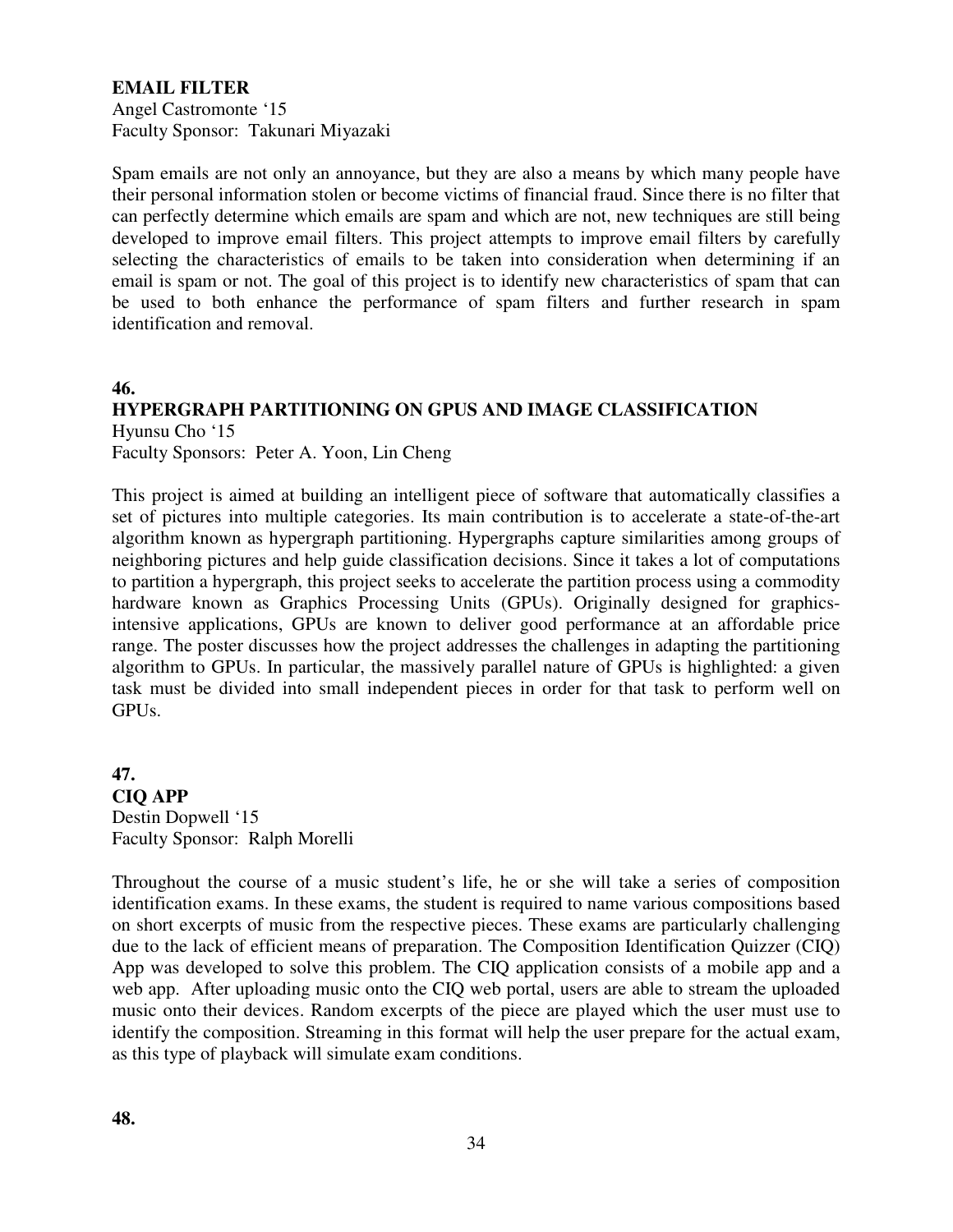#### **ACCELERATING MATRIX COMPUTATION ON GPU**

Hormenou Ebenezer '18, Bemnet Demere '18 Faculty Sponsor: Peter Yoon

Matrix computation is one of the widely used tools in data computations such as image processing, image identification, behavioral predictions and many more. Traditionally, matrices were computed sequentially on CPUs. This implies that the run time for the computation increases with the size of the matrix. The problem that arises with processing a matrix with a CPU is that, the bigger the size, the more it is difficult to complete the task in a short amount of time. The GPU(Graphics Processing Unit) seems more suitable to process matrix data. In fact, the GPU, unlike the CPU has thousands of processors working in parallel originally meant for graphics purposes. However in recent years the power of GPUs has been extended to computing any type of data using CUDA C, a parallel computing platform designed by NVIDIA. To test that GPUs are in fact more efficient in computing matrix data, a multi-GPU parallel algorithm of matrix-matrix multiplication is implemented on four GPUs. Given two matrices, the first matrix is divided row-wise into four smaller matrices of equal size. The resultant smaller matrices are then copied to the global memories of each individual GPU while the other matrix is copied in its entirety. A kernel launch on each GPU computes the dot product of each row of the smaller matrices with each column of the second matrix. All the dot products are then saved into a resultant matrix. Matrix multiplication tests are then ran on the CPU and on the GPU using large matrices with columns and rows greater than 10 000, our GPU implementation ran about twenty times faster. This implies that the GPU can be more powerful in any problem that involves the repetition of common computational steps. Further work will be directed towards more complex matrix computations.

#### **49. FANTASY FOOTBALL PLAYER RANKER**  Jake Hyland '15

Faculty Sponsor: Madalene Spezialetti

When football season comes around, millions of football fans prepare themselves for the upcoming season of fantasy football. It is estimated that over 19 million people across the United States participate in some kind of online fantasy football league, but how do these fantasy owners know which players are the best selections for their teams? This project focuses on ranking every player in the NFL based on their projected fantasy football statistics. It uses an algorithm that makes use of each player's statistics from previous seasons. It's goal is to rank the players as accurately as possible, taking all possible factors into consideration. This ranker accounts for certain factors that existing algorithms may not account for, such as age and injury proneness. The end result will be a numbered list of players, ranking them from best to worst in terms of their projected fantasy output for the following season.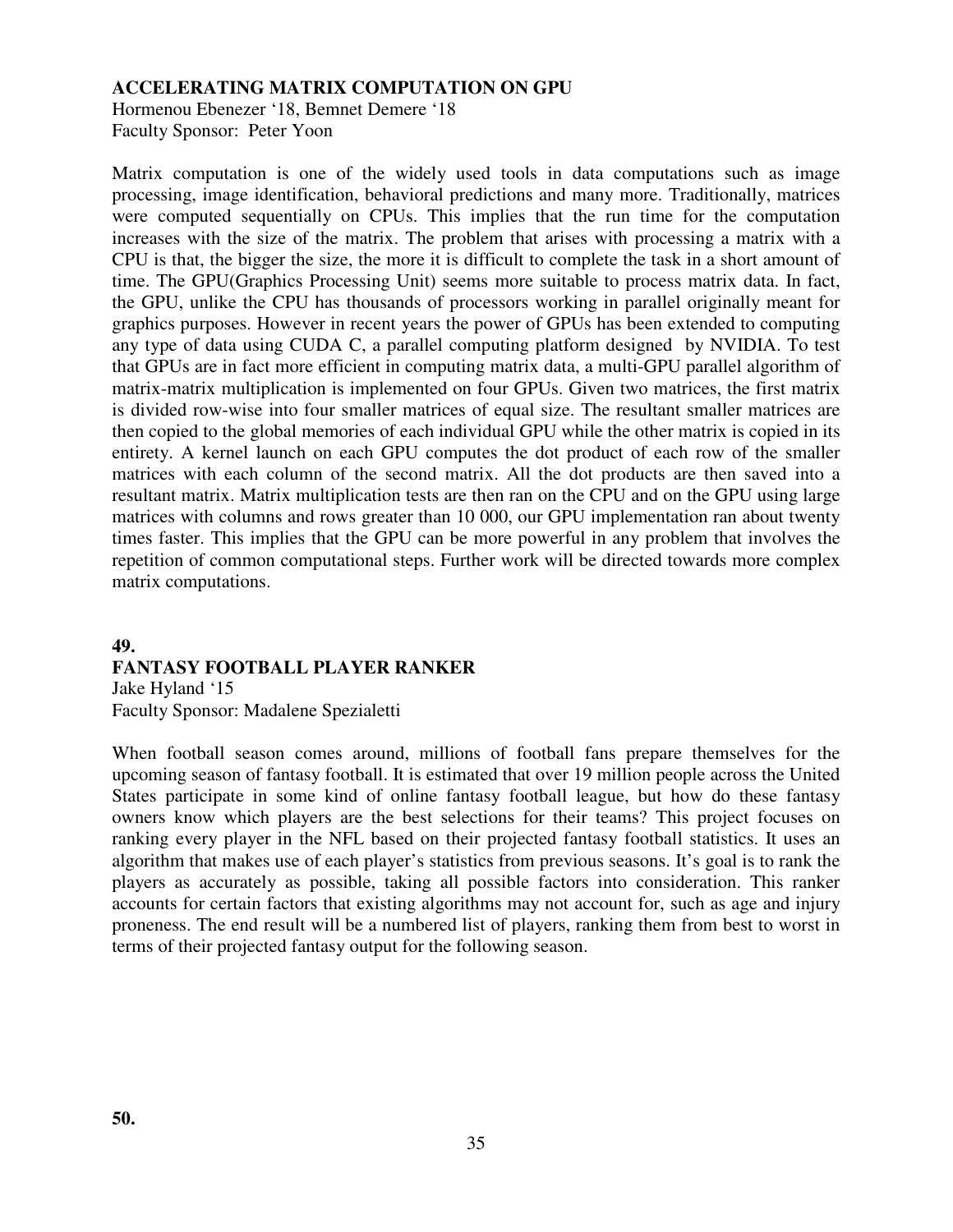#### **STOCK OPT**

Jason Katz '15 Faculty Sponsor: Madalene Spezialetti

The stock market is fluctuating constantly, with changes going on every second of the day. As a result, people want information on the stock market at their disposal 24/7. However, this valuable information costs money. Stock Opt will give people all of the benefits of the information on the stock market without any cost for the information. Stock Opt is a mobile application for the android platform that allows users to search for stocks of specific companies. Stock Opt also allows the user to create stock portfolios which store the user's stocks for later viewing purposes and to add and delete stocks from the portfolio.

#### **51. ANALYZING DRIVERS BASED ON ANDROID PHONE DATA**  Joe Magardino '15

Faculty Sponsor: Takunari Miyazaki

This project explores the use of cell phone technology to monitor driving behavior and rates the safety of drivers based on the data collected. The applications of this process are endless and can be useful to insurance companies, owners of fleet vehicles and concerned parents with new young drivers. Using the Hadoop distributed file system to handle the potentially massive amounts of data collected and applying supervised machine learning tools, this project analyzes information such as speed, gps, and accelerometer data collected from an Android smart phone to classify a driver as either dangerous or safe.

**52. EVENTSHOWCASE**  Ryan Nelson '15 Faculty Sponsor: Madalene Spezialetti

In the past, photo albums acted as gateways into our past. Today, phones and tablets can capture and hold those cherished memories. EventShowcase is a mobile application for Android that strives to fill the void in digitally crowd-sourcing photography at physical events. Hosts can create location and date specific events, invite guests, and contribute images within the application. App users in the vicinity of an event can take and upload photos to a central server and vote on their favorite images from other participants. After the event ends, the top images are shared in a slideshow to preserve the most captivating depiction of the occasion. The project was developed using Eclipse with Android Development Tools and tested on a Nexus 10 tablet.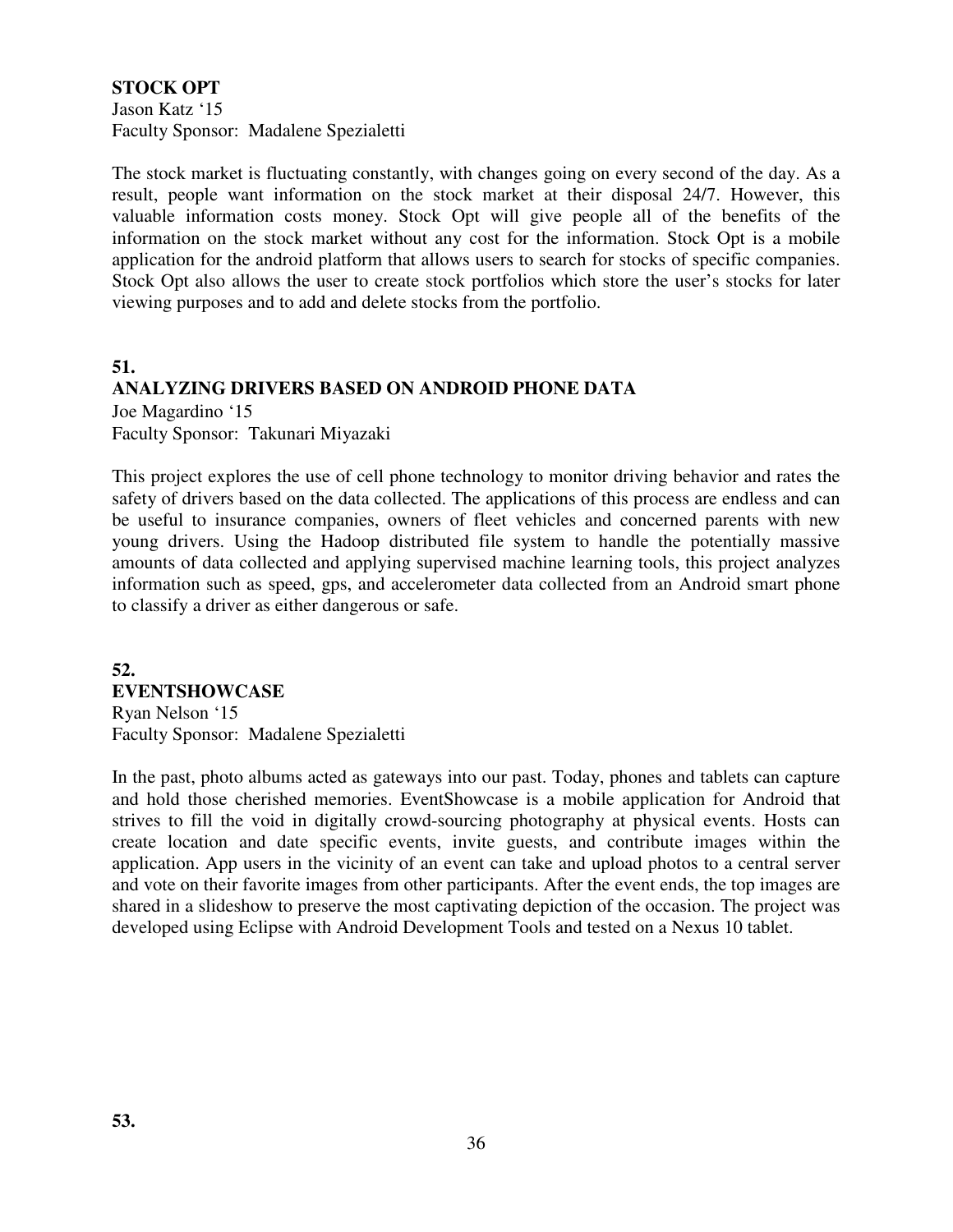#### **MANY RANDOM GRAPHS ARE EXPANDER**

Yicheng Shao '16, Peter Reheis '16 Faculty Sponsor: Takunari Miyazaki

In practice, it is often desirable to construct graphs that are highly connected and yet sparse. When used in networks, such graphs allow many nodes to communicate with one another using least resources. Expander graphs are families of sparse graphs that have strong connectivity properties. In addition to networks, expander graphs are also useful in coding theory, cryptography, and complexity theory, to name a few.

In general, graphs' high connectivity demands a short distance between any two vertices; on the other hand, their sparseness requires having few edges overall. These two notions sound contradictory to one another; indeed, many sparse graphs are not highly connected, and many highly connected graphs are rather dense. However, the mere existence of expander graphs can be easily proved by a simple probabilistic argument. Not surprisingly though, explicit construction turns out to be a very difficult task.

The main objective of this project is to study the spectral properties of expander graphs. One common way to measure the quality of connectivity is to use the second largest eigenvalues of the adjacency matrices of graphs. To efficiently compute such eigenvalues, we considered the power method, an iterative approximation method with guaranteed convergence. We implemented this method and computed such eigenvalues under varying degrees of tolerance. We compared the results with those computed by the Matlab's eigenvalue function. For our purposes, the power method turned out to be far more efficient than Matlab's function, thus allowing us to work with larger graphs.

It is well known that, theoretically, many random graphs are expander. We computed the second largest eigenvalues of randomly generated 3-regular graphs. (In such graphs, each node has exactly three neighbors.) We found that, up to manageable sizes, very large percentages of such graphs are indeed expander.

#### **54.**

#### **POKEMON SHOWDOWN, A WEBSOCKET APPLICATION ON SHOWDOWN**  Nicky Thai '15

Faculty Sponsor: Madeleine Spezialetti

Showdown is a popular web-based Pokemon competitive battling simulator that was created in 2011, attracting thousands of users and millions of visits every month. The Showdown Android project brings the gaming experience to Android platform in order to expand the user experience as well as to attract new users. The project contains two major components, a server side and a client side. First, the project solves various issues regarding web socket on Android, including connection consistency, memory management, and design pattern. Second, the project publishes an Android application that allows users to connect to Showdown's socket server and play with both web and mobile users. The Android application supports the majority of features available on the web application, including battlefield, animation, chat room, and various other utilities.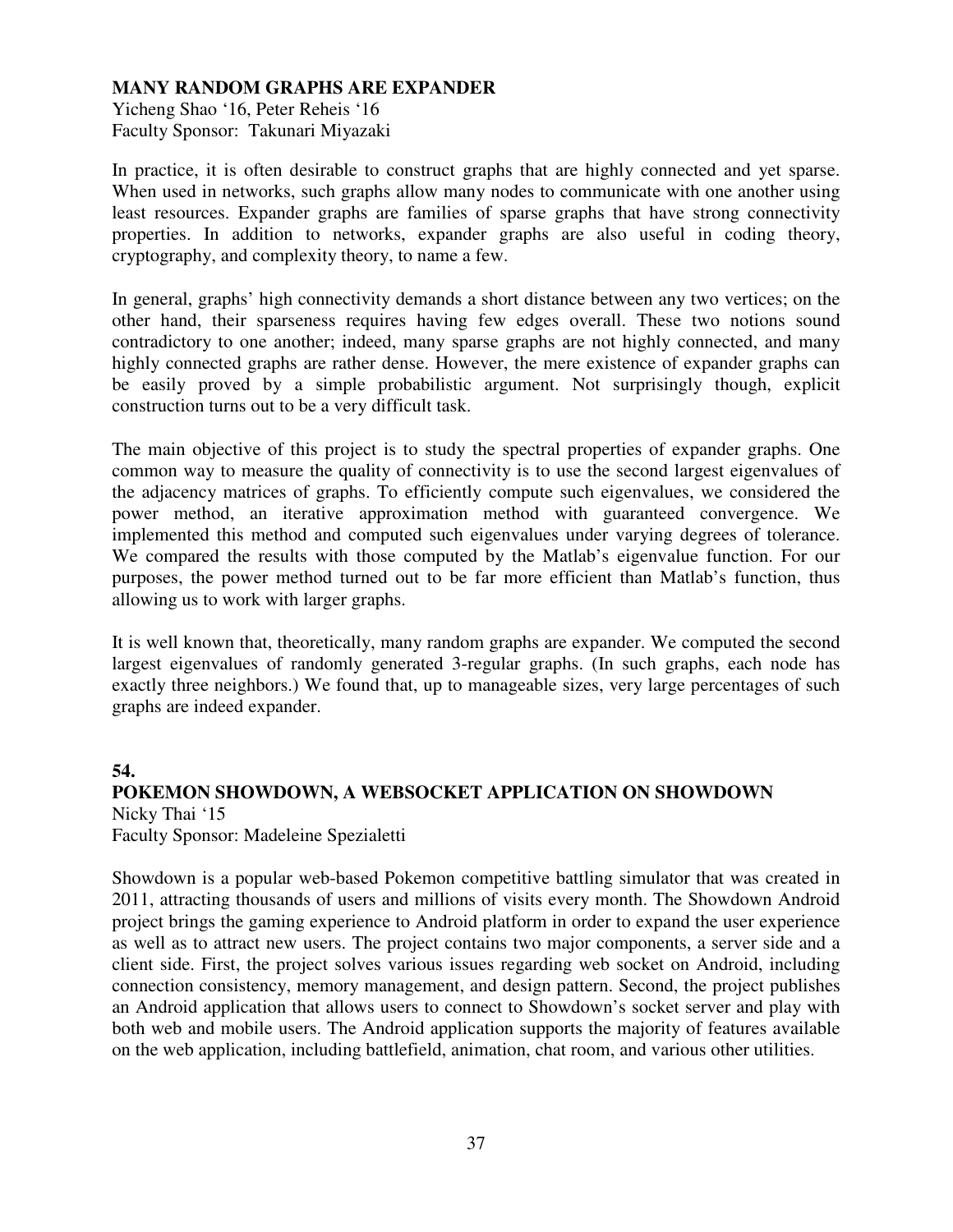# **ENGINEERING**

#### **55.**

#### **IMPROVING A SHOCK TUBE DIAPHRAGM CUTTING SYSTEM**

Tasha Adams '18, Andrew Agard '18, Victor Korir '18 Faculty Sponsor: John Mertens

Diaphragms in circular shock tubes are more prone to tearing than diaphragms in contact with flat edges when cut during shock tube experiments. In order to address this problem as economically as possible a design process was carried out that identified and analyzed alternative solutions to the problem. An elegant solution was synthesized that consisted of a 3D printed plastic circular ring that would fit into a facet machined into the end of the shock tube. Currently the part has been rendered in SolidWorks and 3D printed after numerous sketches and incremental prototypes. The end of the shock tube needs to be machined and then the driver section of the shock tube needs to be transported outside for outdoor testing of the diaphragm. Fixing the diaphragm tearing will prevent the diaphragm from interfering with shock tube experiments. A new support structure will be used to conduct outdoor shock tube experiments modeled using a reaction mechanism and open source software.

**56.** 

#### **DESIGN OF AN AUTOMATED CAR SEAT TO REDUCE HEATSTROKE DEATHS OF CHILDREN LEFT UNATTENDED IN CARS**

Riley Cahill '15, Bryan Wolfe '15 Faculty Sponsor: John D. Mertens

Since 1998, 633 children in the U.S. have died from heatstroke because they were left unattended in a hot car [1]. This averages one child dying every 9.6 days. The National Highway Traffic Safety Administration issued a report in July 2012 concluding the technology to remind caregivers about a child left in the car is not sufficient to prevent these deaths [2]. Problems with the current devices include batteries going low, not hearing the alarm, and the amount of immediate action required of the caregiver to save the child's life. The goal of this project is the design of a device that reduces the number of children who die of heatstroke in cars per year. The design is an aftermarket device that can also be easily incorporated into the manufacturing process of a car seat.

Two main goals shape the design of the car seat. Each goal is centered on a unanimous theme of significance in the prevention of heatstroke fatalities of children in cars. The goals of the design are to constantly monitor the car scenario and alert the driver if there is a child heat stroke fatality. Together these goals comprise a system that continuously monitors a car for an unsupervised child's presence and takes action upon confirmation of that presence. Monitoring refers to the detection of an unsupervised child in a car and the continuous monitoring of the temperature within the vehicle. The top priority of the car seat system is to accurately detect the presence of a child in a car seat. Once the presence of a child in the car is confirmed, the system's priority is to record the temperature within the vehicle and rapidly relay that information to a processing system.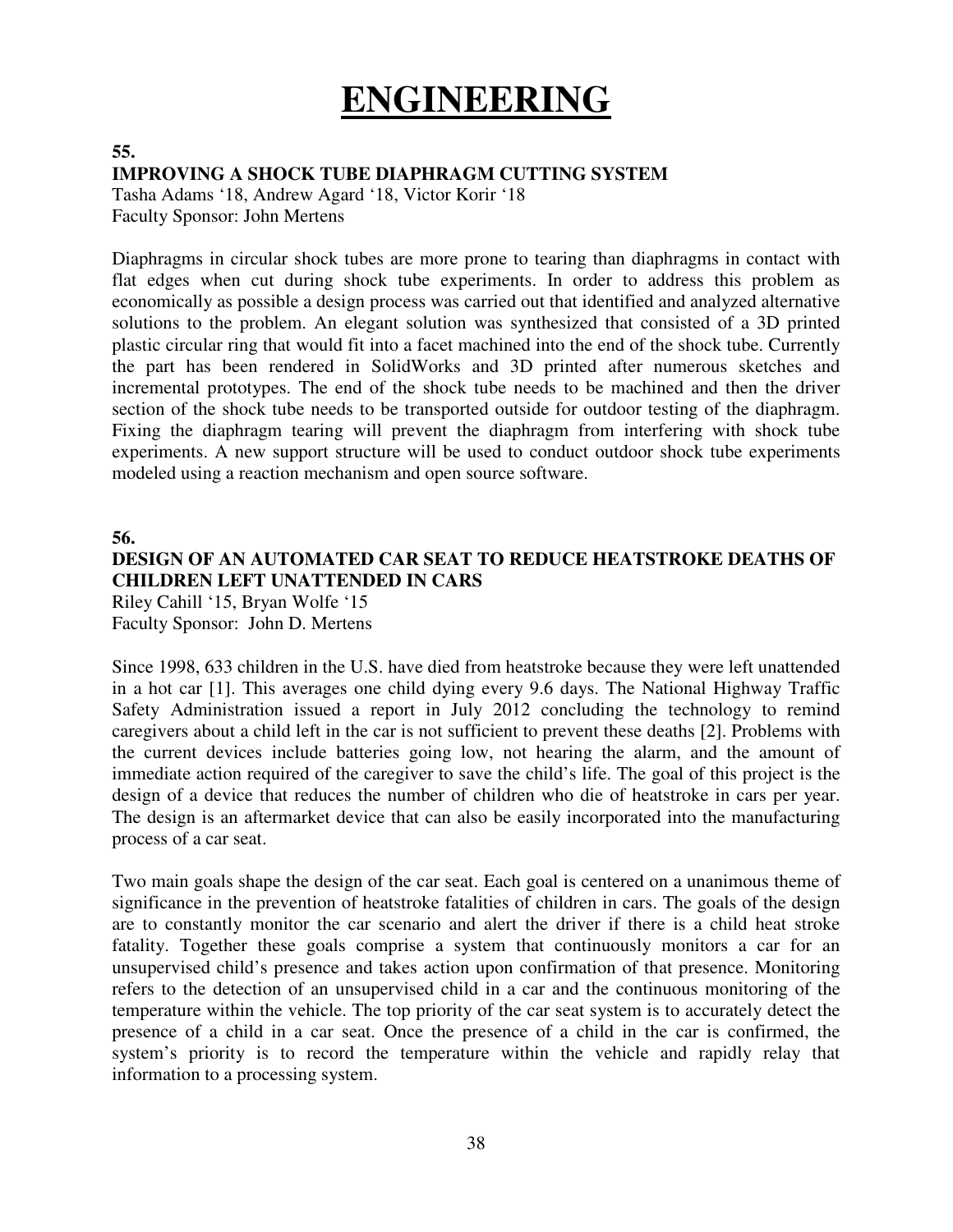The second major goal of the design is an alert system in place that takes action in a potentially dangerous situation. The initial alert system includes an immediate tone recognizing a child is unattended. The secondary alert system communicates with the parents of the child and, if necessary, the authorities, using standard text messaging notifications.

References

[1] J. Null. (2014, Sept. 23). "Heatstroke Deaths of Children in Vehicles," Golden Gate Weather Services, [Online]. Available: http://www.ggweather.com/heat/.

[2] K. B. Arbogast, A. Belwadi, and A. Allison. (2012, Jul. 30). Reducing the Potential for Heat Stroke to Children in Parked Motor Vehicles: Evaluation of Reminder Technology, U.S. Department of Transportation National Highway Traffic Safety Administration. Philadelphia, PA. [Online]. Available: http://trid.trb.org/view.aspx?id=1212112.

#### **57.**

#### **SOLAR-POWERED STERILIZER FOR SURGICAL INSTRUMENTS**

Christian T. Firsching '15, Benjamin C. Williams '15 Faculty Sponsor: J. Harry Blaise

Sterilization of surgical instruments is required to prevent infection and the spread of disease. Common sterilization methods require electricity, however rural clinics in developing nations often do not have access to dependable electricity. These clinics are responsible for providing healthcare to three billion people worldwide, nearly half the population.

This project consisted of the design and fabrication of a compact, user-friendly, and high quality solar sterilization system. The system consists of an evacuated tube solar collector set at the focal point of a parabolic reflector. A microcontroller tracks temperature and displays sterilization status. Also accommodated in the design is a regular AC power option for when access to electricity is made available.

The system effectively sterilizes surgical instruments under dry heat in accordance with the guidelines of the Centers for Disease Control (CDC).

#### **58.**

#### **MECHANICAL CONTROL SYSTEM DESIGN FOR F4U-4 FLIGHT SIMULATOR**  Binod Giri '15, Elizabeth E. Jessep '15, Shaun K. Smith '15 Faculty Sponsors: John D. Mertens, Craig McBurney

Connecticut Corsair is a volunteer organization with an ultimate goal of restoring an F4U-4 Corsair aircraft. Currently, the organization is working in a consortium with Trinity College, the University of Connecticut and the University of New Haven to build a flight simulator that can be used to train Corsair pilots. This year, our senior design team focused on designing a mechanical control system for the simulator, which consists of a control stick and rudder pedals. Before designing the mechanical control system, existing flight documents were consulted to gain a complete understanding of the mechanical control system of an actual Corsair aircraft. Based on this information, several alternative designs were proposed and analyzed.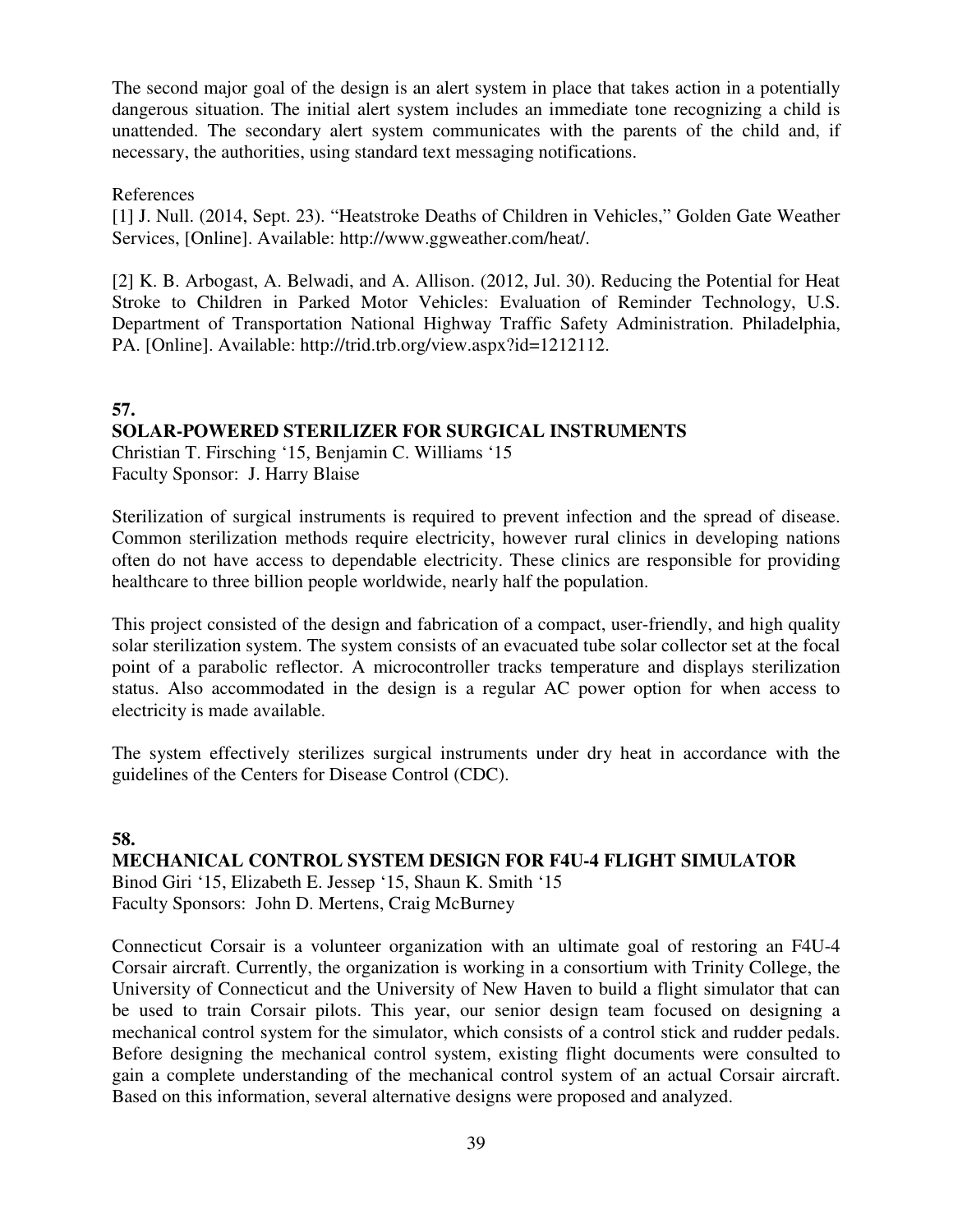The major design goal of our project was to provide the simulator pilot with the realistic flight experience. In order to achieve this goal, our system needed to be able to provide variable resistance opposing the motion of rudder pedals and control stick. Our system also needed to sense the motion of these parts in order to alter visual display in the simulator. The control stick and rudder pedals were designed to include these features. Our final design consists of linear actuators, servo motors, springs and encoders assembled in a way that meets the specifications required by the consortium. The design minimizes the number of individual elements and can be easily installed. Our system is also able to interact with the flight simulator "brain" and respond accordingly. This poster explains our final system and the design process.

#### **59. ROBOTIC FINGER**

Patrick Norton '15, Lisa Yamada '15, Yun Gong '15 Faculty Sponsor: Taikang Ning

In the human body, finger movement is the result of from muscle action manipulated through a series of electrical impulses controlled by the brain and its versatility affects every aspect of our daily life. Designing an electrical-mechanical system that can perform a finger's fine movement presents a multi-disciplinary challenge, and it's the design focus of the underlying project. Many parts used in this project were in-house designed and fabricated. Belts and pulleys are used to mimic finger joints; servo-motors are used to emulate muscle actions. Servo-motors are activated via a series of pulse-width-modulation signals generated by an embedded microprocessor. The completed finger system has three joints and is capable of moving side to side and forward and bending joints. Each joint can rotate up to 90° while the side-swing is up to 50°. Gripping pads are attached to increase friction when holding objects. Most in-house fabricated parts were designed using Solidworks CAD tool and manufactured using a 3D printer. The whole action of this finger-like system is to be controlled by user-designed programs. We have written programs to demonstrate the following actions: playing notes on a keyboard, holding a small object while in a curled position, and holding but not crushing an egg. These demonstrations illustrate that the fingers are capable of not only a strong grip but a delicate grip as well.

#### **60. ROBOBOAT**  Anthony Redamonti '15, Nathan Corwin '15, Pratistha Shakya '15 Faculty Sponsor: John Mertens

This project endeavors to design and build an autonomous robot capable of competing in the Association for Unmanned Vehicle Systems International (AUVSI) foundation's annual international 2015 RoboBoat competition. A team of Trinity class of 2014 engineering students started the RoboBoat project to build a boat following the guidelines for AUVSI foundation's annual international RoboBoat competition. The robot was designed to accomplish tasks such as obstacle avoidance, speed testing and autonomous travel. However, by the end of the year, many of the team's promised goals were unmet. For this project, essential RoboBoat components and hardware from last year's model will be used, but the team will redesign the robot exploring alternative designs and methods. This project endeavors to continue the previous work of students from the class of 2014 while also presenting new design challenges. New mechanical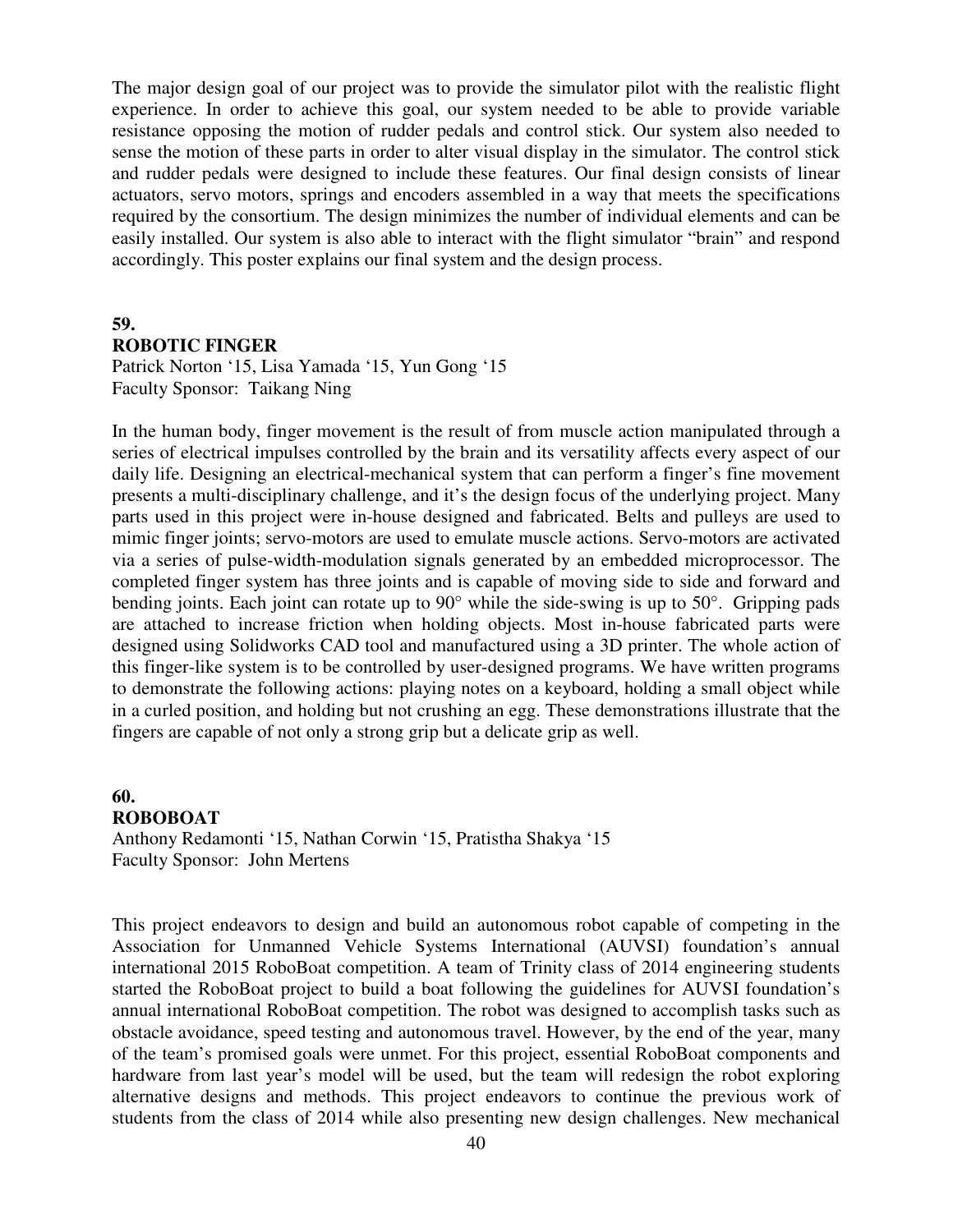designs were implemented to increase the maneuverability of the boat, and highly intricate programming skills were necessary to develop the software architecture necessary for the boat to complete its tasks. The work this team has done was not derivative, but rather original design and problem solving enhanced by an existing knowledge base. Our primary objective is to make a robot capable of competing in the 2015 RoboBoat competition with additional objectives of redesigning and enhancing existing designs and adding the capability of completing bonus challenges in the competition.

#### **61.**

**DESIGN AND IMPLEMENTATION OF INTELLIGENT DIGITAL STETHOSCOPE**  Dana Wensberg '18, Deven Roberts '18, Mariam Avagyan '18 Faculty Sponsor: Taikang Ning

A prototype intelligent digital stethoscope capable of collecting a heart sound signal and displaying its waveforms on an LCD was designed and implemented. The stethoscope takes an analog input (sound) and converts it to a digital format, allowing the processor to analyze the data and display the waveform. A basic heart sound analysis algorithm was written in MATLAB, capable of identifying and isolating S1 and S2, as well as finding and determining the length systole and diastole. The circuitry of the prototype, including a signal amplifier and filter, was consolidated onto an external circuit board for ease of demonstration. The motivation for this project is that traditional auscultation exhibits inconsistency due to individual's personal experience. A digital stethoscope employing modern technology can provide objective analysis to assist diagnosis of heart condition.

# **ENVIRONMENTAL SCIENCE**

#### **62.**

#### **ANALYSIS OF THE EFFECTS OF CLEARCUTTING ON SOIL ON THE WHITE MOUNTAINS**

Cassia Armstrong '18, David Johnston '16 Faculty Sponsor Jonathan Gourley

In past studies, a positive relationship has been found between the percentage of organic materials in soil and concentrations of mercury. However, studies have also shown that less densely forested areas are also correlated to increases in mercury concentrations. In clear cutting, these observations seem to contrast each other, as forest loss means more exposure to airborne fallout, but also decreases in organic content. In determining how clearcutting specifically affects soil in regards to organic/inorganic materials, and mercury concentrations over time, loss on ignition (LOI) tests as well as mercury analysis using a direct mercury analyzer (DMA) were performed on soil samples. Three locations on the White Mountains with differing geographic qualities were used for this study, from which 35 plot points each were chosen. Soil samples were obtained from each plot point and freeze dried so that no moisture remained in the samples. Three LOI tests were run for each sample. To do this, small amounts of soil were added to weighed crucibles until the crucibles were filled about three quarters. The masses of the crucibles containing the soil was measured, then the crucibles were placed in a furnace and heated to 500 °C for an hour after 100 °C was reached, then 1000 °C for an hour after 100 °C was reached. The masses of the crucibles were found following each burn. For the DMA tests, small nickel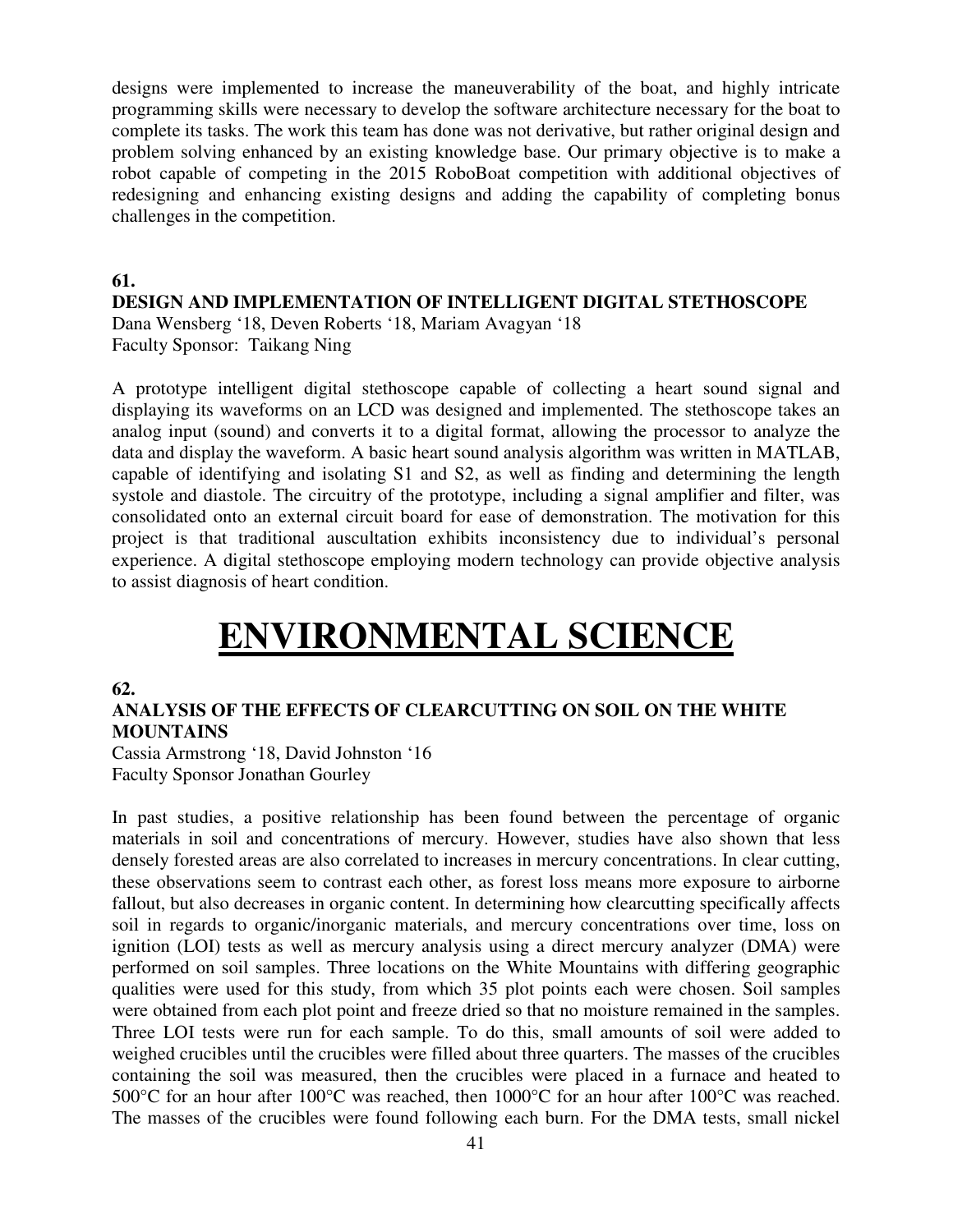boats containing between 0.01 and 0.02 grams of soil were run through the machine. This study is a comparison of results overtime, so conclusions cannot be made just yet whether or not there will be a significant change in the soil due to clearcutting. The final results will be shared with the USDA Forest Service, and help develop environmentally friendlier clearcutting methods in the future.

#### **63.**

### **USING STELLA TO MODEL DEFORESTATION IN THE AMAZON RAINFOREST**

Guadalupe Barajas '17 Faculty Sponsor: Jonathon Gourley

The practice of clearing large areas of forest for a variety of products and agriculture has become common practice in modern day's consumer industry around the world. In the Amazon rainforest, deforestation has become common practice in order to clear land for ranching, mining, and agriculture. This large clearing of areas has become common practice in places such as the Amazon Rainforest and has become known as deforestation. Using STELLA modeling, the correlation between deforestation and atmospheric carbon dioxide concentrations was modeled. The model results will show that there is an inverse correlation between deforestation and atmospheric carbon dioxide concentrations. The data show the positive feedback loop between cutting down trees and concentrations of atmospheric carbon dioxide, where less trees means more carbon dioxide in the atmosphere.

#### **64.**

### **PLANT DIVERSITY AT THE KNOX PRESERVE IN STONINGTON, CONNECTICUT**

Lupita Barajas '17, Adam Hammershoy '17, Greg Reardon '17 Faculty Sponsor: Cameron Douglass

The Knox Preserve is a 17 acre plot of land located in Stonington, CT that is managed by the Avalonia Land Conservancy. There are a number of plant species growing there, both invasive and native.

During numerous sampling trips throughout 2013 and 2014 plant species that could be definitively identified in the field were recorded, and specimens of unidentifiable species were collected and brought back to campus. Unknown species specimens were pressed and dried, and these specimens used for subsequent identification using several printed botanical keys, and also Gobotany.com. The identified plants were then added to the master plant species list.

From the Knox Preserve, there were 33 different families of plants found. The most common family of plants found at the site was Poaceae.

From the plants collected for the study, there were 36 introduced species, 54 native species, and 6 introduced/native species. There were 45 forbs, 17 graminoids, 10 monocots, 1 moss, 7 shrubs, 5 trees, 8 vines, 3 shrubs/trees, 1 forb/herb, 2 forbs/vines, and 1 forb/shrub/vine. Using the information from the study, a descriptive, legible guide book of the plants at the Knox Preserve was created for use in future studies at the site.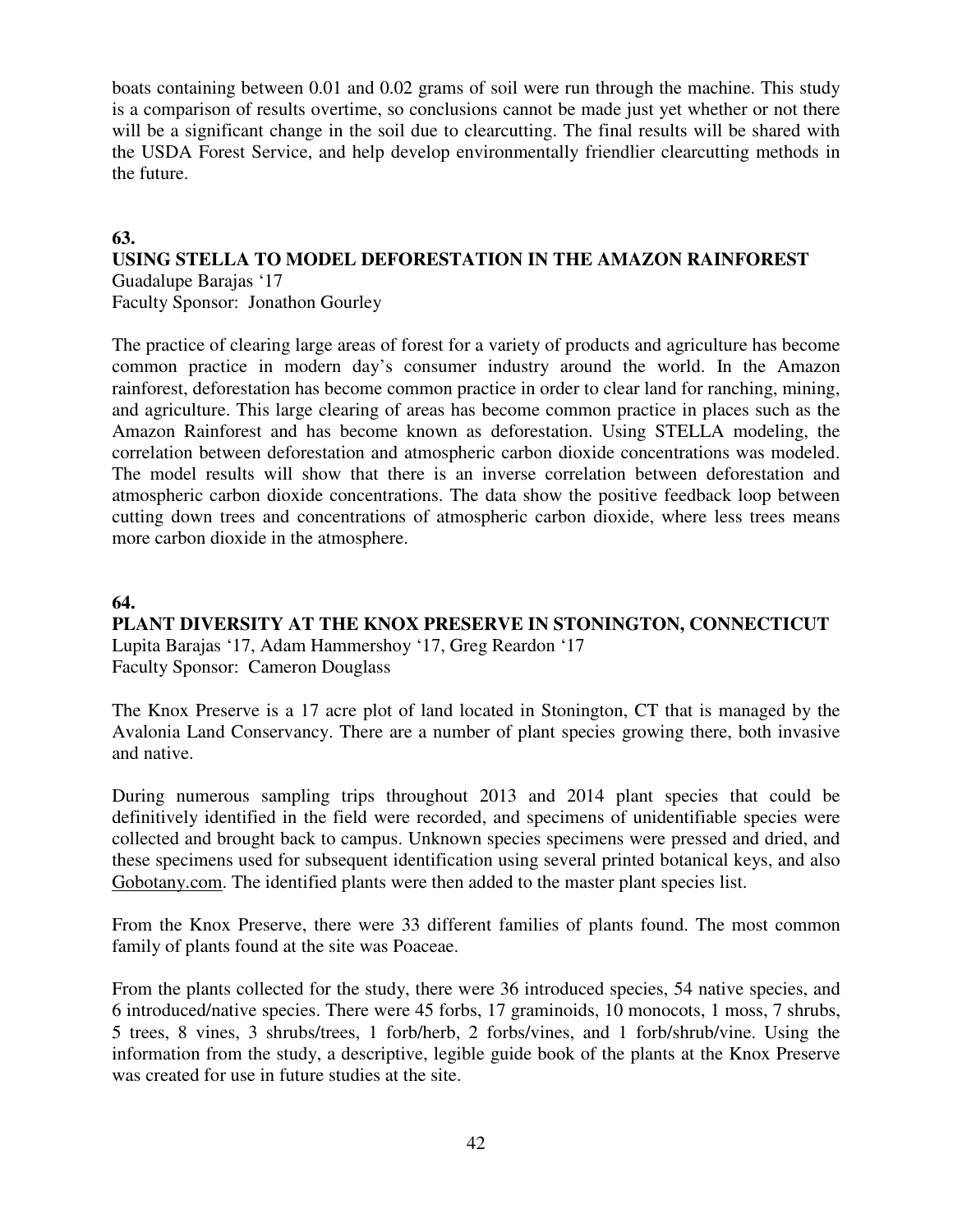#### **65. THE EFFECT OF CLEAR CUTING ON SUB-ALPINE FUREST SOIL NUTRIENT CONCENTRATIONS OF ALUMINUM AND CALCIUM WITHIN THE WHITE MOUNTAIN NATIONAL FOREST, NEW HAMPSHIRE**

Justin Beslity '15, Lauren Tierney '16, Jack Agosta '17

Faculty Sponsors: Jonathan Gourley, Robert A. Colter (Soil scientist from USDA Forest Service, White Mountain National Forest)

Clear-cutting is the most popular and economically profitable method of logging and has been in use for centuries to provide lumber. However, there are several negative side effects which may lead to an increase in soil erosion and key nutrient loss. Aluminum and calcium have been found to be critical nutrients for forest ecosystems. Aluminum is an important nutrient for plant growth, especially for trees, and a deficiency in calcium could result in root degradation, leaf necrosis and inability to properly produce flowers and fruit. Collaborating with the USDA Forest Service, three small timber sales were selected for long-term study, which would be sampled for measurements of aluminum and calcium in the O and B layers of the soil. Samples were collected prior to the cutting of the timber sales to measure baseline soil nutrient content of the three plots in the summer of 2013, and samples were collected one and two years after the initial sampling depending on the plot in order to analyze changes in soil nutrient concentrations. The Inductively Coupled Plasma-Optical Emission Spectrometer (ICP-OES) is used to measure the concentrations of aluminum and calcium in the soil. Geographic Information System (GIS) is used to provide several interpolated maps of each timber sale. In order to confirm the accuracy of results and to compare future nutrient concentrations, samples with high deviations above ten percent or concentrations observed to be orders of magnitude higher or lower than expected, were reprocessed. The reanalyzed samples were then selected based off of precision and accuracy. To date, all three sites have been sampled and processed for baseline soil nutrient levels. All three sites have been revisited after their clear cut but only one site has been completely analyzed after the clear cut.

#### **66.**

#### **EFFECTS ON THE TIDAL CYCLE STELLA MODEL**

Vincent Gandolfo '17, Carl Gibney '16 Faculty Sponsor: Jonathan Gourley

We use our STELLA to model the flow between high and low tides in the Bay of Fundy, Nova Scotia. The tidal measurements are recorded by the Fisheries and Oceans official website. We were able to create a STELLA model that simulated the tidal cycle represented by inflows and outflows from sea level. At almost every coast in the world, there is a high and a low tide twice a day. The rotation of the earth causes this daily cycle of the tides. But there is also a monthly cycle, involving the moon's rotation around the earth. Therefore, we measured our model over the time period of a month. The moon's position relative to Bay of Fundy (daily) and the moon's position relative to the sun (monthly) account for the two forces acting on sea level change at the coast of Bay of Fundy. We took what we know about the moon pulling on ocean water and data from the Fisheries and Oceans website to determine the magnitude of these two sets of flows acting on sea level. However there is a less significant force on sea level that is strictly human induced. Humans increase the amount greenhouse gases in the atmosphere. Increased greenhouse gases in the atmosphere cause the earth to warm and this melts glaciers. The melting of glaciers increases sea level and this has a direct effect on the tides. We have data that measures the sea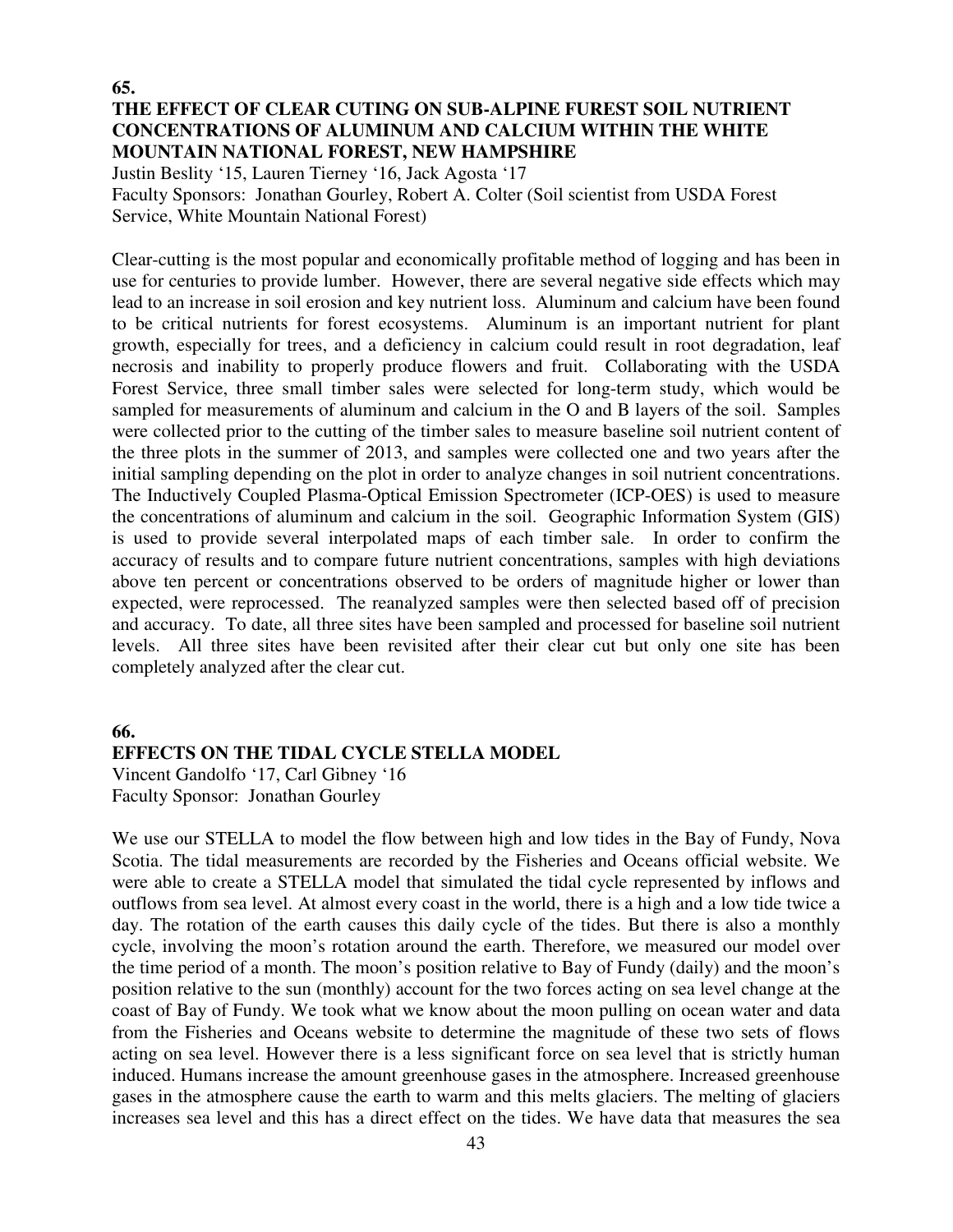level rise at the Bay of Fundy per year and in order to measure the sea level rise per month, we will divide this data by twelve.

#### **67.**

#### **SOIL CARBON GRADIENTS AT KNOX PRESERVE, MYSTIC, CONNECTICUT**

Emily Hamilton '17, Jordan Fisk '17, Tracy Keza '17 Faculty Sponsor: Cameron Douglas

Invasive plants are known to cause widespread ecological disturbances that can lead to reductions in biodiversity and change soil properties. For example, invasive plant species can alter soil carbon-nitrogen ratios because of their abundant biomass production and tissue chemistries. This project sought to characterize chemical and physical properties of soils collected across a habitat gradient - from an open grassland to a dense shrubland - at the Knox Preserve, near Mystic, Connecticut. Between fall 2013 and spring 2014, 867 soil samples were collected every 2.5 meters along transects following the prevailing habitat (and elevation) gradients. Samples were analyzed for soil moisture and carbon content using the loss-on-ignition method, and a soil conductivity meter was used for measuring soil salinity.

Soil moisture levels did not differ significantly (mean = 24.82%) between habitat types (forested vs grassland), but there were higher moisture levels at the northern edge of the grassland near a small pond. Organic carbon levels from forested soils were  $47\%$  higher (P < 0.05) than grassland soils. Carbon levels in forested soils were more positively correlated ( $\mathbb{R}^2 = 0.40$ ,  $\mathbb{P} < .0001$ ) with soil moisture than carbon levels in grassland soils ( $R^2 = 0.13$ ,  $P < .0001$ ). Soil salinity levels were dramatically higher in samples collected surrounding the pond (mean  $= 142.03$  mS/cm). There was a significant difference between the organic carbon in the wetlands (mean = 14.46) mS/cm) compared to the transitional habitats (mean = 11.78 mS/cm). Salinity levels were significantly ( $P < 0.05$ ) higher in samples collected from the grassland habitat (mean = 119.46  $\mu$ S/cm) compared to the shrubland habitat (mean = 0.12  $\mu$ S/cm). Changes in elevation within the Knox Preserve explain the variation in salinity levels. Further studies will be carried out this coming year to analyze nitrogen levels in relationship to carbon levels.

#### **68.**

#### **ANALYSIS OF HOURLY GROUND TEMPERATURE DATA ON THE TRINITY COLLEGE CAMPUS, HARTFORD, CONNECTICUT, USA**  Lia Howard '15

Faculty Sponsor: Jonathan Gourley

A long term observational study has been constructed on the campus of Trinity College in Hartford, Connecticut to record local variations in ground temperatures. Since 2007, six submerged temperature probes at depths between 10 and 240 centimeters have recorded temperature every hour in a well beneath the Trinity College athletic fields. Averages of the first and last quartiles s monthly temperature data display a slightly increasing linear trend over the past seven years of records. These increases are consistent for all probes at each depth. Using the averages of the first and last quartiles of each month's data minimizes the influence of anomalous temperature extremes throughout the data set. These results suggest that the changing global climate has had a measurable warming effect on local ground temperatures in central Connecticut over the last seven years.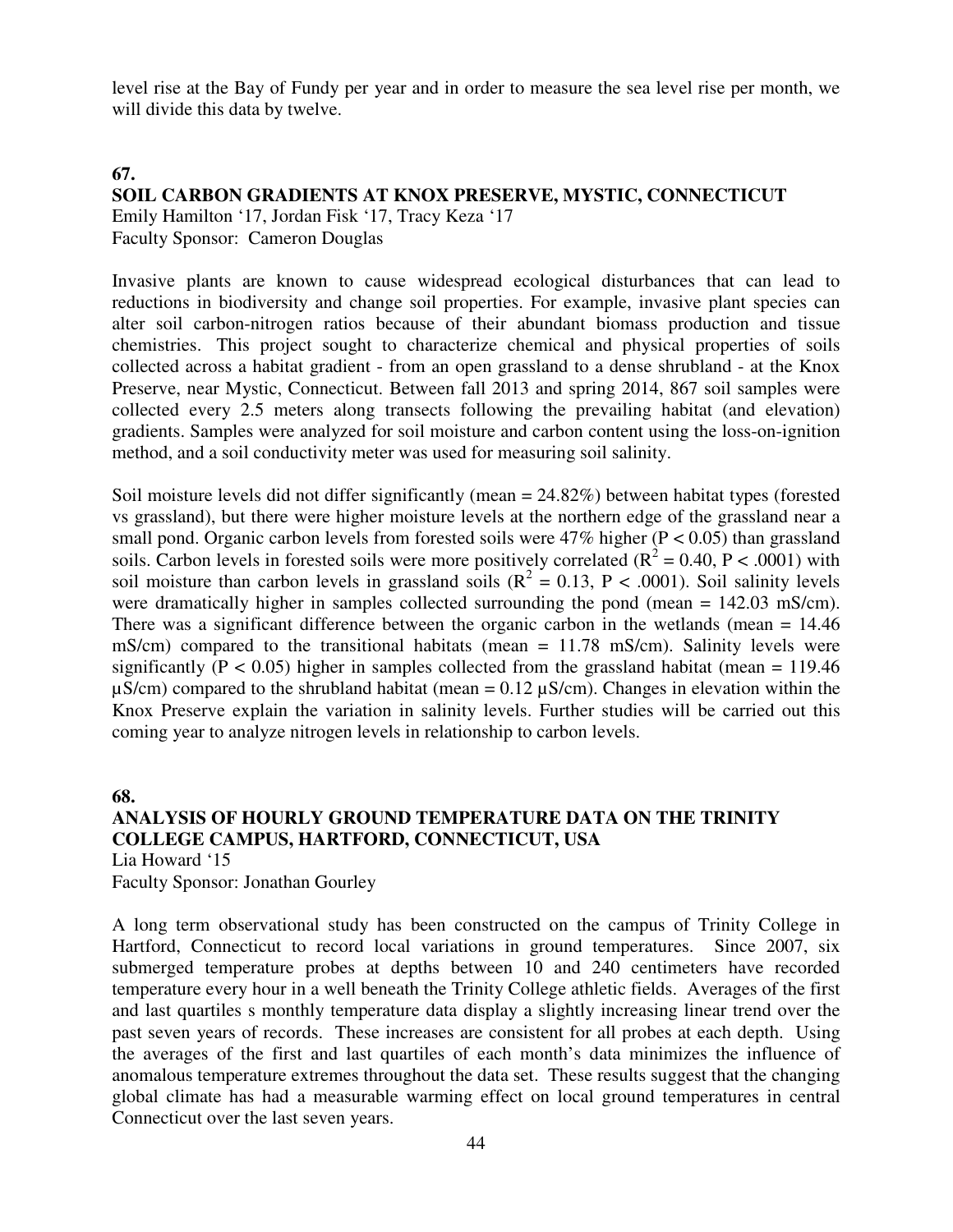#### **69. HUMAN IMPACTS ON THE NITROGEN CYCLE**  Camden Howe '16

Faculty Sponsor: Jonathan Gourley

Using STELLA, I modeled the nitrogen cycle by incorporating sinks, inflows, outflows, and converters to produce a model that would show the impact humans have on the nitrogen cycle. In this model the sinks consist of atmospheric nitrogen, aquatic nitrogen, terrestrial nitrogen and terrestrial biomass of nitrogen. The difference between terrestrial and terrestrial biomass of nitrogen is in terrestrial nitrogen the nitrogen in question is not incorporated by biological means while terrestrial biomass consists of the biological nitrogen content in terrestrial organisms. The nitrogen cycle is in a steady state without human interactions, however this model shows what effect that humans have on the nitrogen cycle. The increase in biological nitrogen due to fertilizer, and the deforestation cause an increase in runoff, which causes the aquatic nitrogen sink to increase over time. Atmospheric nitrogen decreases due to an increase in nitrogen fixing bacteria added by crops with higher nitrogen fixing bacteria planted by farmers to increase the nitrogen in the terrestrial and terrestrial biomass nitrogen sinks. Terrestrial and terrestrial biomass sinks remain relatively constant due to runoff and an increase in nitrogen fixing bacteria that have a cancelling effect to have a neutral impact. This study, however, does not take into account what the shifting of nitrogen between the nitrogen sinks has on organisms that live in, or rely on the nitrogen in these environments.

#### **70.**

#### **EXPANDING SEA ICE AND THE ICE-ALBEDO FEEDBACK IN THE ANTARCTIC MODELED USING STELLA**

Ben Jaffee '15 Faculty Sponsor: Jonathan Gourley

There has been considerable news coverage in recent months about the incredible speed at which the West Antarctica ice cap is melting. This has come amid record highs in surface and sea temperatures in the region. While the land ice has been melting, however, sea ice has been expanding, reaching a record extent in 2014. The reason for the expanding sea ice is not precisely known, but one theory is that the melting land ice is diluting the ocean waters off the coast of Antarctica with fresh water. This causes the freezing temperature of the water to increase, thus allowing for the water to freeze more easily in the winter months. In theory, this expanding sea ice extent would cause the overall albedo in the Southern Ocean and Antarctica to increase. The ice-albedo feedback, in this case, is negative feedback loop, as warming temperatures lead to increased land ice melt, desalinating the oceans and leading to increased ice coverage in the winter, raising albedo and cooling the Antarctic. A model of this feedback process was constructed using STELLA. The model shows a possible explanation to the expanding sea ice in the Southern Ocean around Antarctica, and a mechanism that keeps Antarctica from warming as fast as the rest of the globe.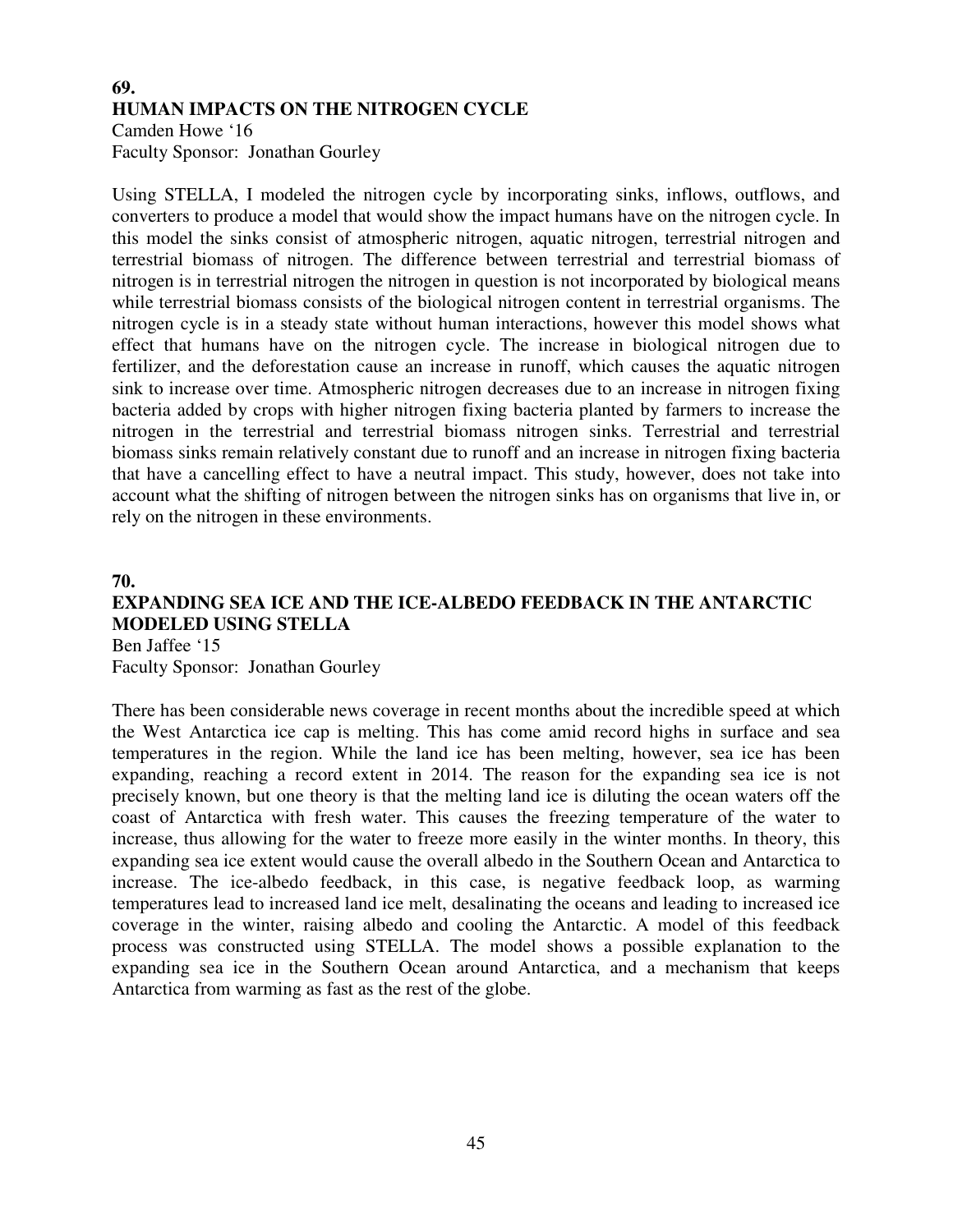#### **71. AFRICAN ELEPHANT (LOXODONTA AFRICANA) POPULATIONS IN AMBOSELI NATIONAL PARK, KENYA**

Tracy R. Keza '17 Faculty Sponsor: Jonathan Gourley

The populations of the African bush elephants (*Loxodonta africana*) have been decreasing at an alarmingly high rate. It's been expected that at this current rate, this species of elephants will be extinct within in the next 15-20 years. The majority of the African elephant population can be found in East Africa, with the majority in Kenya and Tanzania. Two factors that caused such a deficit in these populations are poaching for to sell these tusks on the black market and human encroachment of the land. The extinction of the African elephant would be an ecological disaster because they are keystone species. With the help of a mathematical modeling system, STELLA, I created a model that simplifies the understanding of the complex ecological interactions of the African elephant and the ecosystem, and how these factors affect the overall health and population of these species. This model will serve a purpose to make a prediction on the and how to restore these populations to a steady state if they decline

### **72. MODELING THE WALKER CIRCULATION THROUGH STELLA**

Shaina Lo '15, Rosangelica Rodriguez '15 Faculty Sponsor: Jonathan Gourley

On March 5th of this year, the National Oceanic and Atmospheric Administration (NOAA) announced the arrival of the El Niño. It is important to study this system and its weather patterns in order to measure major shifts that may affect natural and global phenomenon. In California, for example, a stronger El Niño may cause even worse droughts than experienced previously. El Niño is caused by a weakening of the Walker Circulation. Using STELLA, a computer software utilized to create earth systems, we added perturbations to our Walker Circulation to model an El Niño effect. Because the Walker Circulation is an ocean based system, our model focused on the patterns of water movement in its different phases. Our model was made more accurate by incorporating precise data from different online weather sources. With a finished model, we are able to provide other students with a basis to further develop this system. Our goal was to produce a steady state model of the Walker Circulation that could potentially be used by others to further study El Niño/La Niña weather patterns.

#### **73.**

#### **AQUATIC CYCLE OF MERCURY IN THE EVERGLADES- USING STELLA**  Sun Ho Ma '16, Daniel Pidgeon '16 Faculty Sponsor: Jonathon Gourley

The Everglades have the highest average concentration of mercury in Florida. Over the past century, the rate of mercury deposition from the atmosphere has increased five-fold, which impacts nearly 300 different species of fish and damages the fragile ecosystem as a whole. Mercury can enter an ecosystem in a variety of ways including atmospheric wet deposition, atmospheric dry deposition, stormwater runoff, and groundwater discharge. We use STELLA to model the mercury system specific to the Everglades to find equilibrium states and current levels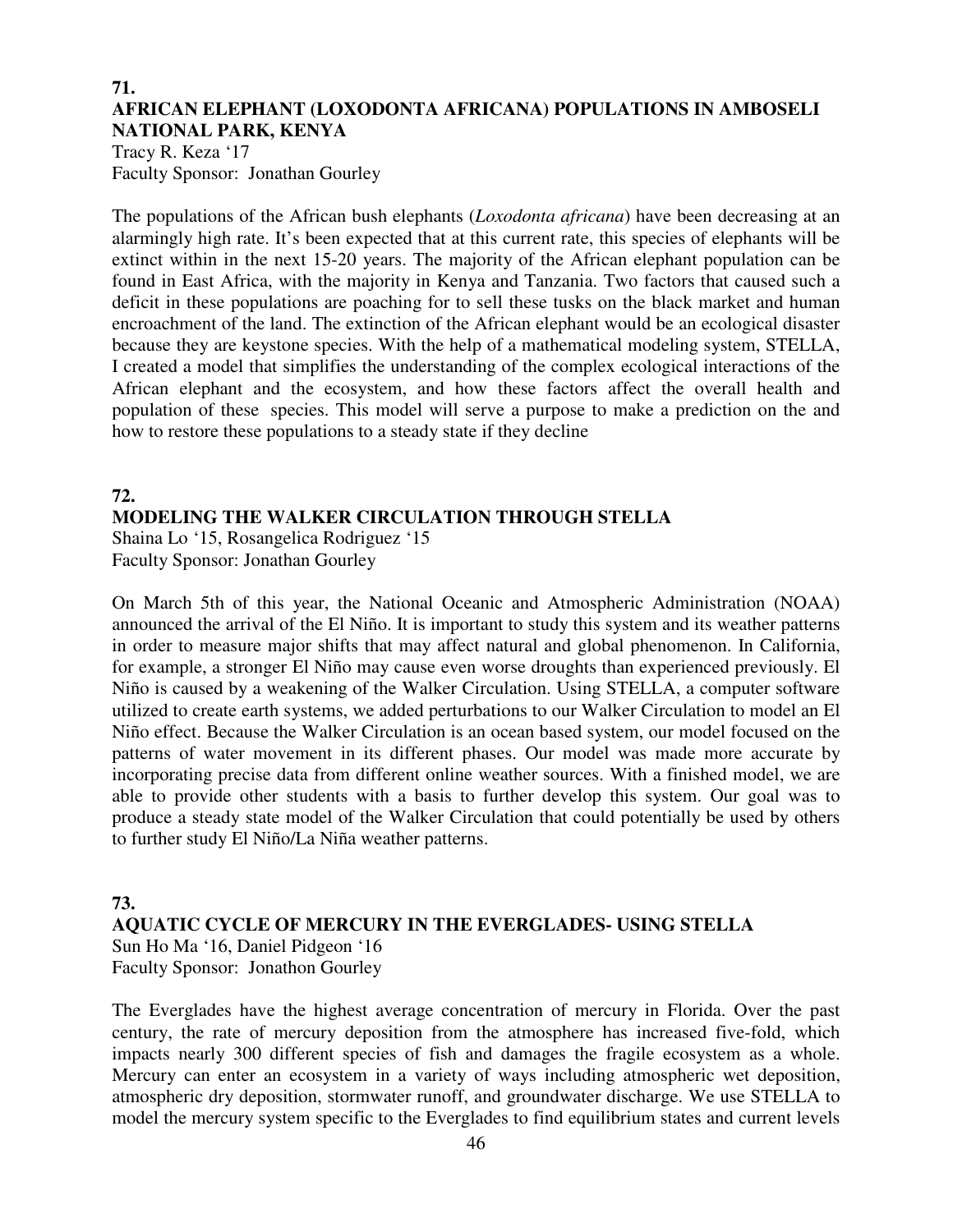of the system. STELLA will show us what aspects of the mercury cycle relationship are responsible for the spike in mercury levels that the Everglades has been experiencing over the past century. Using the Everglades Interim Reports and other studies on the Everglades, we depict the Everglades mercury cycle with accurate reservoir volumes and flux rates to find equilibrium. The rapid atmospheric deposition rates are the primary focus of the perturbations to the mercury concentration in the Everglades. Mores specifically, elemental mercury is the prime focus of the atmospheric deposition. The sources of elemental mercury in atmospheric deposition are the leading cause of atmospheric mercury entering the food web and causing the increased levels of mercury. The impacts of the increase in atmospheric deposition are modeled through the transformation of mercury into methylmercury in ecosystems. Methylmercury is responsible for the toxicity component as it bioaccumulates up the food chain and damages the species' nervous systems and brain function. This impacts not only the ecosystems' health, but humans as well.

#### **74.**

#### **USING STELLA SOFTWARE TO MODEL SEA ICE MELT AND ITS AFFECT ON POLAR BEAR POPULATIONS**

Hadley Merrill '17, Celeste Popitz '17 Faculty Sponsor: Jonathan Gourley

Polar bears are animals that rely heavily on arctic ice sheet coverage for habitat, reproduction, hunting, and overall survival. The effects of melting ice sheets have been known to cause a rapid decrease in polar bear population. It is assumed that as the ice sheets begin to melt quicker, due to global temperature increases, that polar bear populations will decrease more rapidly as well. Melting sea ice is a positive feedback loop, where the low albedo of sea water (compared to the high albedo of sea ice) causes surface temperatures to increase, which in turn melts more ice, increasing the coverage of dark water. We used STELLA modelling software to create a model in which polar bear population is dependent on the melt of the Greenland ice sheet. Our model attempts to illustrate how increasing the rate of sea ice melt will affect polar bear population in the Davis Strait of Greenland. Other factors in polar bear population include birth rate and death rate. We expect that increased melting rates will set off the positive feedback loop, expediting the time it takes before there is no sea ice left, and therefore, no habitat for polar bears. Without a habitat, the polar population will decrease catastrophically.

#### **75.**

#### **MODELING MALARIA: A STUDY OF THE SPREAD OF MALARIA DUE TO ANTHROPOGENICALLY INDUCED CLIMATE CHANGE USING STELLA MODELING SOFTWARE**

Brooke Moore '15, Emily Hamilton '17 Faculty Sponsor: Jonathan Gourley

Anthropogenic carbon dioxide emissions have caused global temperatures to increase by approximately  $0.8^{\circ}$ C since the middle of the  $20^{th}$  century. IPCC climate models predict an additional 2°C rise in global temperatures by 2050 due to these emissions. This expected warming could cause massive reductions in biodiversity, severe increases in sea level and notable expansions in temperature-dependent diseases. This study attempted to quantify the temperature-induced spread of Malaria. Specifically, it sought to determine the human fatality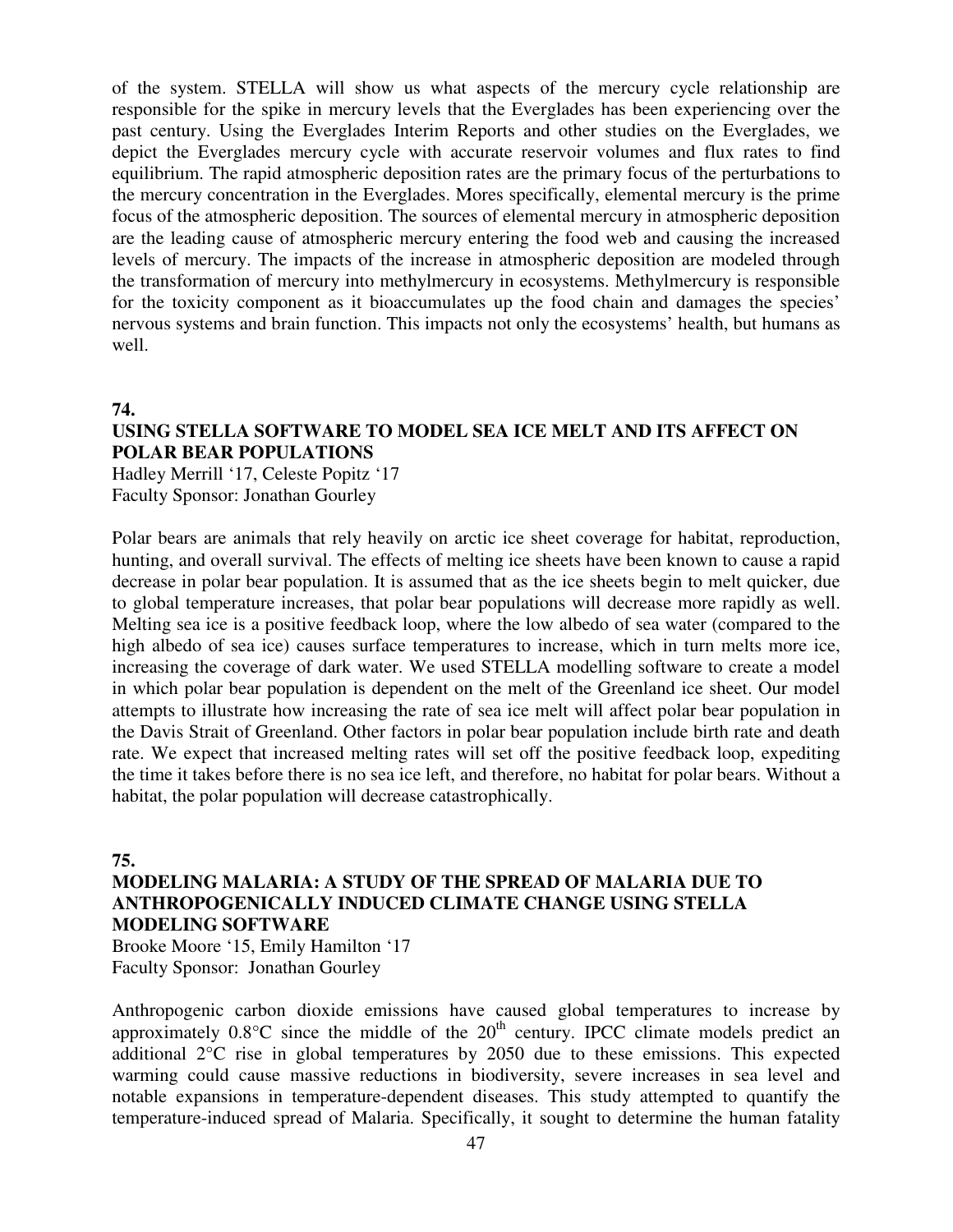rate that would potentially ensue as a result of this parasitic expansion. We applied data regarding automobile carbon dioxide emissions per person in order to assess whether these population reductions would affect total atmospheric  $CO<sub>2</sub>$  concentrations. The resulting model produced a negative feedback loop between total global population, total automobile  $CO<sub>2</sub>$ emissions, total atmospheric  $CO<sub>2</sub>$  concentrations, global temperatures and Malaria range. Therefore, our model demonstrated that the climate change induced spread of temperaturedependent diseases could be countered by a decrease in anthropogenic  $CO<sub>2</sub>$  emissions due to a reduced global population.

#### **76.**

#### **MODELING TODAY'S PHOSPHOROUS CYCLE USING STELLA: A STUDY OF HOW A VITAL RESOURCE IS BEING DEPLETED DUE TO INEFFICIENT ANTHROPOGENIC CONSUMPTION AND MANAGEMENT**

Kevin Premto '17, Preston Kelly '16 Faculty Sponsor: Jonathan Gourley

In this STELLA model we will be building the global phosphorous cycle in order to show the impacts of human interactions in the environment, which have altered the natural cycle of phosphorous (P). There is a very limited supply of P attainable to humans that power natural and agricultural processes. However, excess influxes in this system induced by humans globally can impact human health and the environment dramatically. In an attempt to show these fluctuations in the P cycle we have created three different models using STELLA. These models will show how anthropogenic factors impact the cycle; first by portraying a steady state model before adding perturbations from human influences. The second model will show how the system under over use of fertilizers is used to meet our global demand for agriculture. This will effect the cycle after the inevitable runoff of excess P that soils cannot hold. This is detrimental to aquatic systems through eutrophication and P loss. The third model will show the effect of mismanagement of animal/human waste runoff. Ultimately, we will be trying to find a balance between human consumption of P in a way that can meet our demands in a sustainable way that is less detrimental to our global environment.

#### **77.**

#### **STELLA MODELING: CORAL, CARBON, AND CLIMATE CHANGE**  Cristina Pretto '16, Kyaw San Min '17 Faculty Sponsor: Jonathan Gourley

Coral reefs act as a carbon sink which help to keep a portion of carbon dioxide out of the atmosphere. Thus, understanding how a coral reef functions becomes increasingly important to environmentalist as the search for disposals of carbon grows more desperate. In an attempt to better understand how coral reefs work as a system, we have created two STELLA models which look into how the populations of coral and carbon in coral fluctuation.The first model is a simulation of a "one coral world" with two determining attributes (Carbon and Insolation). The various scenarios are created with different combinations of the attributes to simulate life and death for the coral colony. This model will help to understand how the population of coral changes in relation to the different attributes and disturbances simulated into the model, especially those related to carbon. The second model observes how carbon flows through the atmosphere, ocean, and coral. The second model will show how changes in the coral carbon sink,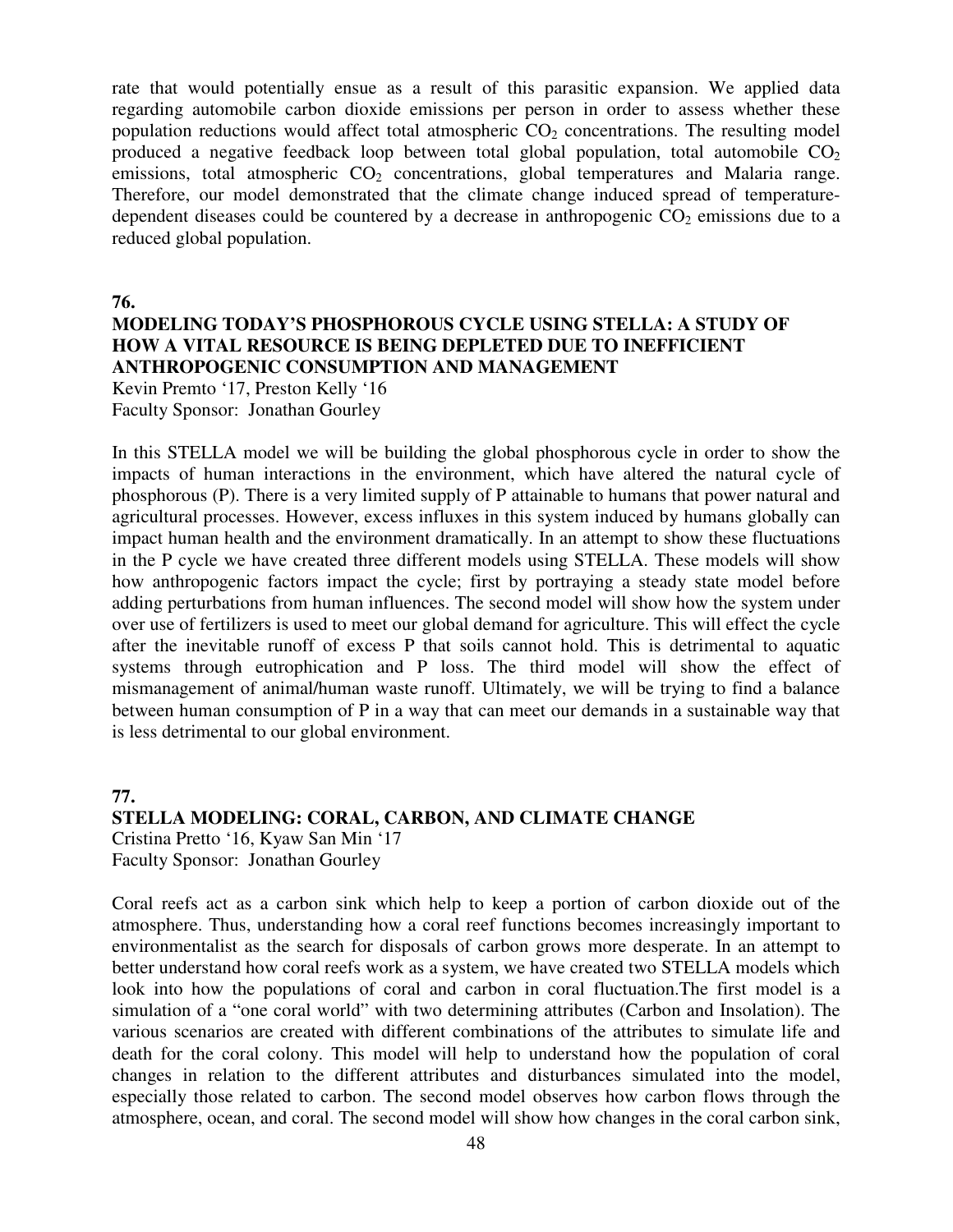affect the carbon cycle. A hydrological cycle model is also engaged in order to observe changing sea levels and their effects on coral populations as well as the global net flux of carbon between the ocean and the atmosphere. Through analysis of these models, the ability for coral reefs to act as a sustainable carbon sink will be tested and further, the impact of a world without coral will be explored.

#### **78.**

#### **THE FEASIBILITY OF CARBON NEUTRALITY: MODELING COSTA RICA'S CARBON CYCLE**  Gregory Reardon '15

Faculty Sponsor: Jonathan Gourley

Costa Rica is known for its lush rainforests, other diverse ecosystems, and high levels of biodiversity. Due to the various benefits of biodiversity and health ecosystems, both the government and citizens of the country have made maintaining them a national priority. Greenhouse gasses, like carbon dioxide and methane, have been shown to have a variety of impacts on biodiversity and ecosystem health. This, along with additional financial incentives, has resulted in the government imposing a goal of national carbon neutrality by the year 2021. Several policies have been put into place in order to make sure the country achieves this goal; however, initial studies on carbon levels in the nation have doubted the how realistic it is. In this project, I sought to create a systems model that represented the carbon cycle of Costa Rica. This model was created using the computer program STELLA. The purpose of the project was to both determine the current levels of carbon emission in the country, and to evaluate how reasonable the goal of carbon neutrality by 2021. Initial results suggest that Costa Rica is currently far from carbon neutral, and in fact is a relatively significant source of atmospheric carbon. Given current rates of carbon emission and sequestration, it seems very unlikely that Costa Rica's goal will be accomplished by 2021.

#### **79.**

#### **WILDFIRE GROWTH AND SUPPRESSION: ANALYSIS OF THE GREAT CEDAR FIRE (SAN DIEGO 2003)**

T.J. Sherman '17 Faculty Sponsors: Christoph Geiss, Jonathan Gourley

Fire suppression techniques in highly vulnerable wildfire areas, specifically southwestern California, have been subject to much research and development due to severe drought the state has experienced over the last five years. The Great Cedar Fire that occurred in San Diego from October  $25<sup>th</sup>$  through November  $3<sup>rd</sup>$ , 2003 destroyed more than 270,000 acres of land while utilizing at it's peak, over 4,000 firefighters, is one such wildfire that has been evaluated and criticized heavily in terms of the wildfire suppression methods utilized. Using the STELLA modeling system, we attempted to accurately model the progression of the Great Cedar Fire in order to investigate the impact firefighters had on the suppression of the wildfire at the time and potentially determine more effective procedures for future wildfires of similar magnitude. The model found the greatest period of growth of a wildfire was within the first 24 hours, therefore utilization of firefighters must be maximized within this period in order to diminish the fire's rapid growth and ultimately decrease the potential acreage burned. Our findings suggest,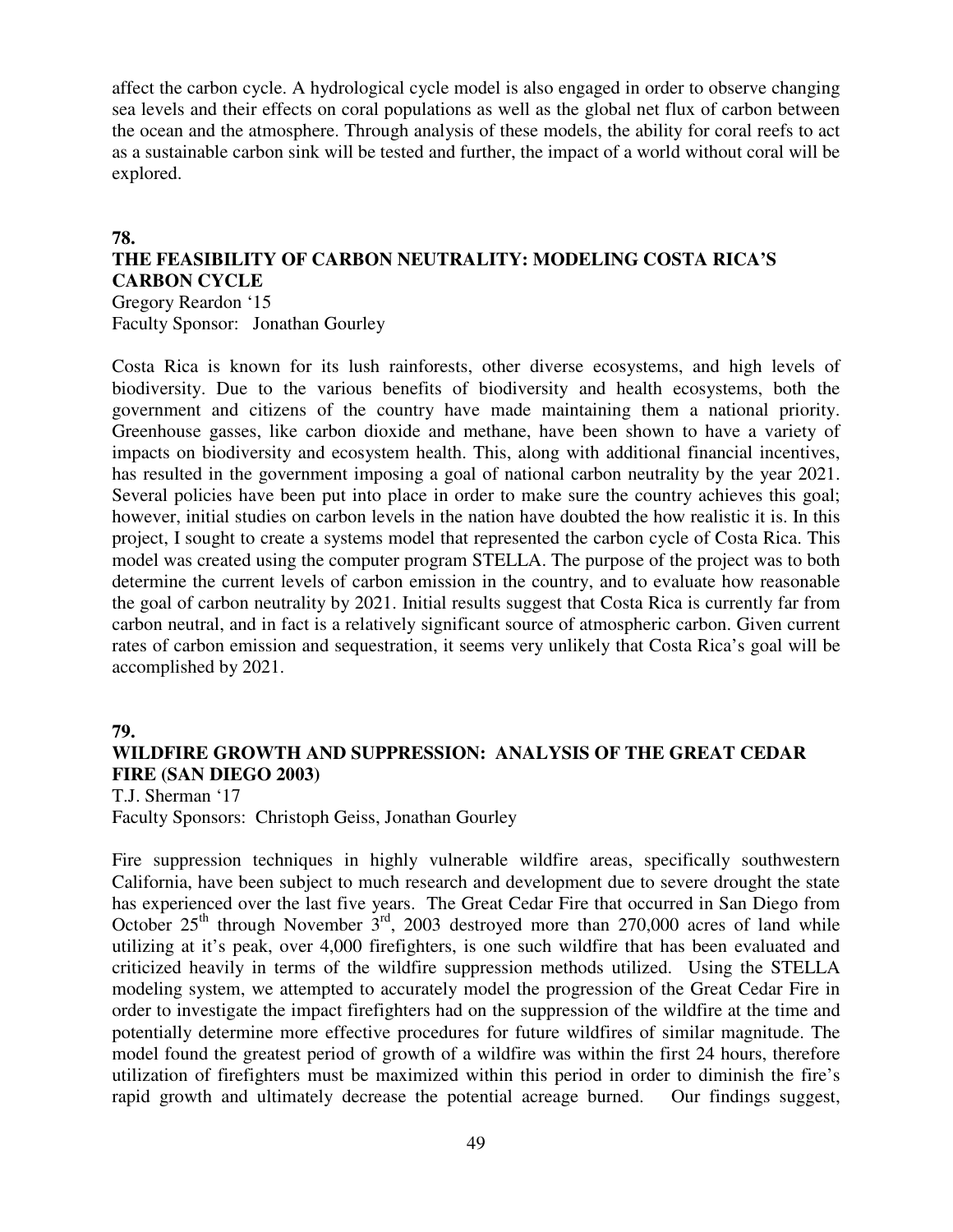utilization of the eventual maximum 4,275 Cedar Fire firefighters during the first 24 hours of growth would have decreased the destroyed area by almost 100,000 acres.

#### **80.**

#### **ASSESSING TEMPORAL AND SPATIAL VEGETATION CHANGES USING NDVI ANALYSIS**

Jenna Wilborne '15 Faculty Sponsor: Cameron Douglass

One of the best ways to understand vegetation changes is from the use and manipulation of satellite imagery data in ArcMap. We used two spatial analyses: NDVI (Normalized Difference Vegetation Indexes) and Zonal Statistics to understand vegetation changes within the Knox Preserve, Stonington, CT between 2004 and 2012. Our results showed an increase in vegetation densities within grasslands, wetlands, and forested areas at the site. Increased vegetation densities throughout our forested areas might be a key indicator that our site is becoming dominated by certain invasive (non-native) vine and shrub species that have outcompeted the native species for land and resources. Future studies can be done to determine the percentage of invasive vine species coverage in forested areas and its effects on the native bird species populations.

# **HEALTH FELLOWS**

#### **81.**

#### **SCREENING FOR INTIMATE PARTNER VIOLENCE (IPV) IN A PEDIATRIC SURGERY OUTPATIENT CLINIC**

Ashira Anderson '16

Faculty Sponsors: Alison Draper, Maryann McGuire RN, MPH, Brendan T. Campbell, MD, Connecticut Children's Medical Center, Susan DiVietro PhD, Connecticut Children's Medical Center Injury Prevention Center

Objectives: Studies have shown that at least 3 in 10 women in the U.S. will experience rape, physical violence, and/or stalking by a partner in their lifetime. All of these acts of violence are considered to be Intimate Partner Violence (IPV), which is a type of violence by a current or former partner or spouse that can occur between heterosexual or same-sex couples and does not require sexual intimacy. The purpose of this study is to evaluate whether a tablet-based approach to screen for Intimate Partner Violence (IPV) is feasible in a pediatric outpatient setting

Methods: A "Convenience sample" was recruited from March 11-April 22, 2015 to take a short, confidential questionnaire, using an iPad and the survey software Qualtrics. The study population is solo female caregivers that bring their children into to the pediatric surgery clinic at Connecticut Children's Medical Center (CCMC) for care.

Results: During the brief study period, we were able to screen 40 participants. Of those 40 participants, none of them screened positive for IPV. The mean score of the HITS questions was a 4.60 out of 20, with a range of 5.0. The mean score of the HITS questions plus two additional questions was a 6.70 out of 30, with a range of 7.0. One of the biggest challenges to screening for IPV was having only one iPad. There would be several potential recruits waiting in the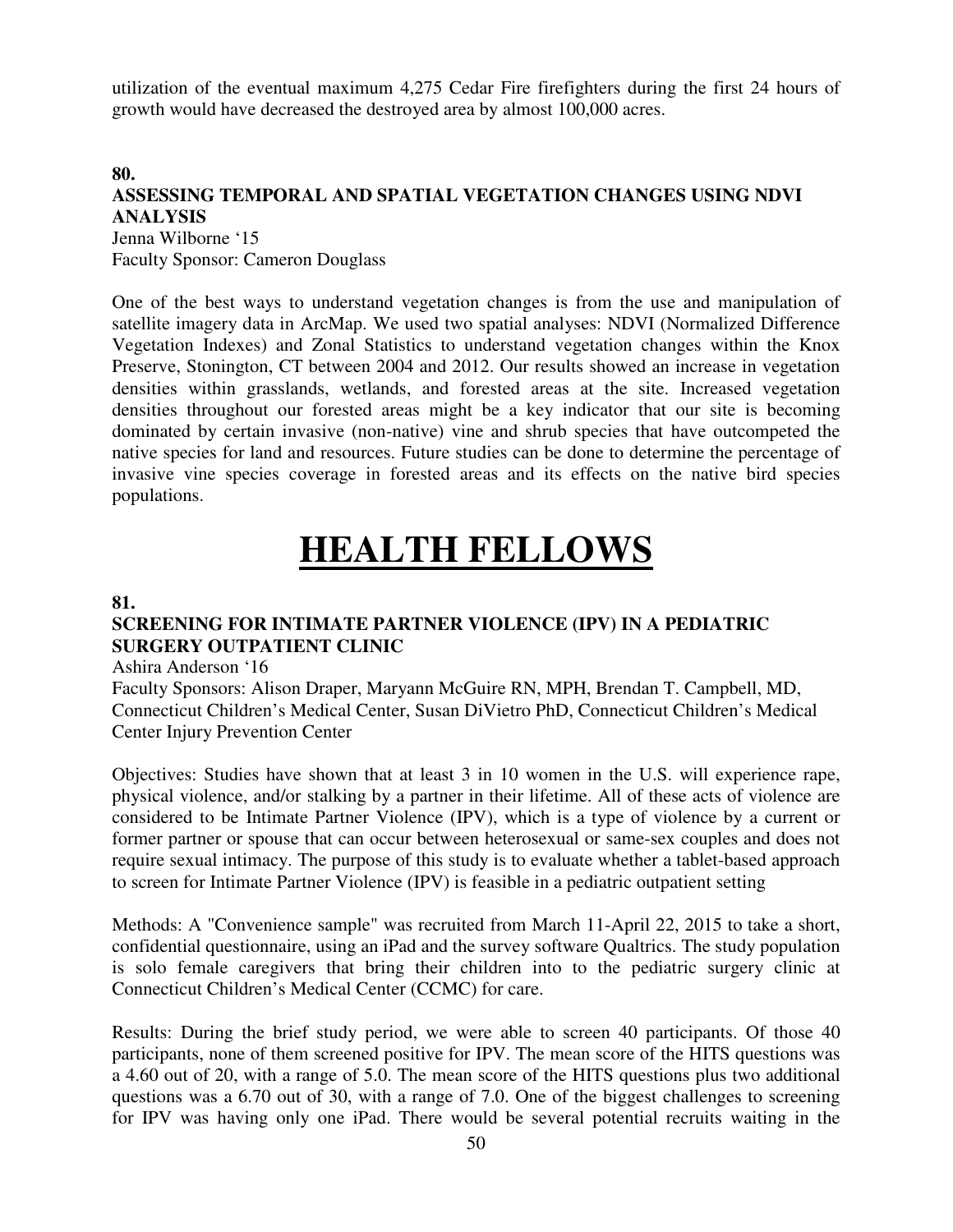clinical exam room who both fit the inclusion criteria, but having only one iPad meant that only one person could be screened at once.

Conclusion: This study demonstrates that using a tablet-based screening tool is feasible in the pediatric surgery clinic. Future studies should be directed towards screening a larger number of patients and to higher risk populations.

#### **82.**

### **COGNITIVE CONTROL AS A MECHANISM AND INTERVENTION TARGET IN EMOTIONAL DISORDERS**

Tess Bloomquist '16

Faculty Sponsors: Alison Draper, Maryann McGuire RN, MPH, Kathy Mallinson, Lauren Hallion PhD, Institute of Living, Gretchen Diefenbach PhD, institute of Living

There has been a growing interest in computerized cognitive training (CCT) as a cost-effective treatment method for psychiatric disorders. This interest stems from a large and expanding body of research linking impairments in cognitive function to different symptoms of psychiatric disorders. CCT aims to reduce symptoms by alleviating the cognitive deficits that are hypothesized to underlie those symptoms. However, CCT is not always effective.

The goal of this study is to identify targets for a more effective CCT and reduce intrusive thought on emotional disorders. To determine this target, we are investigating whether intrusive thought may come from deficits in proactive and/or reactive cognitive control, as well as how emotional distracters affect this control.

Participants were recruited from throughout the Institute of Living who experience one of three DSM-5 disorders characterized by intrusive thought (OCD; GAD, MDD) as well as healthy controls. Each subject participated in a cognitive control task, the AX-CPT, which is a wellestablished, widely used measure of *proactive* and *reactive* cognitive control conducted through E-Prime on the computer, as well as an emotional version of the task. We found that emotional distracters had a much larger impact on a participants compared to emotionally neutral distracters. Additionally, participants showed a better performance on proactive versus reactive control tasks.

With this knowledge, a further study with brain imaging will be conducted to determine a more specific target for CCT which will facilitate the making of a new and more effective CCT when it comes to treating emotional disorders.

#### **83.**

### **THE EFFECTS OF SURGICAL TECHNIQUE AND PERIOPERATIVE WOUND CARE ON PEDIATRIC NEUROSURGICAL WOUND FAILURES**

James Cescon '16

Faculty Sponsors: Alison Draper, Maryann McGuire RN, MPH, Markus Bookland MD, Connecticut Children's Medical Center

Wound healing is broadly concerning to surgical specialties, and is an aspect of surgical care that is highly modifiable through pre, mid, and post-operative characteristics. These might include, but are not limited to, age, weight, BMI, the type of surgery and incision made, pre-operative steroid use, pre-operative radiation therapy, previous surgeries through the same site, suture type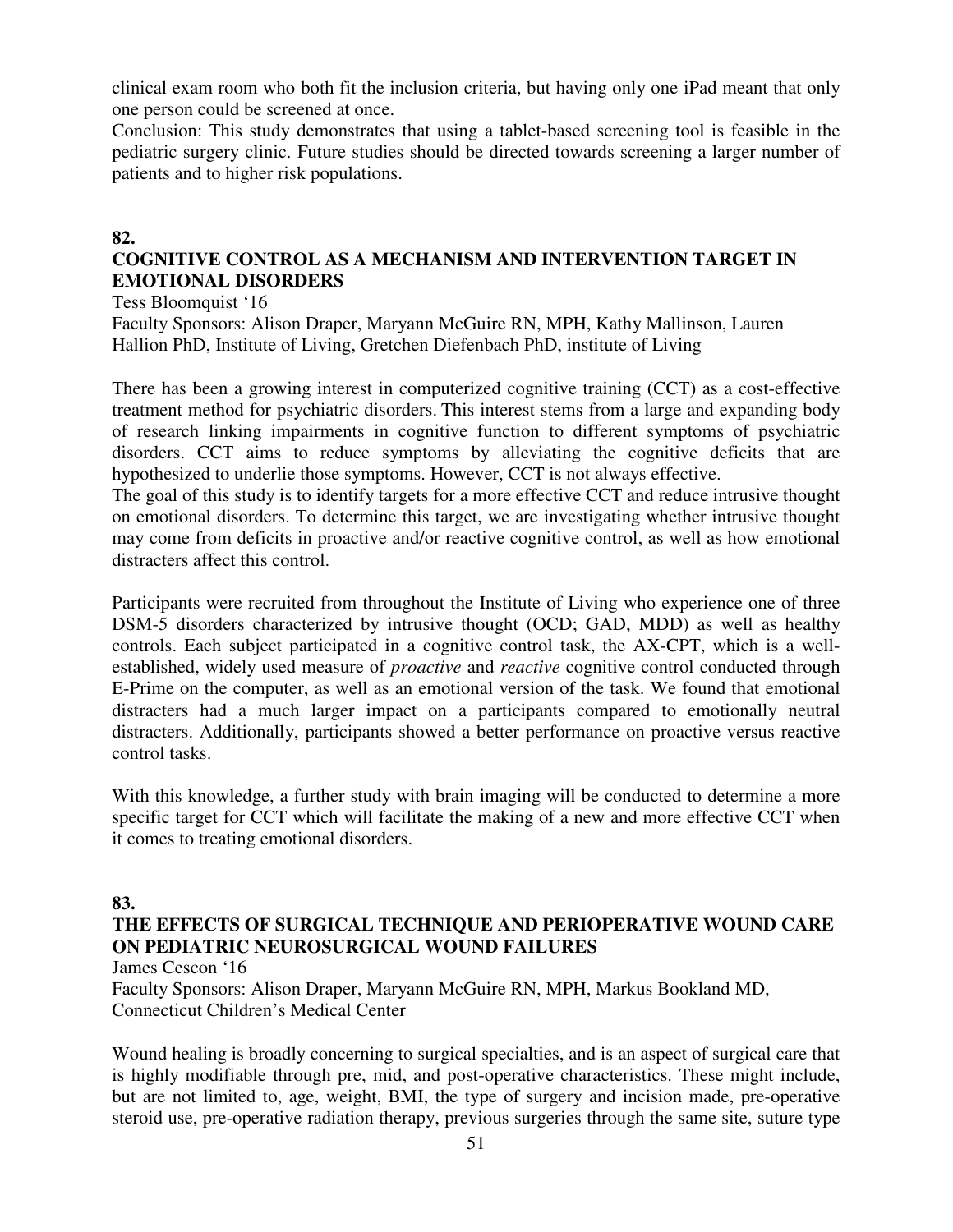and dressing type. The study we performed was a retrospective analysis of Connecticut Children's Medical Center (CCMC) pediatric neurosurgery patients, in which the aforementioned characteristics were evaluated systematically in order to analyze factors potentially influencing wound failure; defined here as a cerebrospinal fluid leak and/or wound dehiscence requiring surgeon intervention or revision. This study represents a first stage in establishing the factors that may predispose pediatric neurosurgery patients to surgical wound failure, and serves to inform the many pre, mid, and post-operative decisions made in pediatric neurosurgery.

**84.** 

#### **EVALUATING THE EFFICACY OF USING WEIGHT AT 24 HOURS OF LIFE AS REFERENCE FOR CALCULATION OF PERCENTAGE WEIGHT LOSS IN BREASTFEEDING INFANTS DELIVERED BY C-SECTION**

Xiaomeng "Mona" Deng '16

Faculty Sponsors: Alison Draper, Maryann McGuire RN, MPH, Margaret McLaren, MD, FAAP, Mary Marshall-Crim, MSN, APRN, FNP, IBCLC; Sandra Motta, MD, FAAP, Connecticut Children's Medical Center

Exclusive breastfeeding in the newborn nursery is recommended for its benefits to the health of the infants. It is common practice for pediatric and nursing staff to view a weight loss of  $> 10\%$ of birth weight as evidence of dehydration and to initiate supplements. Evidence is growing that transplacental transfer of intravenous fluids, given to a mother during delivery, may inflate the infant's birth weight. Studies suggest that the 24-hour weight is a preferred reference for weight loss calculation after the diuresis of this excess fluid. In March, 2014, the Hartford Hospital newborn nursery implemented the routine use of the infant's 24-hour weight to as the reference for calculation of weight loss.

The aim of the study is to evaluate the effectiveness and safety of this clinical intervention on decreasing the supplementation rate.

We performed a retrospective chart review of healthy, term, appropriate for gestational age newborns, delivered by C-section to mothers who planned to breastfeed, in two study periods: 12 months pre- and 12 months post-intervention. Subjects were drawn from the Women's Health perinatal dataset after patients were discharged. Infants supplemented within first 24 hours of life or transferred to the NICU were excluded.

The results from the analysis of the first 3 months of data from each study period (n=89 preintervention, n=61 post-intervention) showed that the intervention has resulted in a significant decrease in the overall supplementation rate, especially among first-time mothers, and no significant difference  $(p>0.1)$  in maximum percentage weight loss or length of stay, and even a decrease (p=0.03) in maximum transcutaneous bilirubin level, compared to using the birth weight as reference. If a bigger sample size is confirm these findings, the study has the potential to change clinical practice in other maternity hospitals and assist newborn nurseries in meeting national goals for breastfeeding.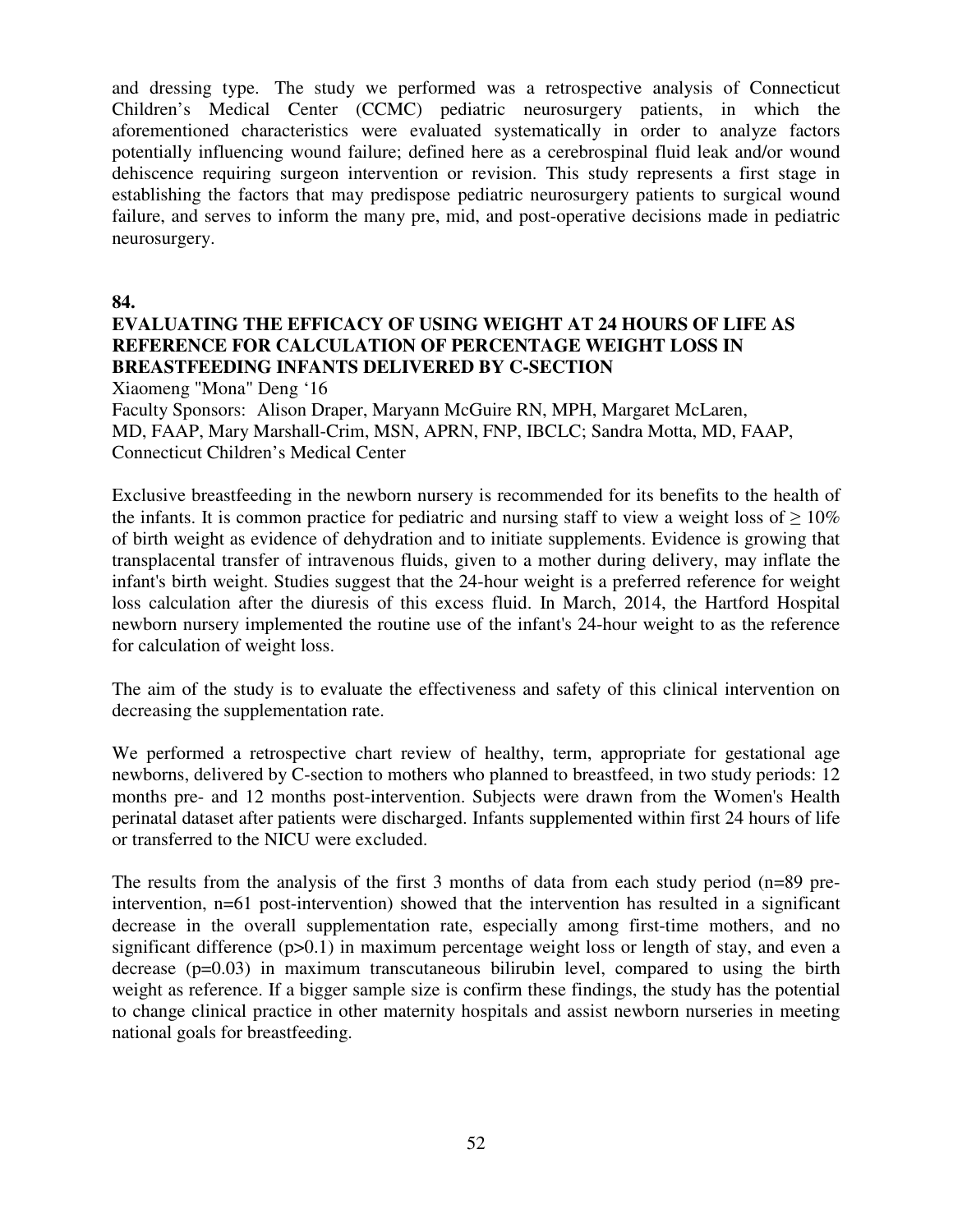### **85. INTERPROFESSIONAL EDUCTION: A PRACTITIONER'S PERSPECTIVE**

Walter Jongbloed '16 Faculty Sponsors: Alison Draper, Maryann McGuire RN, MPH, Francis DiMario MD, Connecticut Children's Medical Center

Healthcare students during their graduate education conventionally learn in environments isolated from other health professionals. Isolated learning fosters post-licensure ideologies that hinder professional collaboration by the promotion of stereotypes and professional isolation. Interprofessional education (IPE) occurs when members of more than one health or social care profession learn interactively together for the explicit purpose of improving interprofessional collaboration. The following competencies are established through an interprofessional education: development of one's own professional identity, ability to work in interprofessional teams, establishment of mutual respect between professionals, and development of scholarship. Focusing on the opinions of advanced practice registered nurses (APRNs), the perspectives of a single profession that shares training in common with both nursing and medicine, it may be possible to determine if IPE could help their profession and reveal their willingness to embrace IPE. This perspective was determined through an internet based survey with 20 subject responses; further interviewing of four individual APRNs provide supplementary information and opinions. The convenience sample indicated that APRNs believe they have a better understanding of and better respect for other professionals than the understanding and respect they receive. This indicates a need for IPE initiatives. Support for IPE came from subjects that, although work in interprofessional teams regularly, believe increased teamwork would positively influence their practice. Although these professionals do not experience conflict in general, a consensus believed that IPE learning would increase their respect for other workers. Lastly, the idea that IPE develops scholarship was supported. This convenience sample of APRNs served to present the areas in this profession likely improved through IPE and personal testimony further added to their perspective. Expanding this survey to include other professionals could further support the relevance of and necessity for IPE.

#### **86.**

#### **HEIGHT VELOCITY IN CHILDREN WITH ADHD**

Amina Kureshi '16

Faculty Sponsors: Alison Draper, Maryann McGuire RN, MPH, Catherine Wiley MD, Connecticut Children's Medical Center

Studies have shown a decrease in height and height velocity correlated to ADHD medication in children. (Safer, Allen, & Barr 1972 and 1975, as well as Safer, 1973b, and 1975) The current study seeks to describe the nature of height velocity deficit in children with ADHD. Data was obtained via retrospective chart reviews on children who were admitted to the Primary Care Center at CCMC, and diagnosed with ADHD. Chart abstractions were used to obtain height velocity and medication, while parental questionnaires were used for demographic information. This information is used to analyze changes in height velocity with respect to medication type, sex, ethnicity, and length of time on medication. As hypothesized, deficit in height velocity was most severe within one year of medicine initiation. The significance of this study is to describe the aforementioned patterns in the Hispanic/Latino population, which has not been studied in depth. It further adds to the body of research that supports the view that stimulants have an effect on stimulant medication while contradicting studies which conclude no effect of stimulant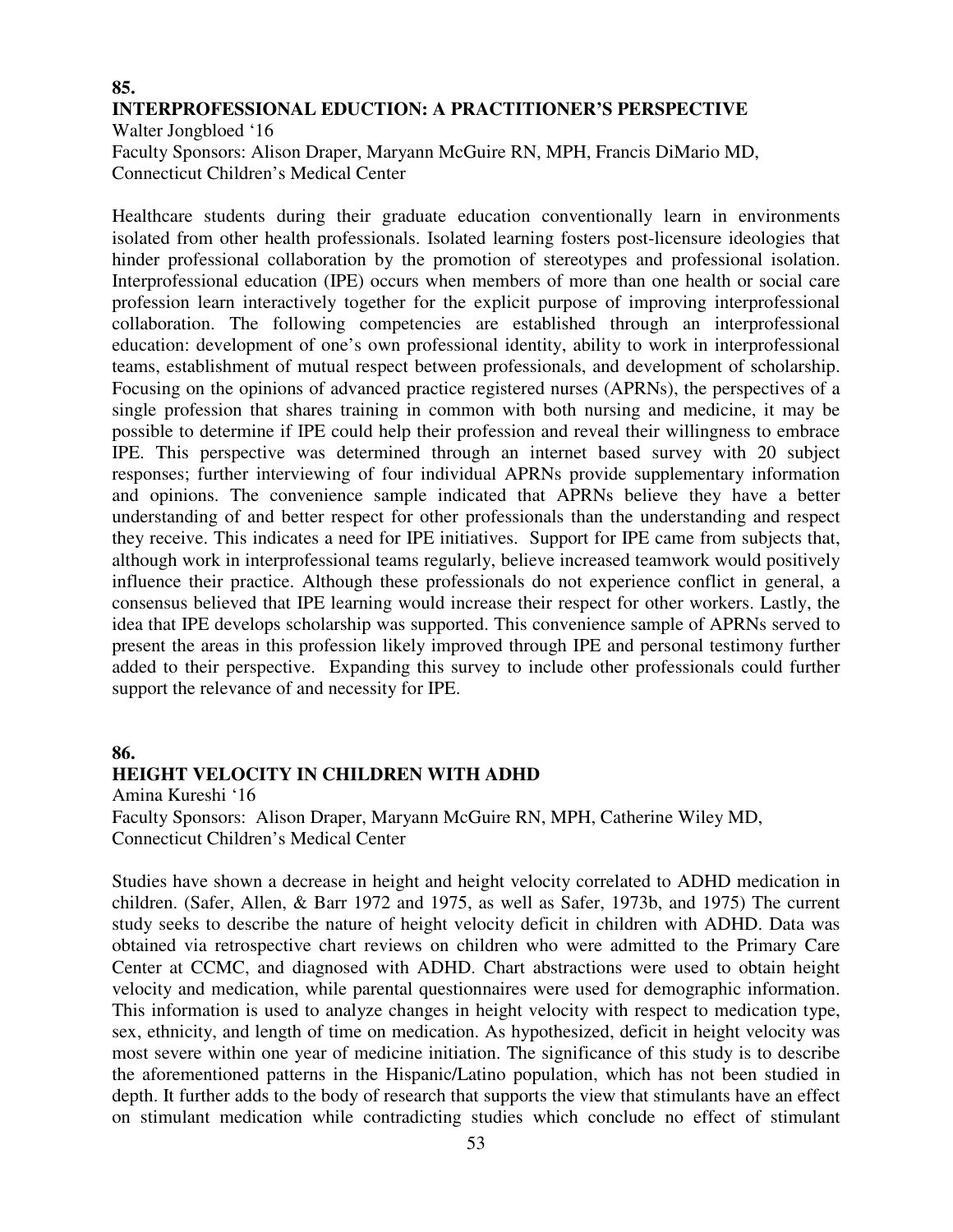medication on height. Furthermore, results from this study may be used to more accurately anticipate the effects of stimulant medication on height for future primary care pediatric patients at CCMC.

#### **87. DECISIONAL CONFLICT FOR PARENTS CONSENTING TO NEWBORN CIRCUMCISION**

Bohae Rachel Lee '16

Faculty Sponsors: Alison Draper, Maryann McGuire RN, MPH, Joseph Newell MD, Connecticut Children's Medical Center

Newborn circumcision is one of the most common surgical procedures in the world. Parents provide informed consent to having their newborn boy circumcised sometime after delivery when the infant is medically stable and the procedure is executed prior to discharge. Parents may experience uncertainty or conflict concerning their decision. One study investigated decisional conflict involving 100 parents whose sons were undergoing elective hypospadias repair and identified decisional conflict in about 25% of the couples There have been no studies examining this possibility in newborn circumcision and in fact an editorial in the same journal issue stated: "A similar study should be undertaken for newborn circumcision as well as circumcision in older children, as the procedure is performed often in the U.S. and the results would be enlightening". Decisional conflict among parents consenting to have their babies circumcised has never been explored. If we find that it is present in some parents and determine that it is associated with certain factors such as age, ethnicity, etc. this will help us identify parents who would benefit from interventions aimed at minimizing difficulties encountered during the decision making process. Such decision aids have been utilized in adult medicine as a quality improvement initiative known as "shared decision making". This information may be helpful to other providers who perform elective procedures on children.

We obtained baseline information about parents' possible uncertainty regarding their decision to have their sons circumcised. The data was entered into an Excel sheet and examined.

The resulting information may assist us in decreasing their conflict by addressing their concerns via parent education materials as well as during the informed consent discussion.

#### **88.**

#### **USING MOTION CAPTURE TECHNOLOGY AND JOINT TIME FREQUENCY ANALYSIS TO OBJECTIVELY ASSESS POST-CONCUSSION BALANCE**  Shawn McCoy '16

Faculty Sponsors: Alison Draper, Maryann McGuire RN, MPH, Matthew Solomito MS, Connecticut Children's Medical Center

Concussions are a common sports related injury and are categorized as a blow to the head, neck or face often resulting in a loss of postural control. Treatment and diagnosis are made even more difficult as there is no physical trauma to on the brain, and thus cannot be detected using traditional imaging technology.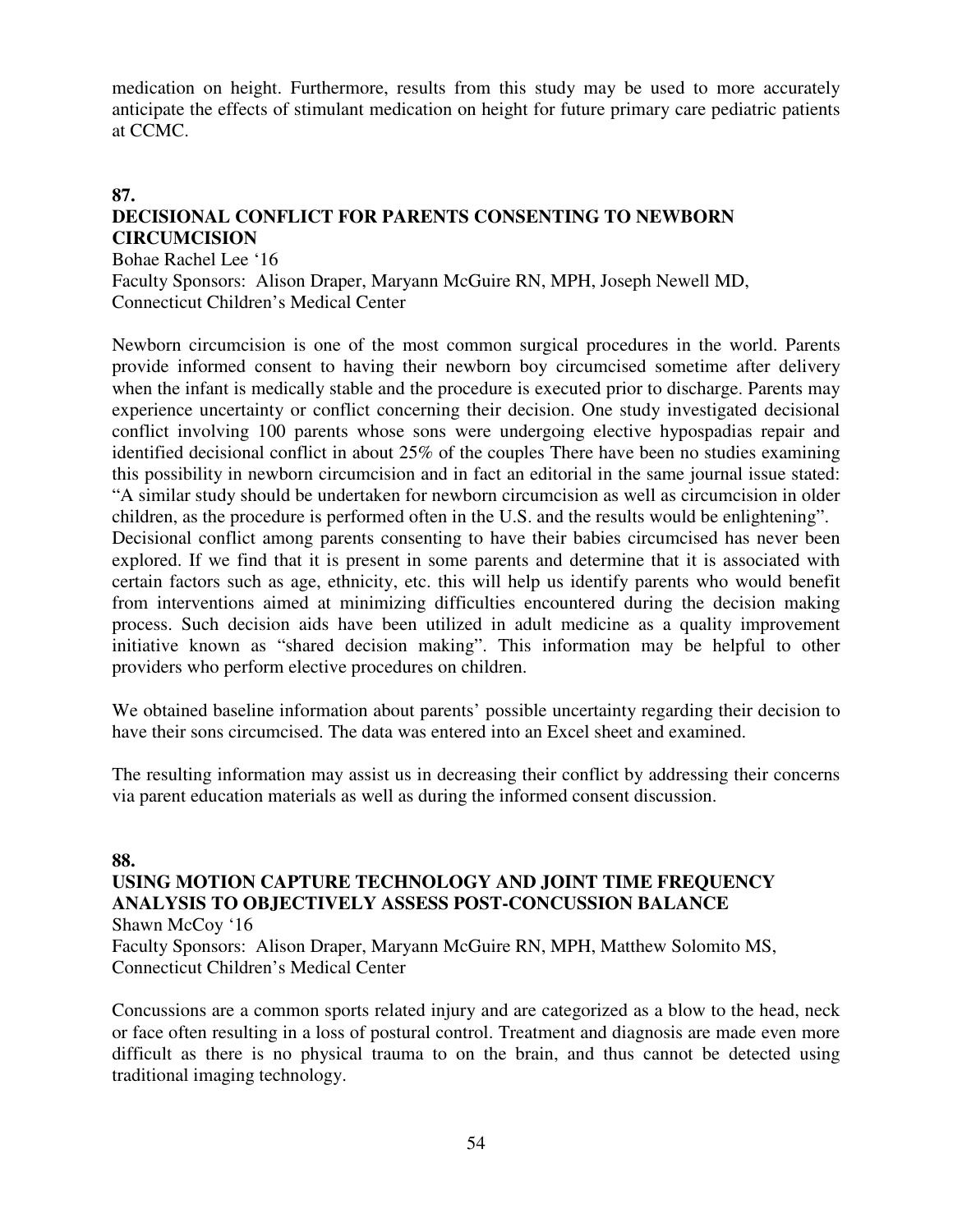The main concern of healthcare professionals is determining when a subject is asymptomatic and can safely return to play. Tests such as the Balance Error Scoring System (BESS) have been developed to assess post-concussive symptoms. However, the validity of these tests is often questioned due to their subjectivity and poor interrater reliability.

Elite Sports Medicine (ESM) at Connecticut Children's Medical Center has sought to establish an objective, quantitative means for assessing post-concussion balance. Through the use of motion capture technology, subtle deviations in a subjects' balance can be measured and then analyzed using joint-time frequency analysis (JTFA) to identify balance identify balance dysfunction

This study examined the tandem-stance, eyes closed BESS test for 12 adolescent concussion patients seen at ESM. Results indicated that the BESS was correlated to balance improvements in the anterior-posterior direction, but not associated with improvements in the medial-lateral plane. The motion analysis measured BESS successfully detected balance improvement over the course of the subjects' treatment. Furthermore, the results showed a significant relationship between improvements in balance and subject reaction time suggesting that reaction time and balance are closely related.

This prospective study sets the stage for further research into the utilization of motion analysis and JTFA in assessing post-concussion balance and hints at the potential to improve balance by improving reaction time.

#### **89.**

#### **AN INVESTIGATION INTO THE POST-OPERATIVE RECOVERY PROCESS AFTER THIRD MOLAR EXTRACTION BETWEEN DOCTORS AT THE AVON ORAL AND MAXILLOFACIAL SURGERY LLP**

Haley Peterson '15

Faculty Sponsors: Alison Draper, Maryanne McGuire, RN, MPH, Gary B. Toubman, DMD, Stuart E. Lieblich, DMD

Third molar extraction is one of the most common dentoalveolar surgeries, with about 5 million people a year undergoing the procedure. This is a billion dollar industry, which makes it a topic of hot debate with many publications on the subject. There are many post-operative risks associated with third molar extraction; thus, it is important to know the doctor you have chosen and his success rate with the surgery. The study performed was retrospective. All the data was gathered using the Avon Oral and Maxillofacial Surgery LLP online patient file database. It was then transposed into an excel spreadsheet for the process of data analysis. Early results show no significant difference between the post-operative recovery processes for the patients of all three doctors. Studies comparing the surgical success of doctors are not commonly found. This kind of research could open the door for more studies like this allowing for patients to better understand who will be performing these procedures.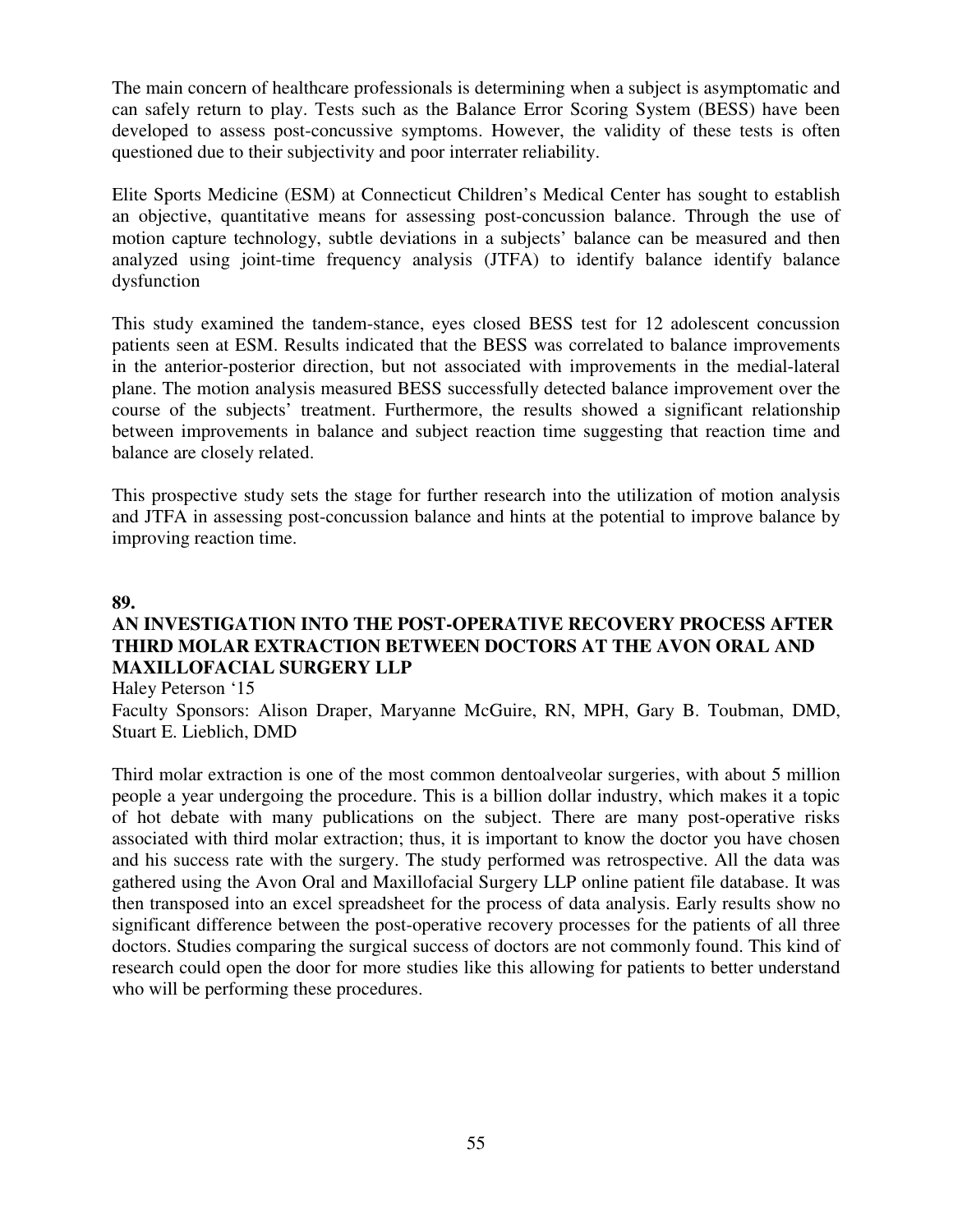#### **90. A DESCRIPTION OF THE VARIABILITY IN OPIOID USE AND PAIN SCORES IN A GROUP OF POST-SURGICAL ADOLESCENTS AT CONNECTICUT CHILDREN'S MEDICAL CENTER (CCMC)**

Livia S. Wyss '16

Faculty Sponsors: Alison Draper, Maryann McGuire RN, MPH, Kathy Mallinson, Renee C. B. Manworren, PhD, APRN, FAAN Connecticut Children's Medical Center

Background: Each year in the United States over six million pediatric patients have surgery, and over 80 percent report having moderate to severe post-surgical pain. Individual experiences' with post-surgical pain varies in severity and analgesic effectiveness.

Purpose: We propose that pain medications prescribed based on knowledge of patients' ability to metabolize analgesics will result in more effective post-surgical pain management and lessen patients' risks for adverse affects. The purpose of this preliminary study is to determine how best to analyze post-surgical pain and analgesic effectiveness for associations with genetic variants, for example variants in CYP2D6.

Methods: We obtained data from adolescents (n=46) undergoing spinal fusion (27) or Nuss procedure (18). The adolescents' post-surgical pain intensity scores (NRS scale 0-10) and opioid use (in milligrams/hour of morphine equivalents) recorded in twelve-hour increments were analyzed.

Results: Patients' pain scores and opioid use were analyzed to categorize patients as effective analgesia (pain scores and opioid analgesia use consistently lower than the mean) or ineffective analgesia (pain scores and opioid analgesia use consistently higher than the mean). A small subset of patients trended towards these categorizations.

Conclusion: This study illustrates variance in adolescents' post-surgical pain experiences after major elective surgical procedures. The next step is to determine if genetic variants in CYP2D6 are associated with these analgesic efficacy categories. Predictable associations would allow for more accurate pre-surgical patient counseling about post-surgical pain and more effective analgesic planning. This allows for a patient specific pain management protocol, which enhances the patient's overall experience with the surgery.

# **NEUROSCIENCE**

**91.** 

### **INDIVIDUALIZED COGNITIVE REHABILITATION FOR ADULTS WITH ACQUIRED BRAIN INJURY (ABI)**

Emily Aiken '15 Faculty Sponsor: Sarah Raskin

Acquired Brain Injury (ABI) can result from internal factors (e.g. tumor) or external causes (e.g. trauma). Three case studies of Kosakoff's syndrome, meningioma, and traumatic brain injury (TBI), will be presented to illustrate the variety of cognitive deficits across different individuals with ABI. This study uses cognitive rehabilitation therapies to target individual cognitive symptoms. Results and discussion place emphasis on the use of prospective memory (PM)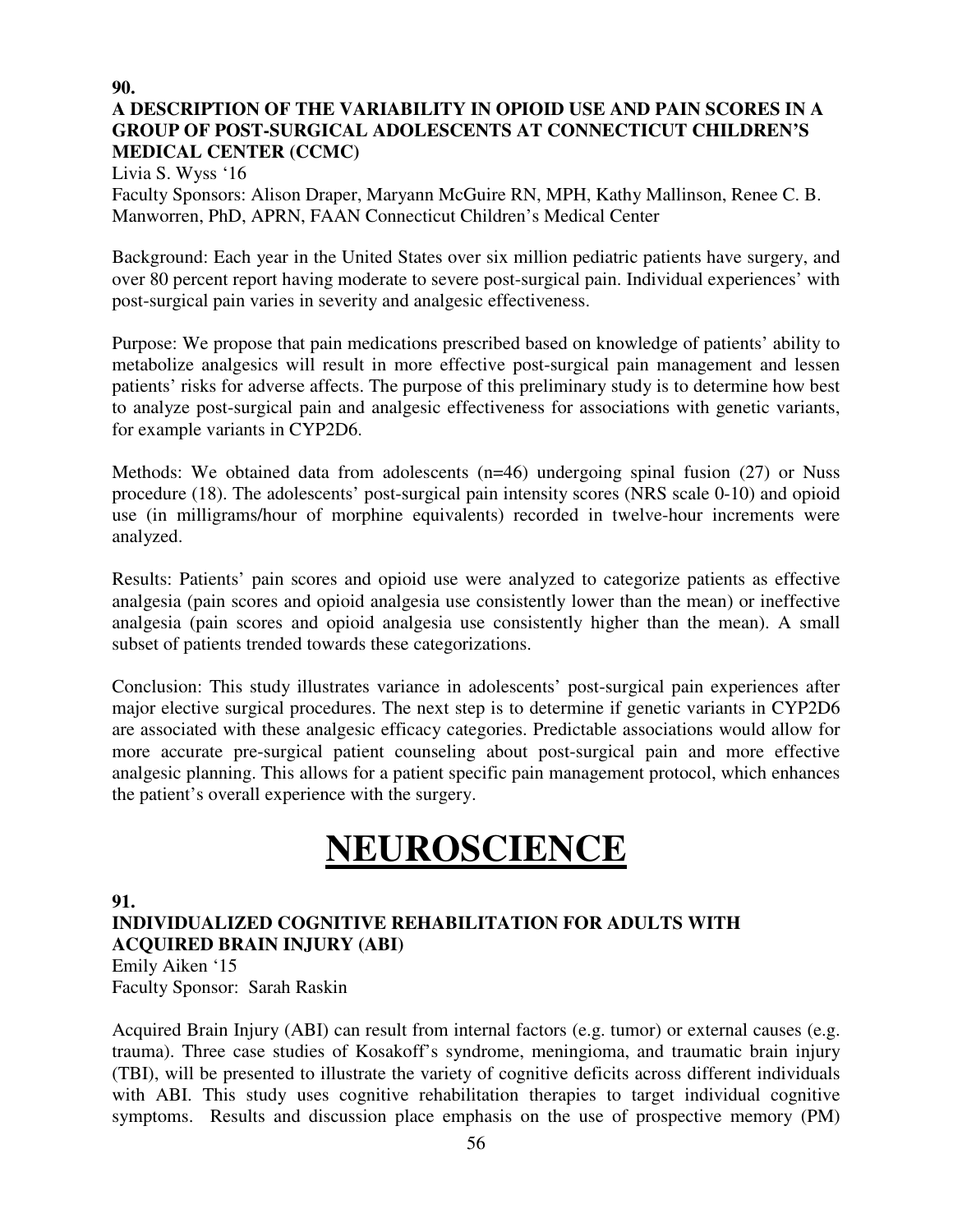training for treating Kosakoff's syndrome. The Memory for Intentions Screening Test (MIST) served as the assessment for PM analysis pre and post rehabilitation. The data from this study will be used as a model for a larger study analyzing the effectiveness of different cognitive rehabilitative therapies: PM training, attention process training (APT) and executive function training, in treating ABI that are individualized based on cognitive symptoms.

#### **92.**

#### **THE RELATIONSHIP BETWEEN EXECUTIVE FUNCTIONS AND PROSPECTIVE MEMORY IN SURVIVORS OF ACQUIRED BRAIN INJURY**

Alexis Benedetto '15 Faculty Sponsor: Sarah Raskin

This study investigated the relationship between executive function and prospective memory in a group of fifteen acquired brain injury (ABI) survivors. Differences in executive function and prospective memory were compared between an independent group of survivors and a group that required a full time aid or lived in a facility. Overall, nine independent and six dependent survivors were tested on a series of executive function tests including the Executive Function Performance Test (EFPT), the Stroop Color Word Inference Test and the Trail Making Test. Prospective memory measures included the Memory for Intentions Screening Test (MIST) and the Prospective Memory Diary. Results of this study suggest that survivors who are unable to live independently experience more executive function deficits that impact daily functioning. However, due to the difficulty with recruitment, the number of individuals would have to be expanded to further understand the relationship between executive function and prospective memory between the groups.

#### **93.**

### **EFFECTS OF KETOGENIC DIETS ON AUTISTIC SYMPTOMS OF FEMALE EL MICE**

Subrina Bisnauth '15 Faculty Sponsor: David Ruskin

The ketogenic diet (KD) is a restricted carbohydrate, high fat and sufficient protein metabolic therapy that elevates ketones as an alternative fuel source, and that reduces seizures in persons with epilepsy which is often comorbid with autism. Autism is characterized by communication deficits, decreased sociability and repetitive behaviours. A restrictive KD reverses symptoms in the BTBR mouse model of autism but its severity is a factor in its clinical applicability. In a study with the EL mouse model of epilepsy and autism, sex-dependent effects were found where only females displayed the behavioural effects of the KD. In the current study, a strict and a milder KD were tested on female EL mice to compare their effects on behavior, blood chemistry and body weight. This study investigated if increased ketones and lowered blood glucose were necessary for behavioural improvement. In order to do so, female EL mice were fed either a standard rodent chow control diet, the restrictive KD or the moderate KD from five weeks of age. At eight weeks of age, behavioral testing, using the 3-chamber test which measures sociability and self-directed repetitive behaviour (grooming), were conducted in order to determine whether autistic symptoms were still present. In addition, the social transmission of food preference test which measures sociability as well was carried out. Weight, blood glucose and ketone levels were also measured. The diets had very similar behavioural effects on the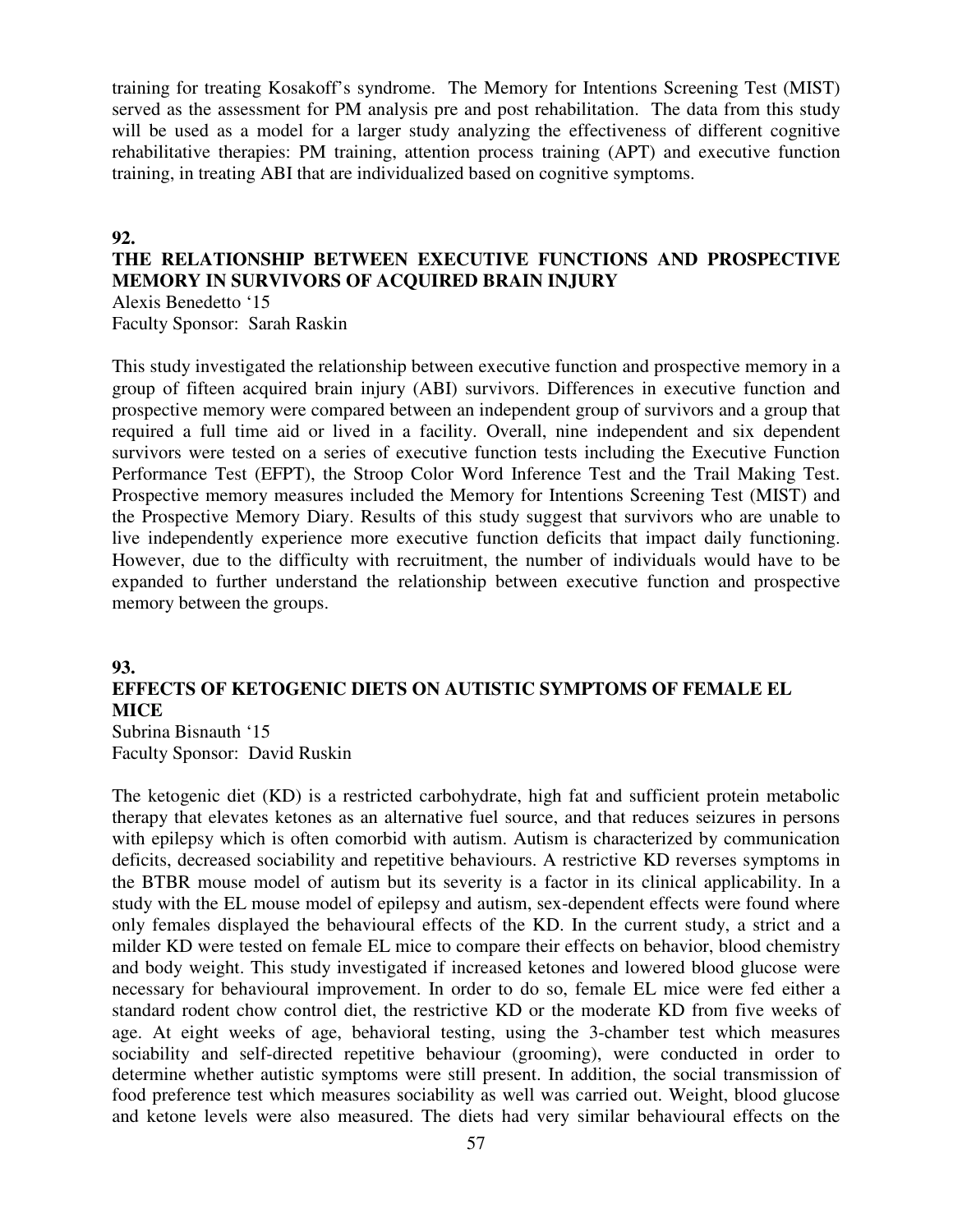animals, increasing sociability and reducing repetitive behaviours. Interestingly, the moderate KD caused increased weight and did not lower blood glucose yet still improved autistic behaviours. This suggests that caloric restriction and lowered blood glucose may not be necessary for improved behaviours as had previously been thought. Also, a clinical strength KD may possibly be beneficial and should be further studied.

#### **94.**

#### **EFFECT OF HYDROGEN PEROXIDE ON CELL VIABILITY IN SH-SY5Y: OPTIMIZING A PROTOCOL FOR LUTEOLIN EXPOSURE**

Isabella T. Dahilig '18, Emory M' Payne '18 Faculty Sponsor: William H. Church

As a motor-system disorder, Parkinson's Disease is associated with an increase in the rate of neurodegeneration characterized by the loss of dopaminergic cells of the Basal Ganglia. Decreased serum levels of uric acid, a primary antioxidant for humans, correlate with increased incidence of Parkinson's Disease and more rapid progression of the disease. Recent *in vitro* and *in vivo* studies have shown that decreased uric acid levels enhance neuronal cell death. Our project was to investigate the impact of luteolin, a flavonoid characterized by C-5 and C-6 hydroxyl groups, on neuronal cell viability. Luteolin, competitively inhibits the enzyme xanthine oxidase, resulting in decreased uric acid. Treatment of cells with luteolin could potentially decrease cell viability due to loss of cellular anti-oxidant content. As a primary experiment, SH-SY5Y cells were exposed for 24 hours to 100uM, 200uM, 300uM, 400uM and 800uM concentrations of hydrogen peroxide and imaged to quantify cell death and generation of oxidative species. Methods function as a preparation for and simulation of future experiments with varying concentrations of luteolin. Multiple trials have proved unsuccessful, in that high degrees of apoptosis have been found in all trials, including the control  $(0 \text{ uM H}_2O_2)$ . Fluorescent imaging using two different staining methods revealed complete cell death. Investigations into proper sterilie cell culture technique are being undertaken to determine the cause of excessive cell death. Additionally the cells demonstrated pyknosis prior to  $H_2O_2$  exposure. Potential causes of apoptosis involved are error in calculations for media, aggressive aspiration, and cell overgrowth. Once the methodology proves effective, exposing SH-SY5Y cells exposed to  $H_2O_2$ could serve to model apoptotic instances in neurodegenerative diseases such as Parkinson's Disease for future experimentation.

#### **95.**

### **THE EFFECT OF VIEWING WILDLIFE IMAGES ON THE SYMPATHETIC ADRENAL-MEDULLARY STRESS RESPONSE SYSTEM IN MILITARY VETERANS WITH VARYING LEVELS OF PTSD**

Nicole Evancha '15 Faculty Sponsor: Sarah Raskin

Exposure to the natural environments, especially green-space such as forests and rural areas, has been shown to facilitate a decrease in stress levels as measured by self-report anxiety assessments; physiological monitoring of heart rate and galvanic skin response and salivary levels of cortisol and alpha amylase. While many studies use direct environmental exposure, other studies have demonstrated that the act of viewing images of natural environments produce similar anxiety mitigating effects. The goal of this experiment was to examine the effect of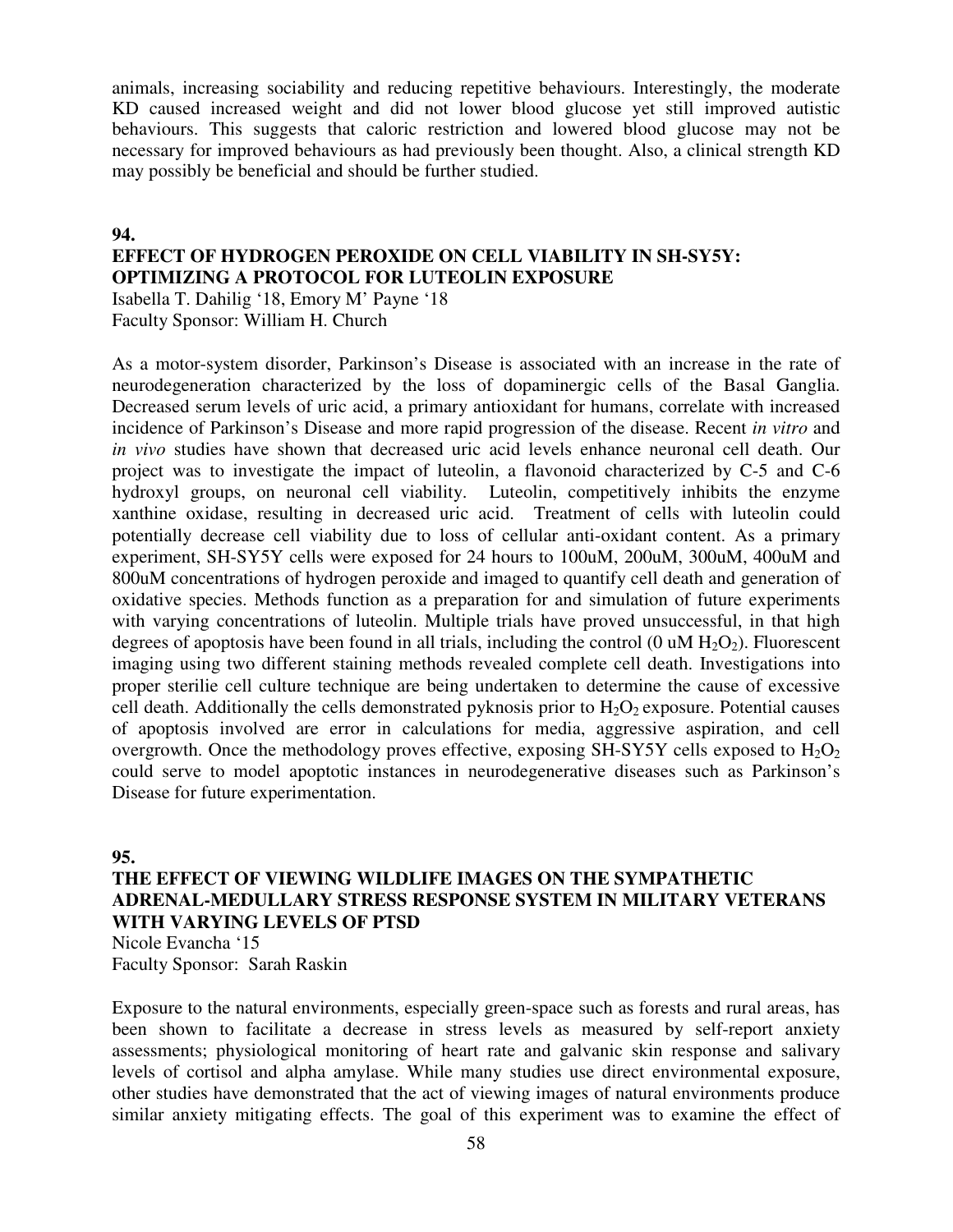viewing wildlife images on the stress response of military veterans. Ten military veterans and ten civilian participants were shown wildlife images from a Compost Investigation study conducted by Scott Smedley, PhD. Acute stress response expressed by stimulation of the sympathetic adrenal medullary system (SAM) before and after image observation was assessed through saliva sample analysis for alpha-amylase concentration. A galvanic skin response measure monitored alterations in SAM activity illustrated by skin conductance potentials during the image viewing process. The measure was utilized to determine differences in stress response in relation to daytime and nighttime image content. Stress levels of participants were predicted to fluctuate between day and night images due to the use of infrared illumination within nighttime images which could be similar to the use of military night-vision technology. Physiological stress response results were compared to self-report anxiety measures, the State-Trait Anxiety Inventory and Post-Traumatic Stress Checklist and each of these responses were compared for day images versus night images. Saliva analysis results indicate no difference between SAM activity pre and post image exposure in both veterans and civilian participants. STAI-S assessment results mirror those of the saliva amylase analysis. A significant difference in SAM activity in response to night and day images was shown in veterans through GSR value analysis. The study results suggest that veteran participants did not experience a reduction in stress in response to viewing wildlife images.

#### **96.**

#### **INVESTIGATION OF A TIMP-1 MODULATED GLIAL-DERIVED CELL DEATH INDUCING FACTOR**

Francesca Marino '16, Thomas Naragon '17, Sheila Njau '17, Nathaniel Thiemann '17 Faculty Sponsor: William H. Church

Astrocytes are known to secrete various neurotropic & apoptotic factors, which impact differentiated and undifferentiated neuronal cells. TIMP-1 is a tissue inhibitor of metalloproteinases, which is produced in astrocytes and has also been shown to have neuroprotective effects. Various experiments were conducted using media collected from wild type astrocytes (WTGCM) or TIMP-1 knockout astrocytes (KOGCM) on undifferentiated and differentiated SH-SY5Y cells, a human neuroblastoma cell line. Treatment of undifferentiated cells with KOGCM showed a significant increase in cell death when compared to treatments with WTGCM. Our results suggest that in the absence of TIMP-1, astrocytes secrete a factor which effects only undifferentiated SH-SY5Y cells and is heat-labile. Furthermore, fractionation experiments indicate that this factor has a molecular weight less than 50kDa. These results suggest that TIMP-1 and this <50kDa cell death-inducing factor interact intracellularly. Future research aims to identify the nature of this protein factor.

#### **97.**

#### **THE EFFECTS OF CAFFEINE ON SYNAPTIC EFFICACY IN THE HIPPOCAMPUS OF FREE MOVNG RODENTS**

Jenna Park '16, Nicholas Bellas '16, Chloe Desjardins '18, Thomas Gitchell '18, Vy Phan '18 Faculty Sponsor: J. Harry Blaise

The Electrophysiology Laboratories at Trinity College currently uses the synapse from the perforant path to the dentate gyrus as a cellular model system to study the effects of exposure to a host of conditions. One of the most consumed stimulants in the world today is caffeine.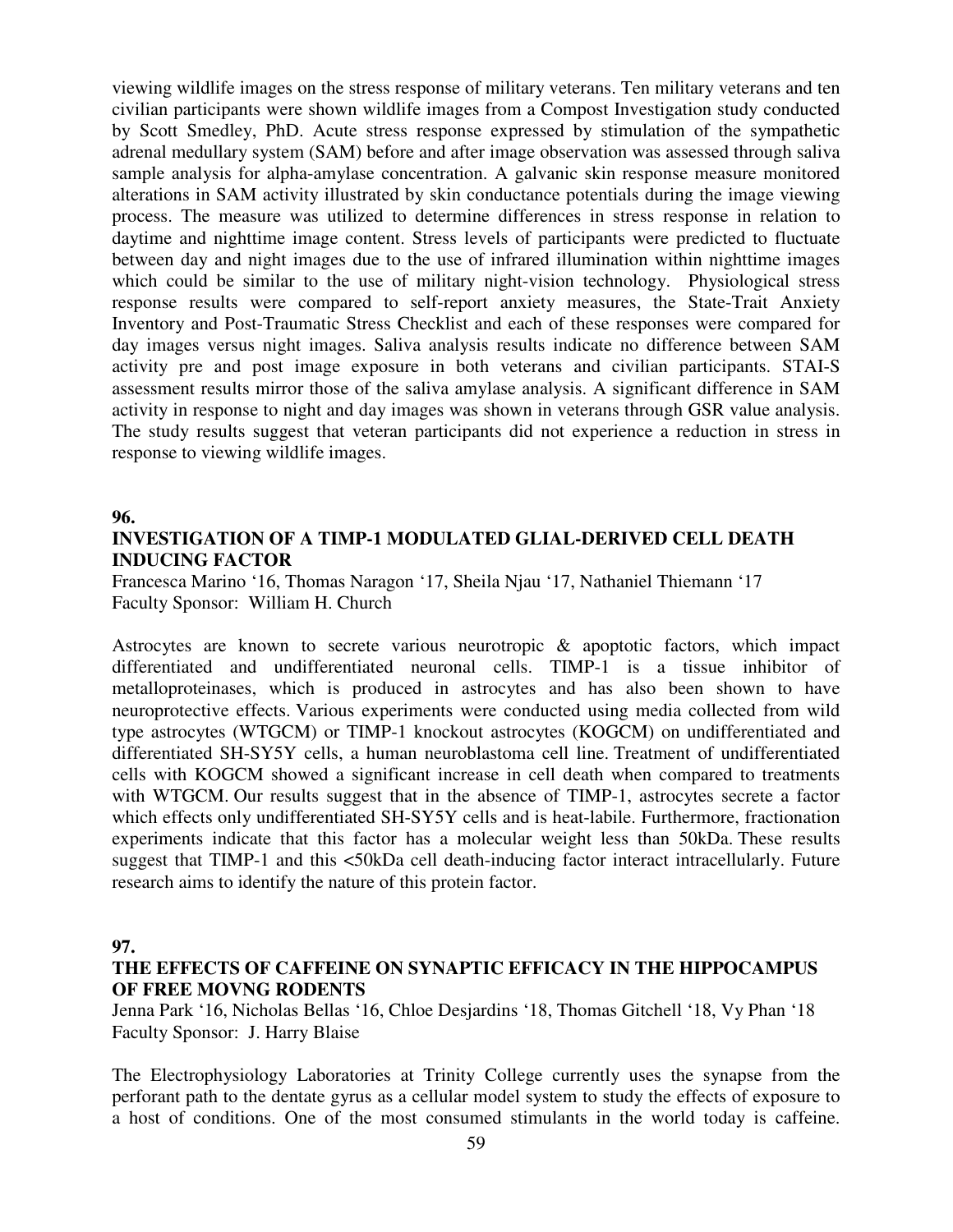Caffeine has long been known to benefit neurological functions, such as alertness, attention and memory. Despite its popularity, studies on the effect of caffeine on synaptic efficacy are still lacking. Long-term potentiation (LTP) is a persistent change in a neuron that increases its receptivity to stimulation from other neurons. Caffeine may increase LTP by affecting several aspects of the neuron including, the adenosine receptors, phosphodiesterases, ryanodine receptor channels, and GABA receptors. In this study, free behaving rats were used to determine the effect of caffeine on learning and memory. It was hypothesized that rats exposed to caffeine would show greater LTP suggesting an improvement in these neurological functions. Experimental Sprague-Dawley rats were administered caffeine daily in their water (10 mg/kg). At ages 70-120 days, stereotaxic surgery was used to place stimulating bipolar, recording, and ground electrodes into proper locations. After five to seven days of recovery, an oscilloscope was used to measure the population spike amplitude (PSA) of LTP. At this moment, a larger sample size is necessary to determine the effects of caffeine on learning memory. However, if the hypothesis were to be correct, the results would have far reaching implications for everything from LTP enhancing drugs to molecular understanding of learning and memory.

#### **98.**

#### **RELATIONSHIP BETWEEN ELECTROPHYSIOLOGICAL AND BEHAVIORAL MEASURES OF PROSPECTIVE MEMORY IN INDIVIDUALS WITH MILD AND SEVERE ACQUIRED BRAIN INJURY**

Consuelo Pedro '15, Erin Aisenberg '16, Tessa Bloomquist '16, Meaghan Race '18 Faculty Sponsor: Sarah Raskin

Prospective memory (PM) involves the ability to form and realize intentions after a time delay (Einstein & McDaniel, 1990). This experiment aims to examine the relationship between clinical measures of PM and an event-related potential paradigm (West & Ross-Munroe, 2002). Electrophysiological data was collected while performing a computerized laboratory PM measure and was compared to a clinical measure, the Memory for Intentions Screening Test (MIST) (Raskin, Buckheit, & Sherrod, 2011) in healthy adults (HA), individuals with severe acquired brain injury (sABI) and mild acquired brain injury (mABI). Results revealed that individuals with sABI performed significantly worse than individuals with mABI and HA on all variables of the MIST. Results also showed reduced amplitudes in individuals with sABI, on ERPs that have been associated with intention formation and intention retrieval when compared to individuals with mABI and HA. In addition, total score on the MIST was related to variables associated with attention retrieval. Overall, these findings suggest that individuals with sABI have deficits in PM compared to individuals with mABI and HA and that the MIST may be a valid measure of underlying brain processes in PM.

#### **99.**

#### **BASELINE TESTS FOR CONDITIONED PLACE PREFERENCE IN BTBR MICE**

Hannah R. Reichert '18

Faculty Sponsors: David N. Ruskin, Susan A. Masino

Autism is a hereditary disorder that is characterized by social impairments; specifically, patients avoid interacting with others, perform repetitive actions, and show a lack of social motivation. Because BTBR mice exhibit similar behavior, they have served as animal models in recent experiments that studied conditioning and the ketogenic diet, which were both used to try to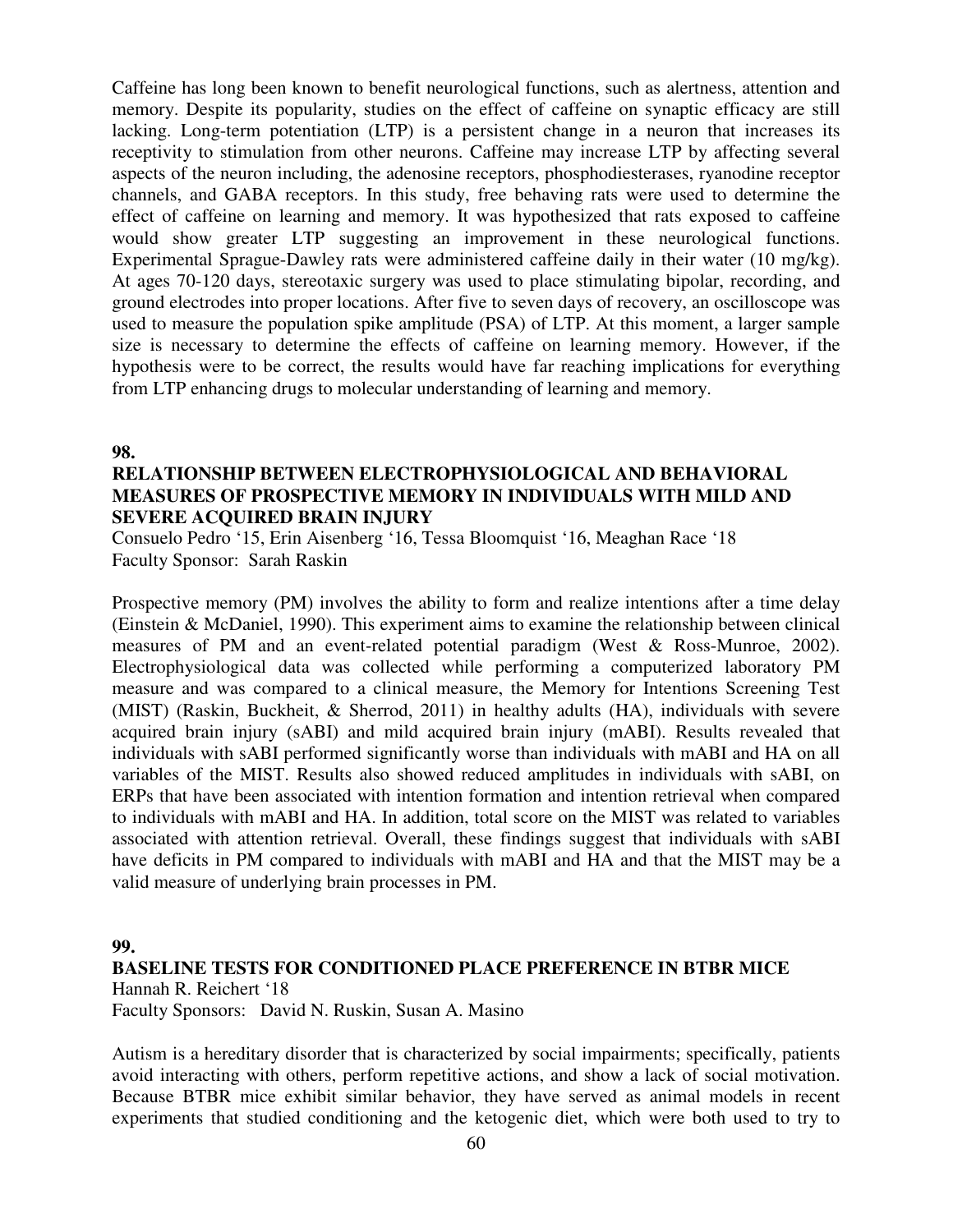improve autistic behavior. Before further procedures could be performed, preliminary tests had to be conducted to form a baseline. Using an altered three-room device that had different patterned walls and floors, both control and BTBR mice were tested to determine if they had any place preference prior to conditioning. The mice were placed inside the device and allowed to individually explore the rooms for ten minutes. The time that they spent in each room was then recorded. For both the control mice and the BTBR mice, there was one wall/floor combination in which the mice showed no place preference. This result indicated that the mice did not favor either side of the device and spent about the same time in each room. Now that a baseline has been established, future work will involve starting a new study on conditioned place preference and incorporating the ketogenic diet. Ultimately, the findings may be applied to humans to form a new treatment for autism.

#### **100.**

#### **MTOR SIGNALING AND ENDOPLASMIC RETICULUM STRESS IN MIXED GLIAL CULTURES**

William Schreiber-Stainthorp '15 Faculty Sponsor: Hebe Guardiola-Diaz

Oligodendrocytes (OLs) are the key myelinating cells of the central nervous system; the extraordinary protein and lipid synthesis that myelin production entails makes OLs especially prone to endoplasmic reticulum (ER) stress. In this experiment, we set out to investigate the dynamics of ER stress in mixed glial cultures, and how the consequences of that stress vary based on the activity of the anabolic PI3K/AKT/mTOR pathway. Previous experiments in isolated OL cultures demonstrated a negative correlation between AKT/mTOR signaling and oligodendrocyte cell count in the presence of ER stressors. Because ER stress leads to a buildup of improperly processed proteins, decreases in mTOR pathway activity are thought to prevent the cell from accumulating an even greater excess of misfolded polypeptides. We hypothesized that administration of rapamycin, an inhibitor of mTOR, would ameliorate the effects of ER stress by preventing protein buildup caused by mTOR pathway activity. To test this hypothesis, mixed cultures of OLs and astrocytes were isolated from neonatal rat brains and exposed to tunicamycin (TU), an inhibitor of n-linked glycosylation, to induce ER stress. TU was administered alone and after pre-treatment with rapamycin, to investigate how the effects of ER stress change when the activity of that pathway was limited. By assaying cell survival and protein expression, we were able to determine how ER stress, with and without mTOR inhibition, affected cell populations in mixed glial cultures. We observed that the percentage of the total cellular population that was OL-lineage did not decline during chronic stress, but did decline during acute stress. This suggests that astrocytes may be maximally protective of OL during chronic stress. Meanwhile, rapamycin administration did not prevent the loss of OL-lineage cells though it did increase the number of total cells, suggesting that rapamycin preferentially improved astrocyte prognosis at the expense of OL survival. While other experiments have investigated the effects of ER toxins on activity of the mTOR pathway, this experiment is more faithful to in vivo conditions because it incorporates meaningful astrocyte-oligodendrocyte interactions that would be absent in isolated cultures, and is therefore more useful for understanding how organismal OLs respond to ER stress.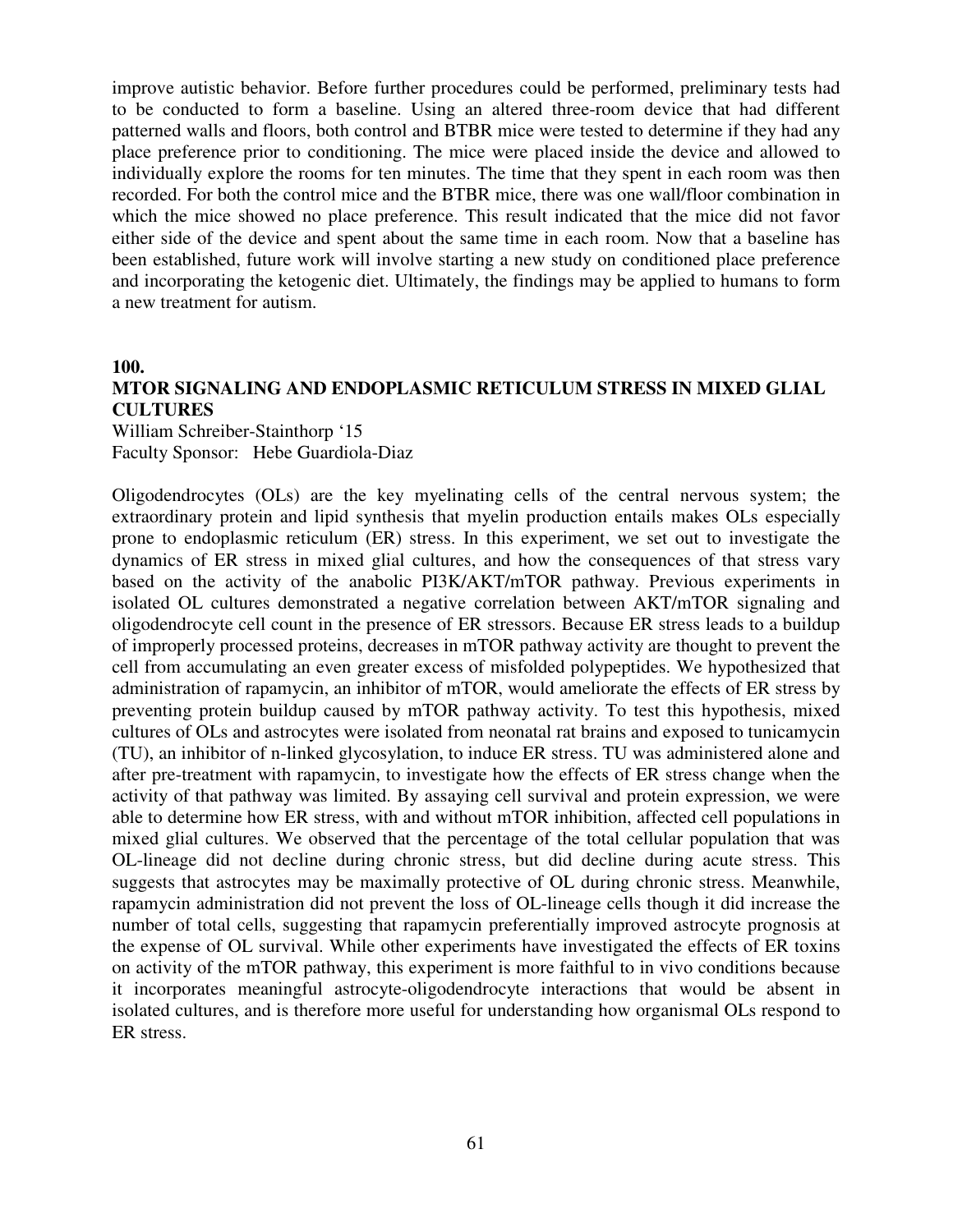#### **101. EFFECT OF THE KETOGENIC DIET ON BEHAVIORAL SYMPTOMS OF AUTISM IN THE POLY(IC) MOUSE MODEL**

Sierra Slade '15 Faculty Sponsor: David N. Ruskin

Autism spectrum disorder (ASD) is a neurological disorder characterized by decreased sociability, deficits in communication, and restricted and repetitive behaviors. The ketogenic diet (KD), a high-fat, low-carbohydrate, and moderate-protein diet has been shown to improve these three behavioral symptoms in the BTBR mouse model of autism. Epidemiological observations have shown that maternal immune activation (MIA) during pregnancy increases the risk of autism in offspring. Based on these observations, the poly-(inosine:cytosine) (IC) mouse model was developed. Poly(IC) is a synthetic analog of double stranded RNA and acts as a viral mimic. It is injected into a pregnant dam, activating an immune response without causing an infection. The offspring of this protocol are the poly(IC) MIA mouse model. They have been shown to have the autistic symptoms of deficits in sociability and communication as well as increased repetitive behaviors. In this study, pregnant dams were injected with poly(IC) or the saline vehicle during the late first trimester. The offspring were separated into control and test groups. At 5 weeks of age, the test group was placed on a 6:1 fat:(carbohydrates + protein) KD while the control groups remained on standard chow. After three weeks on the diet, sociability, repetitive behavior, and communication were assessed. Our results showed that KD reversed increased self-grooming in poly(IC) mice. Autistic-like behavior was not seen in our poly(IC) mice for social contact, sociability, grooming during the 3-chamber test, or repetitive behavior in the marble-burying test. However, KD increased social contact in poly(IC) mice. It also increased sociability and decreased 3-chamber grooming in poly(IC) males. Data also showed that poly(IC) mice did not have a deficit in the social transmission of food preference task, a previously unused assessment of the poly(IC) mouse model. While our study did not succeed in replicating several autistic behaviors in the poly(IC) mouse model, KD had influence on behavior in multiple measures, increasing sociability and decreasing grooming. This suggests that KD may be an effective diet therapy for autism.

# **PHYSICS**

**102.** 

#### **CREATION AND CHARACTERIZATION OF HIGH QUALITY VORTEX BEAMS**

Prawesh Dahal '18, Akrit Mudvari '18 Faculty Sponsor: Brett Barwick

Electromagnetic waves possess linear and angular momentum, which may be spin or orbital in nature. We attempt to study the nature of light waves that carry orbital angular momentum (OAM) and form optical vortices. Such optical vortex beams, called Laguerre-Gaussian (LG), can be derived from fundamental Gaussian beams. When projected onto a screen, these beams form ring shapes with zero intensity at the center and high intensity at certain radii, and these shapes are determined by their azimuthal and radial number. Since the interference patterns of the LG beams are determined by their azimuthal mode, we are able to detect or analyze LG beams with different azimuthal numbers by studying their interference with various waves.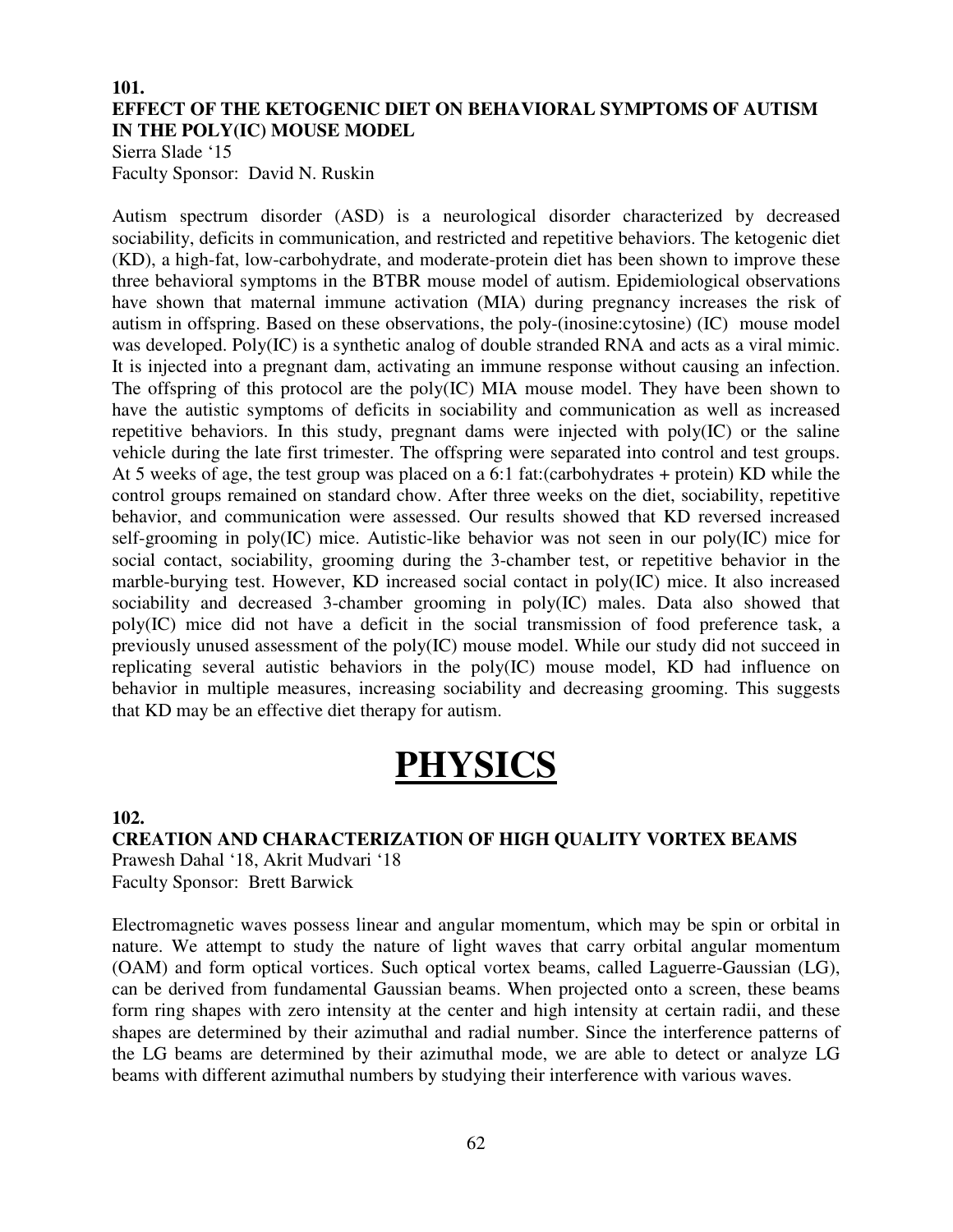# **PSYCHOLOGY**

#### **103.**

#### **ASSESSMENT OF NOVEL AUDITORY REHABILIITATION TRAINING METHODS**  Erin Barney '15

Faculty Sponsor: Elizabeth Casserly

Cochlear implants partially restore hearing, but vary greatly in the benefit they provide for their users, making auditory rehabilitation training necessary. This study examined the potential of multiple talkers and top-down processing to enhance the auditory perceptual learning typically seen with normal-hearing participants using cochlear implant simulations. Participants  $(N = 64)$ were exposed to one of four lab-based auditory training methods using meaningful sentence materials: control training without cochlear implant simulation, single-talker training, multitalker training, or training with passages of semantically coherent sentences. In all cases, the experiment involved two pre-tests, one hour of training, and five post-tests to assess perceptual learning and cross-context generalization. Performance above the control was seen in all three experimental groups for sentence recognition in quiet. In addition, the multi-talker training method generalized to a context word recognition task, and the passage training method caused gains in a task involving sentence recognition in multi-talker babble. This indicates that exposure to multiple talkers and semantic cohesion can produce generalized perceptual learning previously unseen with typical single-talker lab training.

#### **104.**

### **SPEECH THROUGH A (SIMULATED) COCHLEAR IMPLANT: TRYING TO SPEAK MORE CLEARLY, OR SOMETHING ELSE?**

Nicholas Celestin '16, Nijel Hill, '15 Faculty Sponsor: Elizabeth Casserly

Talkers hearing their speech through a real-time cochlear implant (CI) simulator alter how they speak in multiple ways, e.g. reducing speaking rate (slowing down) and constricting F1/F2 vowel space (making their vowels sound more similar to one another). We know these changes occur, but we currently do not know *why* speakers make these alterations. In this study, we test the possibility that speakers are trying to sound more intelligible through the CI simulation, using what they hear as corrective feedback. We explored this possibility by conducting a playback experiment in which 34 naïve listeners assessed the intelligibility of speech produced under conditions of normal versus CI-simulated feedback. Listeners completed both a two-alternative forced choice discrimination task ("Which recording is easier to understand?") and an open-set word recognition task ("What word did you just hear?"). Contrary to the feedback theory hypothesis, listeners found speech that was produced under CI-simulation to be *more* difficult to understand, not less, in the discrimination task (significant effect of Feedback,  $p < .05$ ), and they heard no difference in the recognition task ( $p > .05$ ). Speakers are therefore not trying to sound "better;" the changes in their speech must be due to other factors, e.g. an increase in cognitive load occurring as a result of the CI simulation.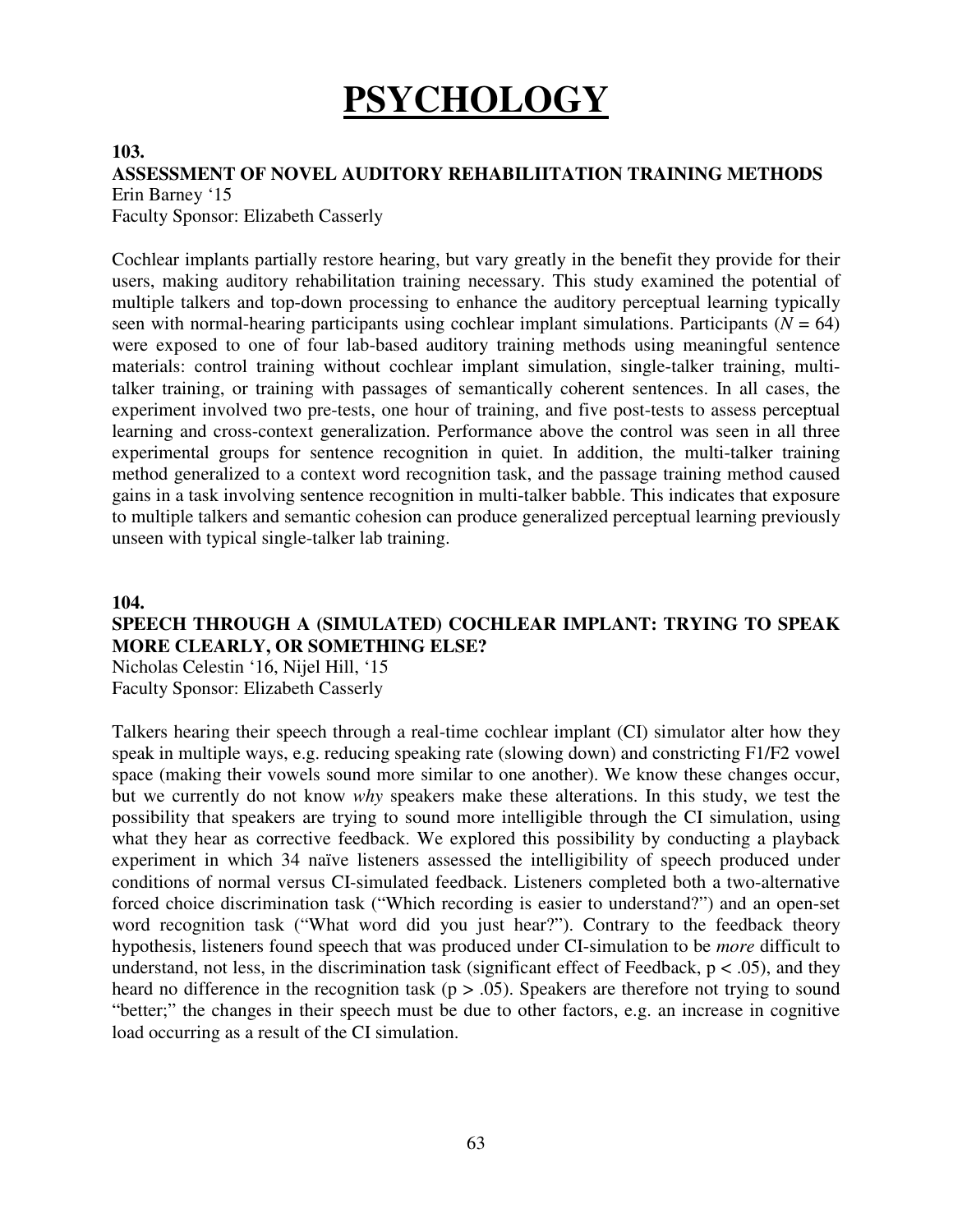#### **105. WHAT MAKES LIFE MEANINGFUL? A STUDY OF URBAN YOUTH AND THE RELATIONSHIP BETWEEN PROSOCIAL TENDENCIES, CIVIC ENGAGEMENT, AND PURPOSE IN LIFE**

Ian J. Douglas '15 Faculty Sponsor: David Reuman

While some suggest that humans are fundamentally driven towards ruthless or self-serving behaviors as a means of promoting their genetic characteristics throughout the larger population, others suggest that other-oriented behaviors emerge just as naturally. Despite the immediate advantages of acting selfishly, acting prosocially results in long-term health benefits (e.g., reducing mortality rates) while enhancing psychological functioning. Theorists have suggested that one psychological advantage is an augmented sense of purpose that a helper may identify in his or her life. This study examines the process by which urban, Hartford-residing, youth develop meaning in their lives and express prosocial behaviors throughout their communities. Participants originated in and around the Hartford urban area, and were recruited either through a community service organization in which they were participating, or through an organization from which they were receiving supportive services. Results showed that the participants who provided community service through their organizations were more civically engaged than those who had been the recipients of a social service organization. Furthermore, for highly civically engaged youth, a measure of prosocial tendencies correlated with a measure of identified purpose. Implications for future social service implementation are discussed.

#### **106.**

#### **AUTONOMOUS SENSORY MERIDIAN RESPONSE: THE ROLE OF ASMR AS A THERAPEUTIC RELAXATION TECHNIQUE**

Kathryn Durkin '15 Faculty Sponsor: Randolph Lee

The purpose of the current study is to investigate the efficacy of Autonomous Sensory Meridian Response (ASMR-Research.org, 2013) video viewing as a treatment of stress and anxiety. ASMR is a relaxing tingling sensation that progresses through the head and spine as a result of various triggers. Such triggers include behaviors like whispering, scratching, and tapping. This little known phenomenon is experienced largely through videos on YouTube, which are believed to induce relaxation and reduce stress, anxiety, and insomnia (ASMR-Research.org, 2013). It is hypothesized that ASMR will produce a significant reduction in the discussed issues in a comparable fashion to the effects of Benson's Relaxation Response (Benson et al., 1975), particularly in females (Foret et al., 2012). Undergraduate students were assigned randomly to one of three experimental conditions: ASMR, BRR, and control. Control participants watched a regular-voiced video from the same video creators used in the experimental session. The participants engaged in one individual session with task duration of thirty minutes, in addition to the time allotted for survey completion. The Perceived Stress Scale (PSS-10), State-Trait Anxiety Inventory (STAI), and a self-constructed ASMR Questionnaire acted as measures of the dependent variable. It was found that participants in the ASMR condition experienced significantly more relaxation than the control group. It was also evidenced that ASMR is distinctive from typical relaxation, as certain participants who did not experience this tingling feeling still felt relaxed upon viewing. When Tingling was accounted for, it became apparent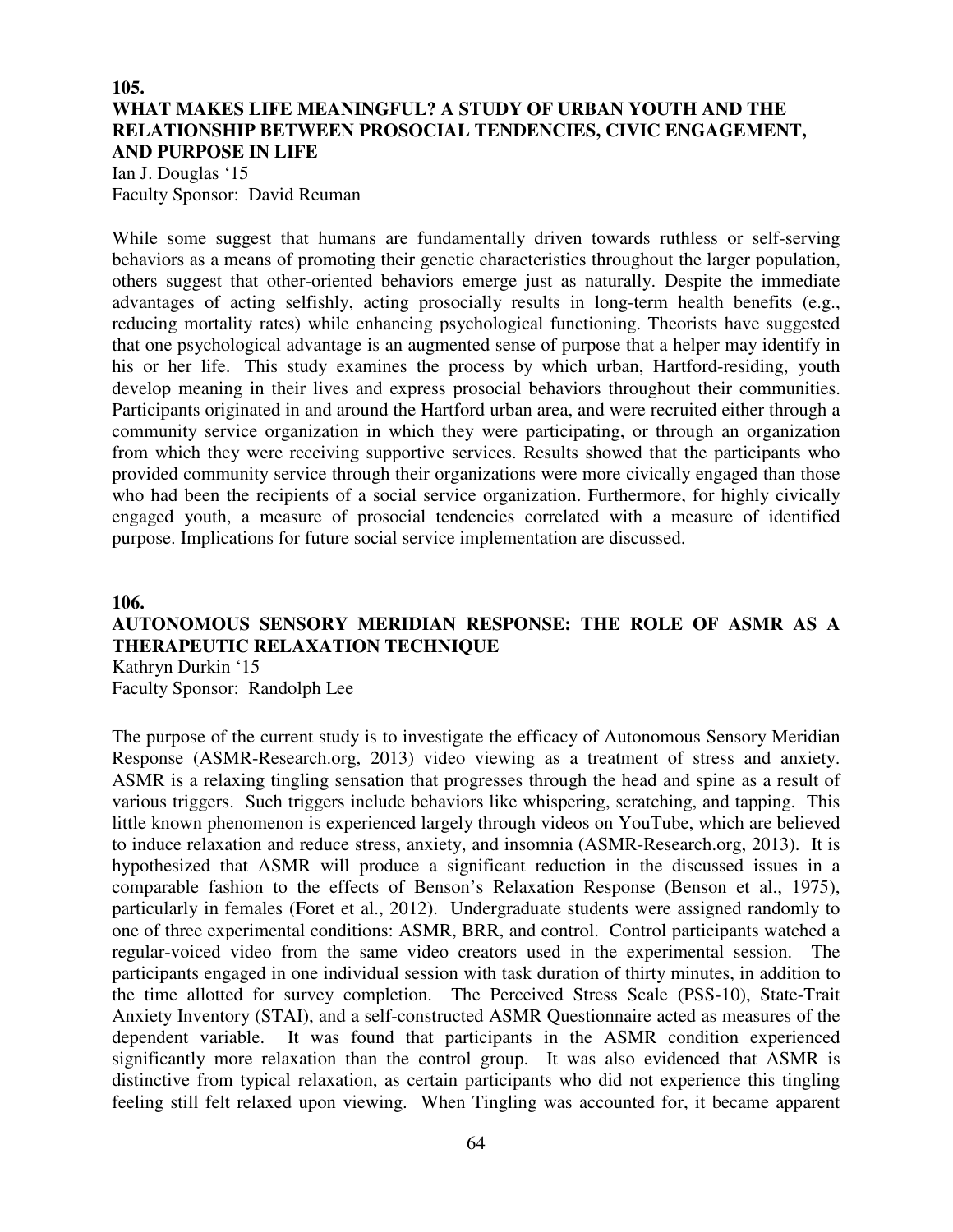that Trait Anxiety was lower in those control participants who experienced tingling; while the experience was unexpected, this implies that individuals who have a tendency toward experiencing ASMR also tend to pull the relaxing aspects from their experiences, such as generally relaxing voices. While stress and anxiety were not significantly reduced in the experimental condition, it is likely that significance could be attained with future research designs. It is hoped that this study will bring to light the potential therapeutic role of ASMR and inspire further research on the phenomenon.

#### **107.**

#### **PREVENTING AND REDUCING NON-MEDICAL PRESCRIPTION STIMULANT USE: A GROUP MOTIVATIONAL ENHANCEMENT INTERVENTION**  Dana Engle '15 Faculty Sponsor: Laura Holt

College students are at increased risk for engaging in non-medical prescription stimulant use (NMPSU; Looby et al., 2014). Despite widespread NMPSU on college campuses, however, no research has examined the efficacy of group-based motivational enhancement intervention targeting NMPSU. Accordingly, we recruited 31 Trinity College students who reported a history of NMPSU, or who demonstrated two or more risk factors for NMPSU, with the intent to reduce use (or initiation of use), positive expectations of NMPSU, and study self-efficacy. Students were randomized into one of two conditions: (1) a group-based motivational enhancement intervention, which involved discussing NMPSU, study strategies, and pros/cons of NMPSU, or (2) a control group. We found limited support for our hypotheses; that is, NMPS users in the intervention group did not report a reduction in use compared to NMPS users in the control group, nor did they report a greater readiness to change behavior. As hypothesized, we found a trend for positive expectancies to decline in the treatment group, but no significant change in negative expectancies. Contrary to the last hypothesis, study self-efficacy didn't improve for the treatment group. Implications for future interventions targeting NMPSU are discussed.

#### **108.**

#### **ENHANCING METACOGNITION AND MINDFULNESS IN MIDDLE SCHOOL STUDENTS: CAN SIMULTANEOUS INTERVENTIONS IMPROVE ACADEMIC PERFORMANCE?**

Melody Fulton '15, Jennifer Schackner '15 Faculty Sponsors: Dina Anselmi, David Reuman, Ms. Debra Avery (HMTCA)

Research on metacognition has shown a strong link between students' metacognitive abilities and their subsequent academic performance, yet most teachers do not provide explicit metacognitive instruction in the classroom. Similarly, literature on mindfulness suggests that mindful practice can improve students' self-regulatory skills and executive functioning, yet mindfulness is rarely incorporated into school curricula. In this study, we assessed the effectiveness of simultaneous interventions related to these two components. An eight-week metacognitive intervention was designed based on the Ambrose et al. model of metacognition in order to foster students' use of metacognitive skills. In addition, an eight-week mindfulness curriculum was developed to cultivate students' present-moment awareness. Five eighth-grade social studies sections (N=103) taught by one teacher participated in the study. Two sections were randomly assigned to the Metacognitive Intervention, one section to the Mindfulness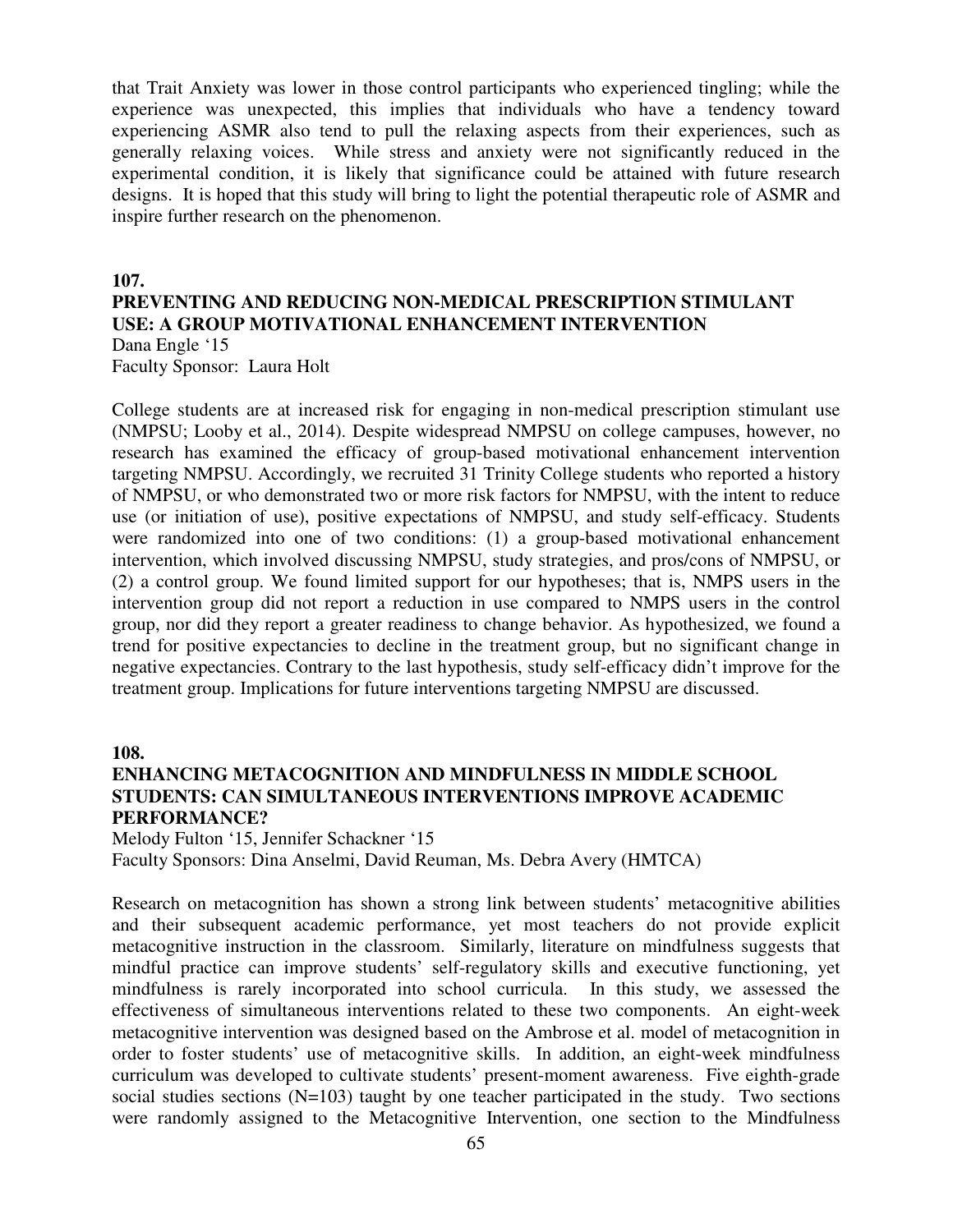Intervention, one section to the combined Metacognition and Mindfulness Intervention, and one section served as the control group. Using pre- and post-testing quantitative and qualitative measures, we assessed the students' levels of metacognition and mindfulness, as well as any grade improvements from the first to third marking period. Contrary to our predictions, there was no effect of the metacognitive or mindfulness interventions on quantitative measures; the interventions however, did have an effect for both metacognitive and mindfulness qualitative measures. Measures of metacognition, but not mindfulness, were positively correlated with course grades. The metacognition and mindfulness interventions did not influence course grades as predicted.

**109.** 

#### **A LONGITUDINAL EXAMINATION OF PARENTAL AND PEER ATTACHMENT AND ITS ASSOCIATION WITH COLLEGE ADJUSTMENT AND RISKY BEHAVIOR DURING THE COLLEGE YEARS**

Michelle Long '15

Faculty Sponsor: Laura Holt

Numerous studies have shown that among college students, a secure attachment to parents and peers is related to higher social and emotional competence and decreased likelihood of engaging in risky behavior (Laible, 2007; Mattanah et al., 2011). Far fewer studies, however, have examined parental and peer attachment longitudinally and how it relates to students' well-being. This study followed up with 222 students who participated in a study three years ago examining attachment and college adjustment during the first semester at Trinity. Over two-thirds (70%) of students responded to the online senior survey (64% female) assessing current parent and peer attachment, social adjustment to college, emotional well-being, social competence, substance use, motives for engaging in sexual behavior, and risky sexual practices. Several study hypotheses were supported; specifically, parent and peer attachment were stable over three years; participants reporting high parent and high peer attachment evidenced the best social and personal/emotional adjustment senior year and healthier motives for engaging in sexual motives; students who transitioned from a less to more secure attachment style functioned similarly to people who reported consistently high parent and peer attachment. Attachment security was not a consistent predictor of substance use and risky sexual behavior. Findings suggest that attachment to parents and peers continues to predict college adjustment and motives for sexual behavior through senior year.

#### **110. PARTICIPATION IN A GROUP OF FORMERLY INCARCERATED WOMEN ON STUDENTS SELF ESTEEM, EMPATHY, SELF DISCLOSURE AND ANXIETY**  Nicole Lukac '15

Faculty Sponsors: Randolph Lee, Judy Dworin

Many people anecdotally report positive personal effects as a result of participating in social service projects. Few programs, if any, in the country exist that bring together formerly incarcerated women and college students to engage in multi-arts activities that are designed to be interactive and build relationship, self confidence and self-expression for both the women and the college students involved. The purpose of this study was to examine whether semester-long participation in a group that works to help reintegrate formerly incarcerated women, called New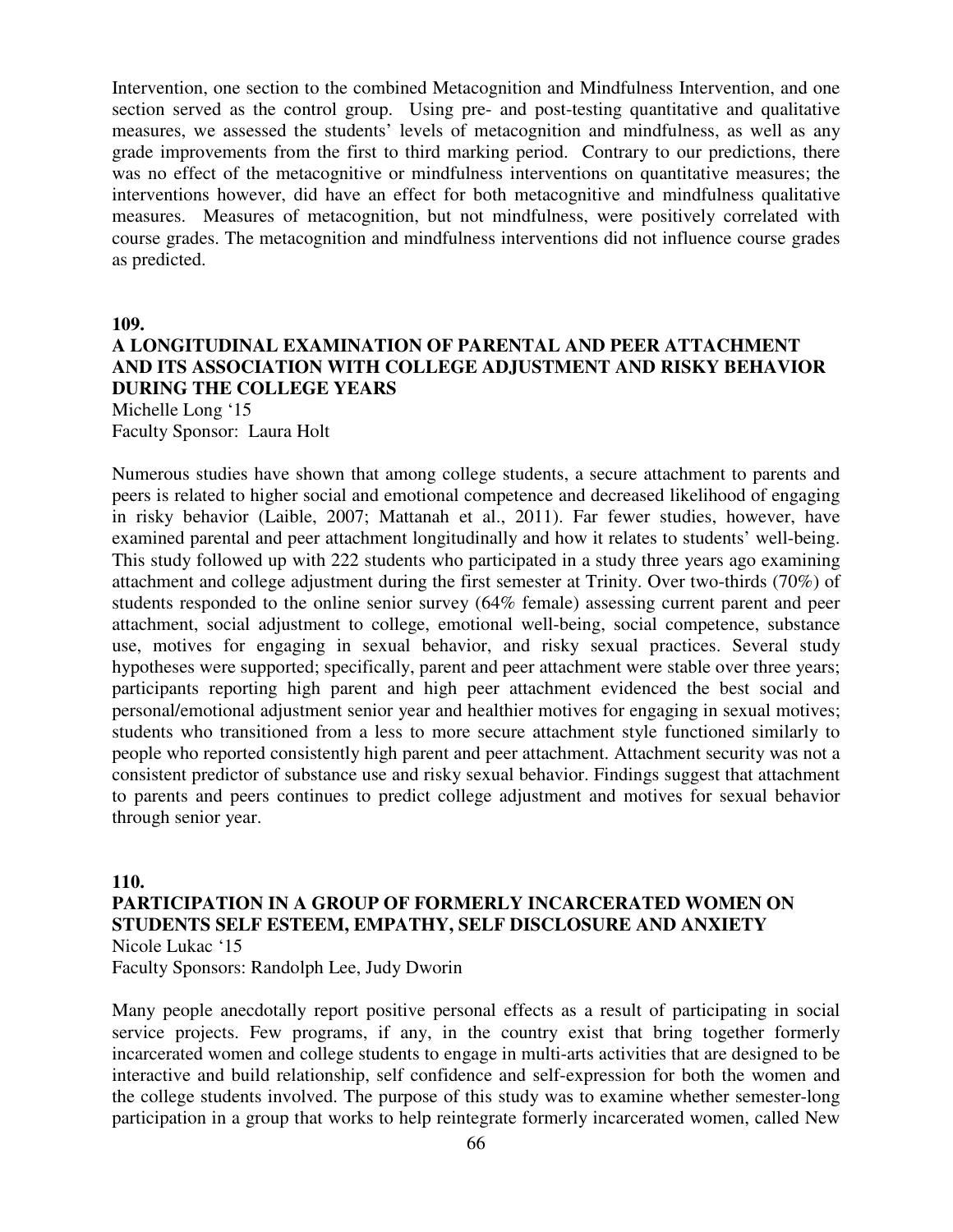Beginnings, affects levels of empathy, self-disclosure, self-esteem and anxiety. 12 students involved in the program were given established instruments to measure these characteristics before beginning the program, as were 12 control participants. It was hypothesized that students who participate in this group would demonstrate higher empathy, self-esteem, self-disclosure and lower anxiety at the end of the program compared to controls. Results from the study found no significant interactions for empathy, self disclosure, anxiety or self esteem and a main effect for time for State and Trait Anxiety. Implications for future research and suggestions for improving similar programs are suggested.

#### **111.**

#### **THE EFFECT OF RELATIONSHIP EDUCATION ON COLLEGE STUDENTS' NEGATIVE AFFECT, RELATIONSHIP BELIEFS, AND RISKY SEXUAL BEHAVIOR**  Katherine Rorer '15 Faculty Sponsor: Laura Holt

The college years are a key time to enhance students' relationship skills, since most students have had experience in romantic relationships, but are not yet in a marital relationship. Research suggests that the quality of students' romantic relationships is associated with their psychological and physical functioning; however, few studies have examined whether interventions can improve students' relationship competencies and, in turn, enhance their well-being. I worked with collaborators at Towson University to compare the effects of a (1) five hour group-based relationship education intervention with (2) a self-administered online intervention, and (3) a control condition, which did not receive any relationship skills training. The two active interventions worked to enhance students' awareness about picking partners, helped students to develop successful communication and conflict resolution skills, and challenged students' maladaptive relationship beliefs. I hypothesized that, compared to a control group, students receiving the group or online intervention would show decreases in depression, stress, anxiety, risky sexual behavior, and the number of maladaptive relationship beliefs endorsed. Overall, my intervention did not yield results in concordance with my hypotheses. Contrary to my first hypothesis, neither the group intervention nor ePREP showed significant declines in depression, anxiety, or stress over the course of a month. Contrary to the second hypothesis, participation in the group intervention and ePREP intervention did not lead to a significant decline in risky sexual behavior. There was marginal support for the third hypothesis that relationship education could change relationship beliefs; that is, students receiving the intervention were less likely to perceive disagreement as negative following the intervention. Given that nearly half the sample was not actively in a relationship, it might be useful to modify the intervention content so that it is applicable to a wider range of relationships, such as parent and peer relationships.

#### **112.**

#### **THE RELATIONSHIP BETWEEN ACADEMIC AND PSYCHOLOGICAL HELP SEEKING AND ATTACHMENT STYLES**

Julia Sager '15 Faculty Sponsor: Dina Anselmi

Research has shown a relationship between an individual's attachment style and help seeking behaviors. However, most studies have focused either on academic or psychological help seeking separately. The goal of my study was to see if, for Trinity College students, there were